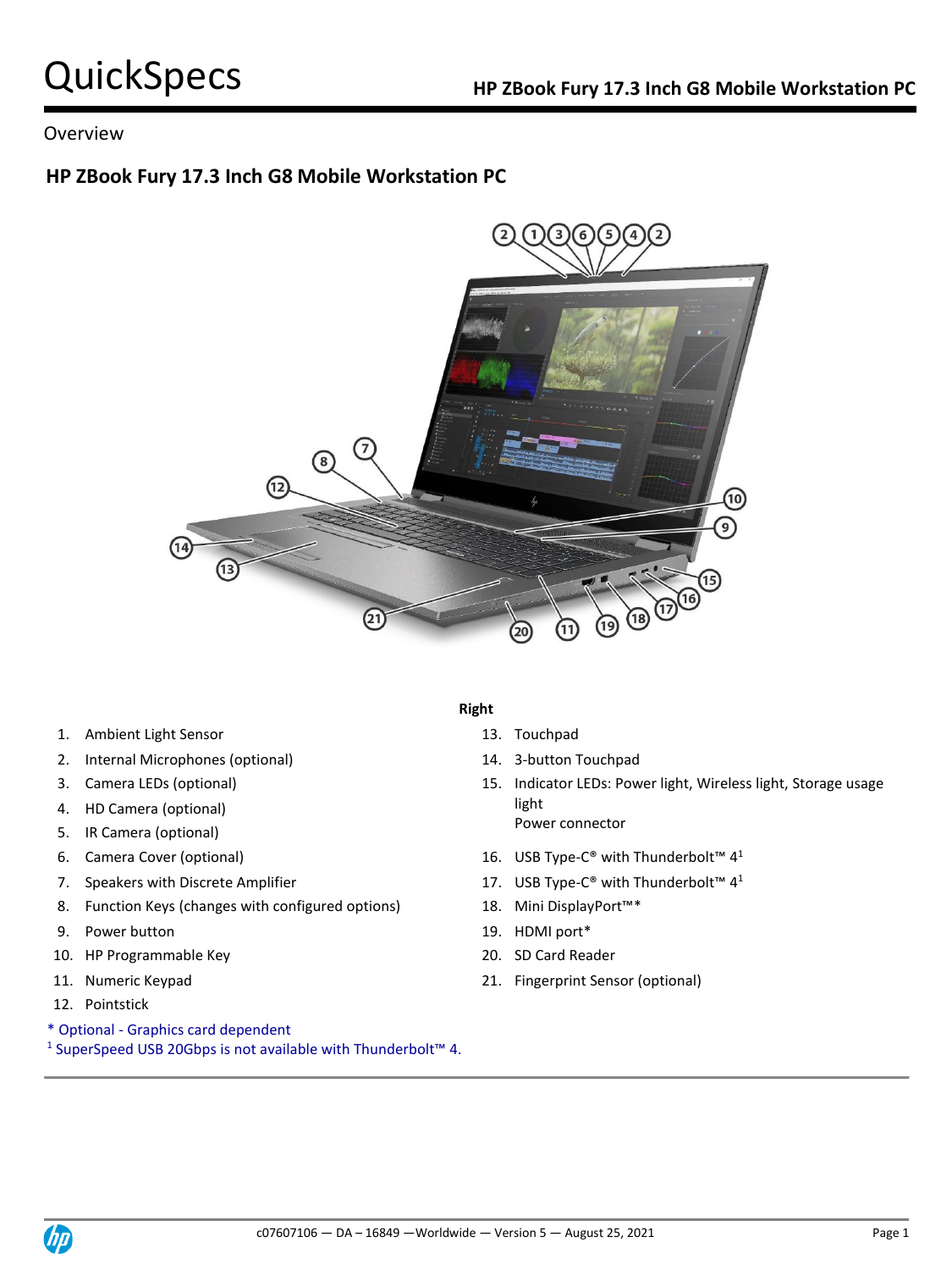## Overview



### **Left**

- 
- 2. Nano security lock slot 5. USB 3.1 Gen 1
- 3. USB 3.1 Gen 1 Charging Port 6. Audio Combo Jack
- 1. RJ-45 4. USB 3.1 Gen 1
	-
	-
	- 7. Smart Card Reader

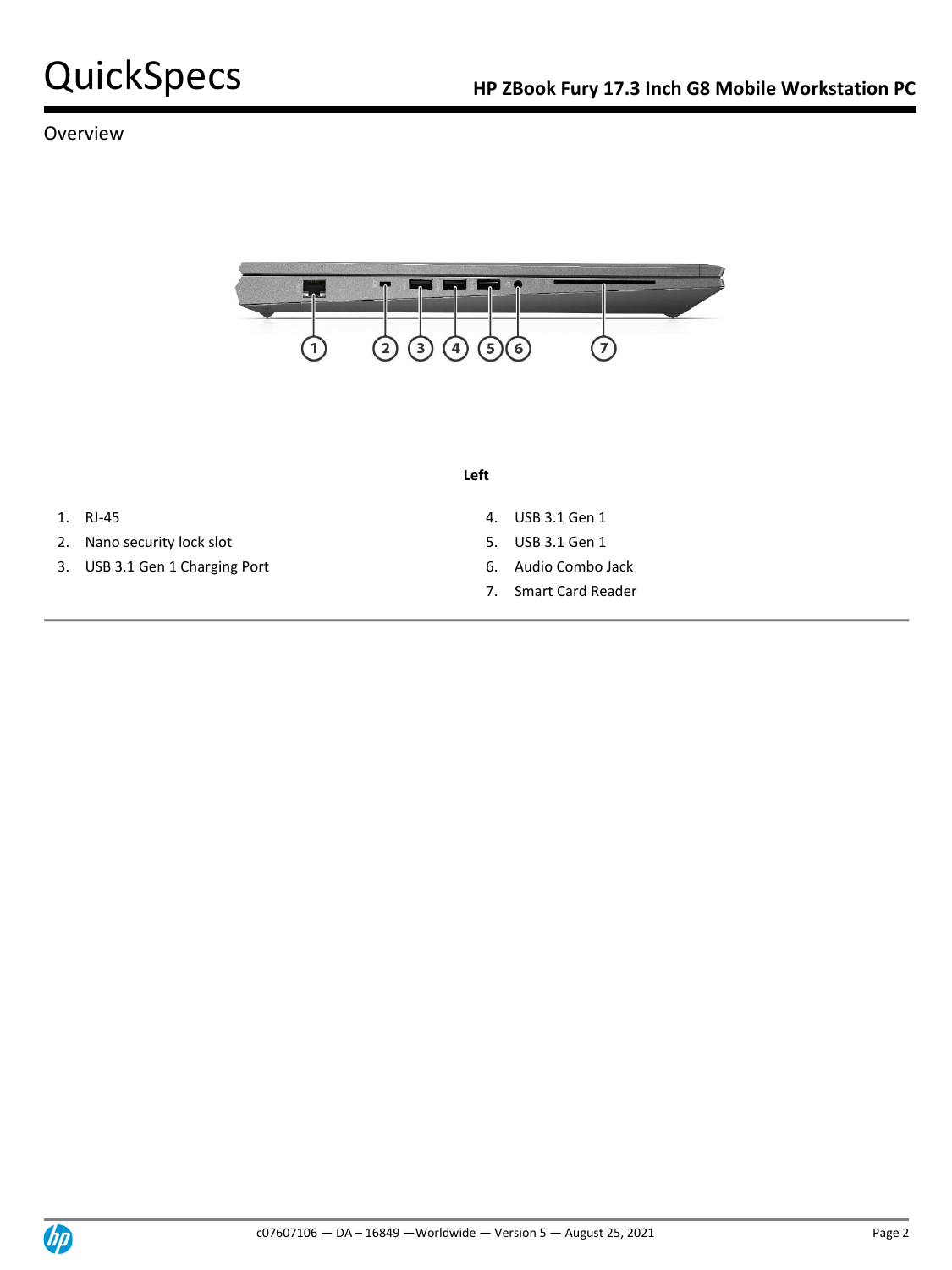## **Overview**

## **At A Glance**

- Work anywhere without compromising on performance or security with Windows 10 Pro<sup>1</sup>, powered by HP's collaboration and connectivity technology.
- Accelerate your workflow. Power through projects with up to 128 GB RAM  $^2$  for fast rendering, editing and visual effects performance.
- Take multitasking to the next level with the Intel® Core™ i9 processor  $3$  designed to handle complex, multithreaded apps like Adobe® Premier Pro, and with fast clock speeds you can boost your speed on single threaded apps like Autodesk 3ds  $Max.<sup>4</sup>$
- Run demanding professional apps with the newest generation Intel® Xeon® processors <sup>5</sup> for powerful performance and productivity.
- Experience high-end visualization and seamlessly render your biggest projects with the next generation NVIDIA® Ampere architecture with NVIDIA<sup>®</sup> T-Series and RTX A graphics<sup>19</sup>; Certified and supported for the apps you use every day.
- Strenuously tested to meet software certification and deliver superb performance with leading software providers, including Autodesk and Adobe® <sup>6</sup>.
- $\bullet$  Blitz through multiple tasks and ditch external drives with up to 8 TB<sup>7</sup>, local PCIe NVMe storage up to 21x faster than standard HDD and 6x faster than SATA SSD<sup>9</sup>.
- Instantly protect against visual hacking and defend against firmware and malware attacks with HP Sure Start <sup>11</sup> and HP Sure Sense  $^{12}$ , and have peace of mind with multi-factor authentication- including an infrared camera and fingerprint scanner  $^{13}$ .
- Enhanced transfer and upload speeds via dual Thunderbolt™ 4 ports. Get wide-ranging connectivity options to ensure maximum device interaction: USB 3.0, HDMI, mDP, SD card, Smart Card Reader and more.
- Designed for ultimate durability, this ZBook undergoes brutal MIL-STD 810H <sup>14</sup> tests to help ensure this PC keeps rolling through your workday.
- Plug in to greater connectivity at your desktop with the HP Thunderbolt Dock for lightning-fast Thunderbolt™ 4<sup>15</sup> transfers and the flexibility to run More than up to two external 4K displays  $16,17$ .
- Improve connectivity while on Wi-Fi® with HP Extended Range Wireless LAN that allows greater distance from transmission point and fast data throughput at shorter ranges <sup>18</sup>.

## **NOTE: See important legal disclosures for all listed specs in their respective features sections.**

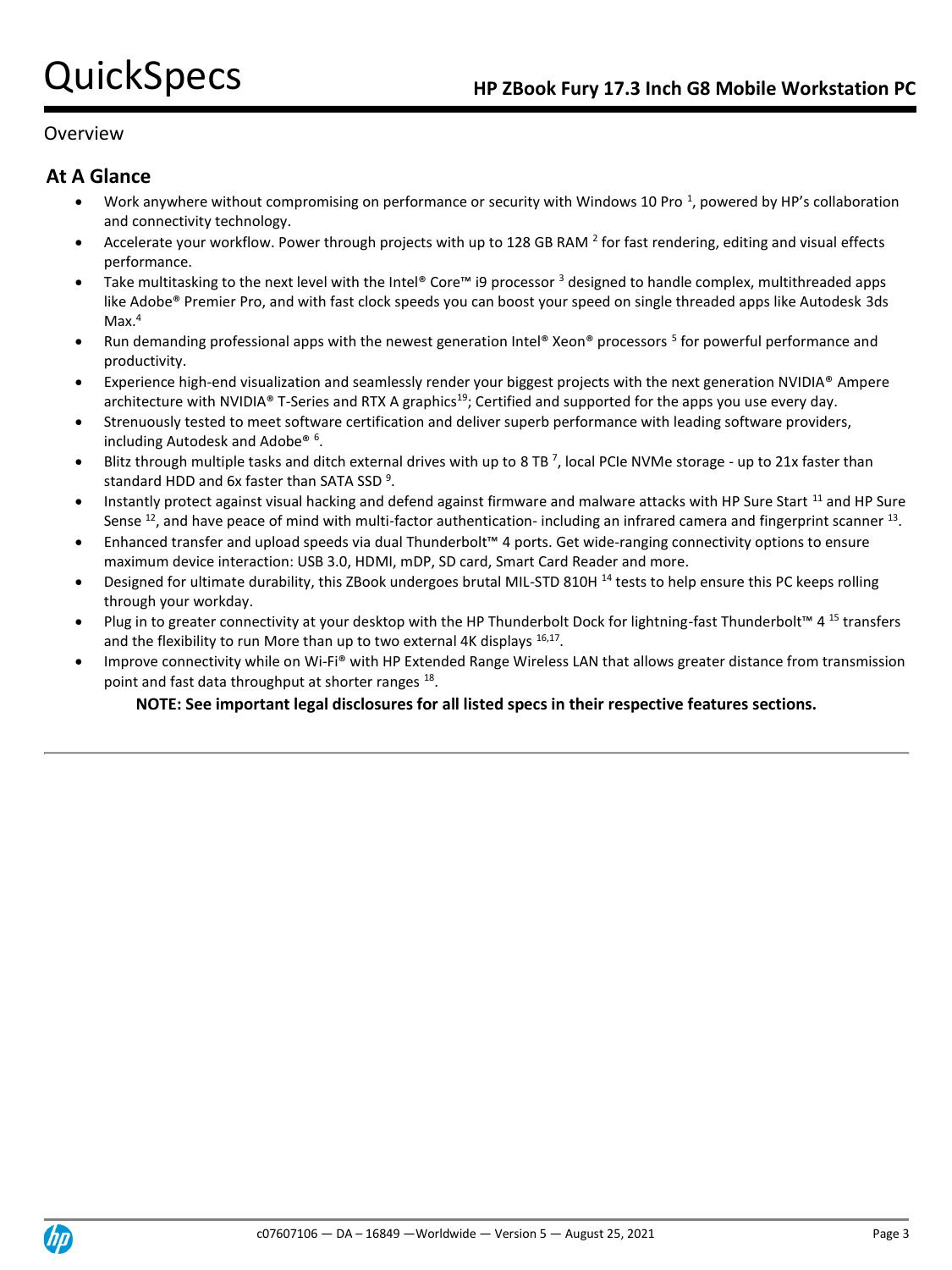# **OPERATING SYSTEM**

| <b>Preinstalled OS</b>   | Windows <sup>®</sup> 10 Pro 64 - HP recommends Windows <sup>®</sup> 10 Pro for business. <sup>1</sup><br>Windows <sup>®</sup> 10 Pro for Workstations $641$<br>Windows <sup>®</sup> 10 Home $641$<br>Windows <sup>®</sup> 10 Home Single Language $641$<br>FreeDOS 3.0<br>Ubuntu Linux 20.04 <sup>2</sup> |
|--------------------------|-----------------------------------------------------------------------------------------------------------------------------------------------------------------------------------------------------------------------------------------------------------------------------------------------------------|
| Web support OS           | Red Hat <sup>®</sup> Enterprise Linux <sup>®</sup> 8 <sup>2</sup><br>Windows <sup>®</sup> 10 Enterprise 64 <sup>1</sup>                                                                                                                                                                                   |
| <b>Supported Version</b> | For testing information on newer versions of Windows® 10, please see:<br>https://support.hp.com/document/c05195282.                                                                                                                                                                                       |

<sup>1</sup> Not all features are available in all editions or versions of Windows. Systems may require upgraded and/or separately purchased hardware, drivers, software or BIOS update to take full advantage of Windows functionality. Windows 10 is automatically updated, which is always enabled. ISP fees may apply and additional requirements may apply over time for updates. Se[e http://www.windows.com.](http://www.windows.com/)

<sup>2</sup> For detailed Linux® OS/hardware support information, see: http/www.hp.com/linux\_hardware\_matrix

## **PROCESSOR**

11<sup>th</sup> Generation Intel® Xeon® W-11955M vPro® with Intel® UHD Graphics (2.6 GHz base frequency, up to 5.0 GHz with Intel® Turbo Boost Technology, 24 MB cache, 8 cores)<sup>1,2,3,4,5</sup>

11<sup>th</sup> Generation Intel® Core™ i9-11950H vPro® with Intel® UHD Graphics (2.6 GHz base frequency, up to 5.0 GHz with Intel® Turbo Boost Technology, 24 MB cache, 8 cores)<sup>1,2,3,4,5</sup>

11<sup>th</sup> Generation Intel® Core™ i9-11900H with Intel® UHD Graphics (2.5 GHz base frequency, up to 4.9 GHz with Intel® Turbo Boost Technology, 24 MB L3 cache, 8 cores)<sup>1,2,3,4,5</sup>

11<sup>th</sup> Generation Intel® Core™ i7-11850H vPro® with Intel® UHD Graphics (2.5 GHz base frequency, up to 4.8 GHz with Intel® Turbo Boost Technology, 24 MB L3 cache, 8 cores) 1,2,3,4,5

11<sup>th</sup> Generation Intel® Core™ i7 11800H with Intel® UHD Graphics (2.3 GHz base frequency, up to 4.6 GHz with Intel® Turbo Boost Technology, 24 MB L3 cache, 8 cores) $1,2,3,4,5$ 

11<sup>th</sup> Generation Intel® Core™ i5-11500H vPro® with Intel® UHD Graphics (2.9 GHz base frequency, up to 4.6 GHz with Intel® Turbo Boost Technology, 12 MB L3 cache, 6 cores)<sup>1,2,3,4.5</sup>

 $1$  Multicore is designed to improve performance of certain software products. Not all customers or software applications will necessarily benefit from use of this technology. Performance and clock frequency will vary depending on application workload and your hardware and software configurations. Intel's numbering, branding and/or naming is not a measurement of higher performance.

<sup>2</sup> Processor speed denotes maximum performance mode; processors will run at lower speeds in battery optimization mode. 3 Intel® Turbo Boost performance varies depending on hardware, software and overall system configuration. Energy Efficient Turbo is a power management feature that can lower the maximum core ratio (frequency), if the CPU thinks it can achieve about the same performance as with the maximum turbo frequency. Energy Efficient Turbo feature is disabled in Comet Lake H in order to prioritize performance in DC mode. It can be changed in F10 BIOS settings. See www.intel.com/technology/turboboost for more information.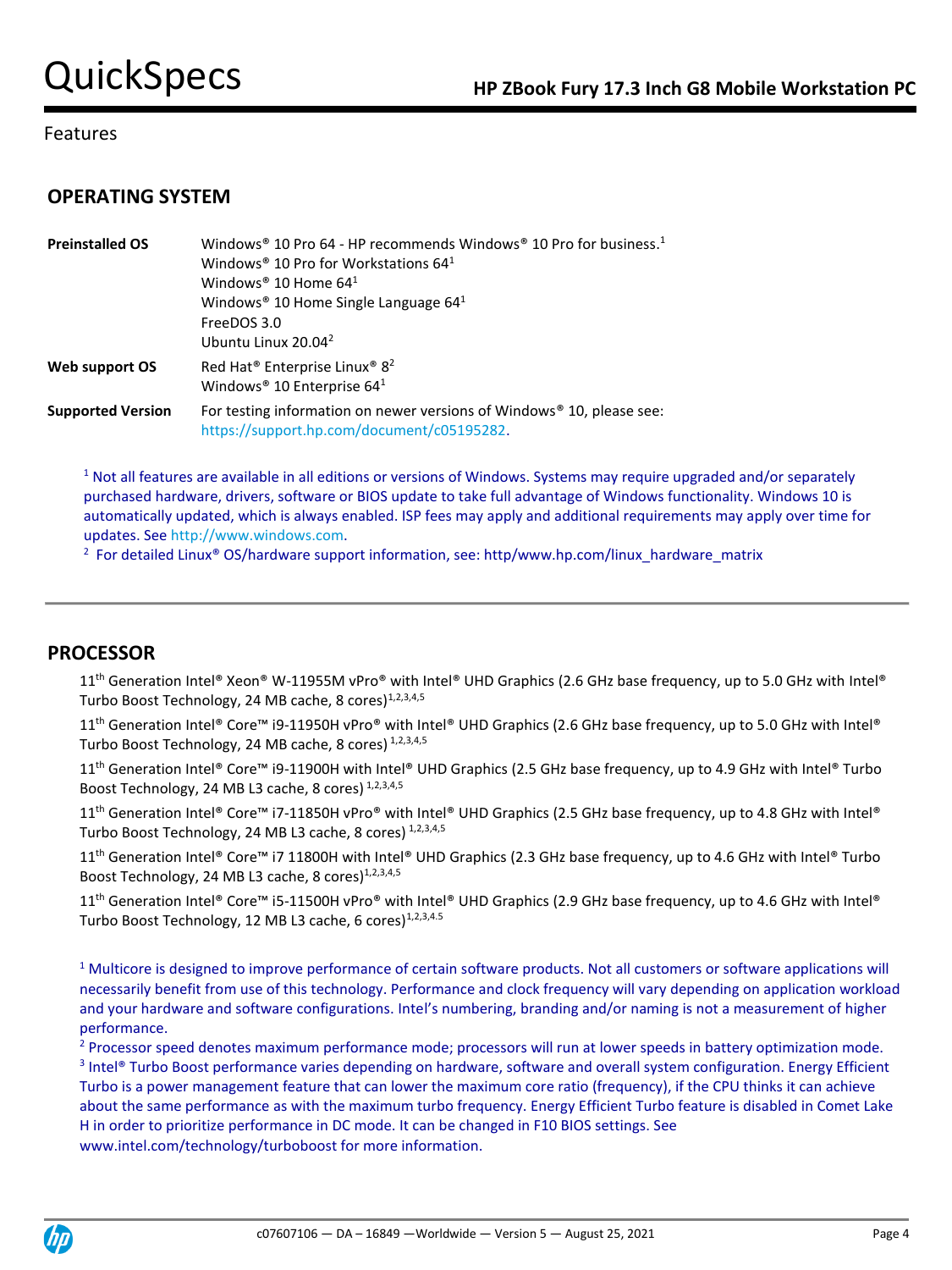<sup>4</sup> In accordance with Microsoft's support policy, HP does not support the Windows 8 or Windows 7 operating system on products configured with Intel and AMD 7th generation and forward processors or provide any Windows 8 or Windows 7 drivers o[n http://www.support.hp.com.](http://www.support.hp.com/)

<sup>5</sup> For full Intel® vPro® functionality, Windows 10 Pro 64 bit, a vPro supported processor, vPro enabled chipset, vPro enabled wired LAN and/or WLAN card and TPM 2.0 are required. Some functionality requires additional 3rd party software in order to run. See<http://intel.com/vpro>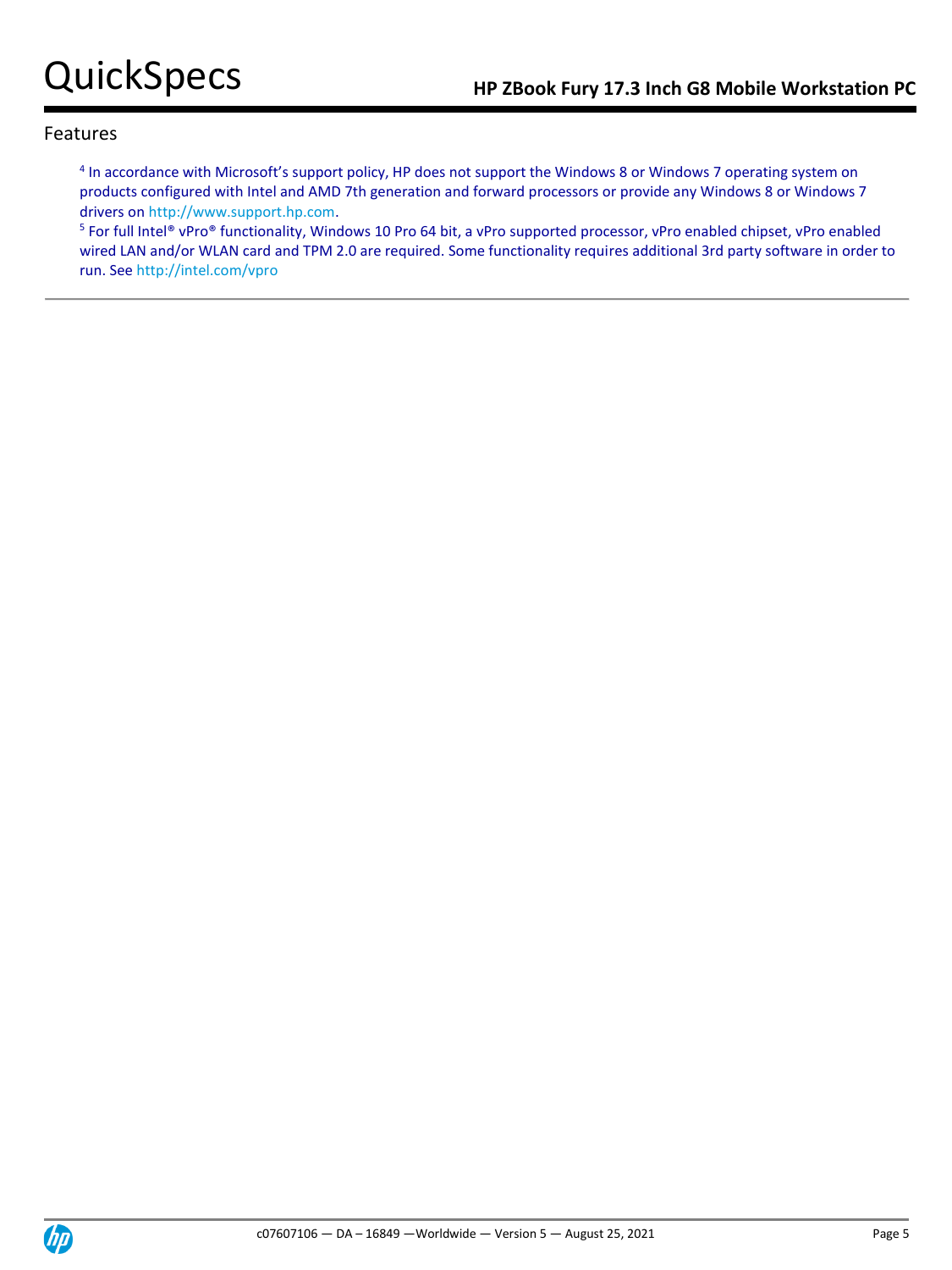# **CHIPSET**

Mobile Intel® TigerLake PCH-H WM 590

# **INTEL® CORE™ I5 WITH VPRO/CORE I7 WITH VPRO/XEON® WITH VPRO TECHNOLOGY CAPABLE**

Intel® Core™ i5 with vPro®, Core™ i7 with vPro®, Core™ i9 with vPro® and Xeon® with vPro® technology is a selectable feature that is available on units configured with select processors, a qualified Intel® WLAN module and a preinstalled Windows® operating system. It provides advances in remote manageability, security, energy efficient performance, and wireless connectivity. Intel® Active Management Technology (iAMT) offers built-in manageability and proactive security for networked mobile workstations, even when they are powered off\* or when the operating system is inoperable. It can help identify threats before they reach the network, isolate infected systems, and update regardless of their power state.  $1,2$ 

<sup>1</sup> Requires a Windows operating system, network hardware and software, connection with a power source, and a direct (non-VPN) corporate network connection which is either cable or wireless LAN.

<sup>2</sup> For full Intel® vPro® functionality, Windows 10 Pro 64 bit, a vPro supported processor, vPro enabled chipset, vPro enabled wired LAN and/or WLAN card and TPM 2.0 are required. Some functionality requires additional 3rd party software in order to run. See<http://intel.com/vpro>

## **GRAPHICS**

**Integrated** Intel<sup>®</sup> UHD Graphics<sup>1,2,3,4,5</sup> **Discrete** NVIDIA Graphic options: NVIDIA RTX<sup>™</sup> A5000 (16 GB GDDR6 dedicated)<sup>1,2,3,4,5,7</sup> NVIDIA RTX<sup>™</sup> A4000 (8 GB GDDR6 dedicated)<sup>1,2,3,4,5,7</sup> NVIDIA RTX<sup>™</sup> A3000 (6 GB GDDR6 dedicated)<sup>1,2,3,4,5,7</sup> NVIDIA RTX<sup>™</sup> A2000 (4 GB GDDR6 dedicated)<sup>1,2,3,4,5</sup> NVIDIA® T1200 (4 GB GDDR6 dedicated) 1,2,3,4,5

AMD Graphic options:

AMD Radeon Pro W6600M (8 GB GDDR6 dedicated)<sup>1,2,3,4,5,7</sup>

 $1$  UHD content required to view UHD images.

<sup>2</sup> Support HD decode, DX11, DX12, HDMI 2.0b, HDCP 2.3 via DP up to 4K @ 60Hz and via HDMI up to 4K @ 60Hz (NVIDIA RTX™ A5000, RTX A4000, RTX A3000, RTX A2000, AMD Radeon Pro W6600M support HDMI 2.1 with FRL)

<sup>3</sup> HDMI cable Sold Separately

<sup>4</sup> Shared video memory (UMA) uses part of the total system memory for video performance. System memory dedicated to video performance is not available for other use by other programs.

<sup>5</sup> miniDP cable sold separately.

<sup>6</sup> GPU configurations may be limited to specific panel options

<sup>7</sup> The HP custom vapor chamber (Z VaporForce) is only available on configurations with NVIDIA® RTX™ A3000 graphics and greater or AMD Radeon graphics

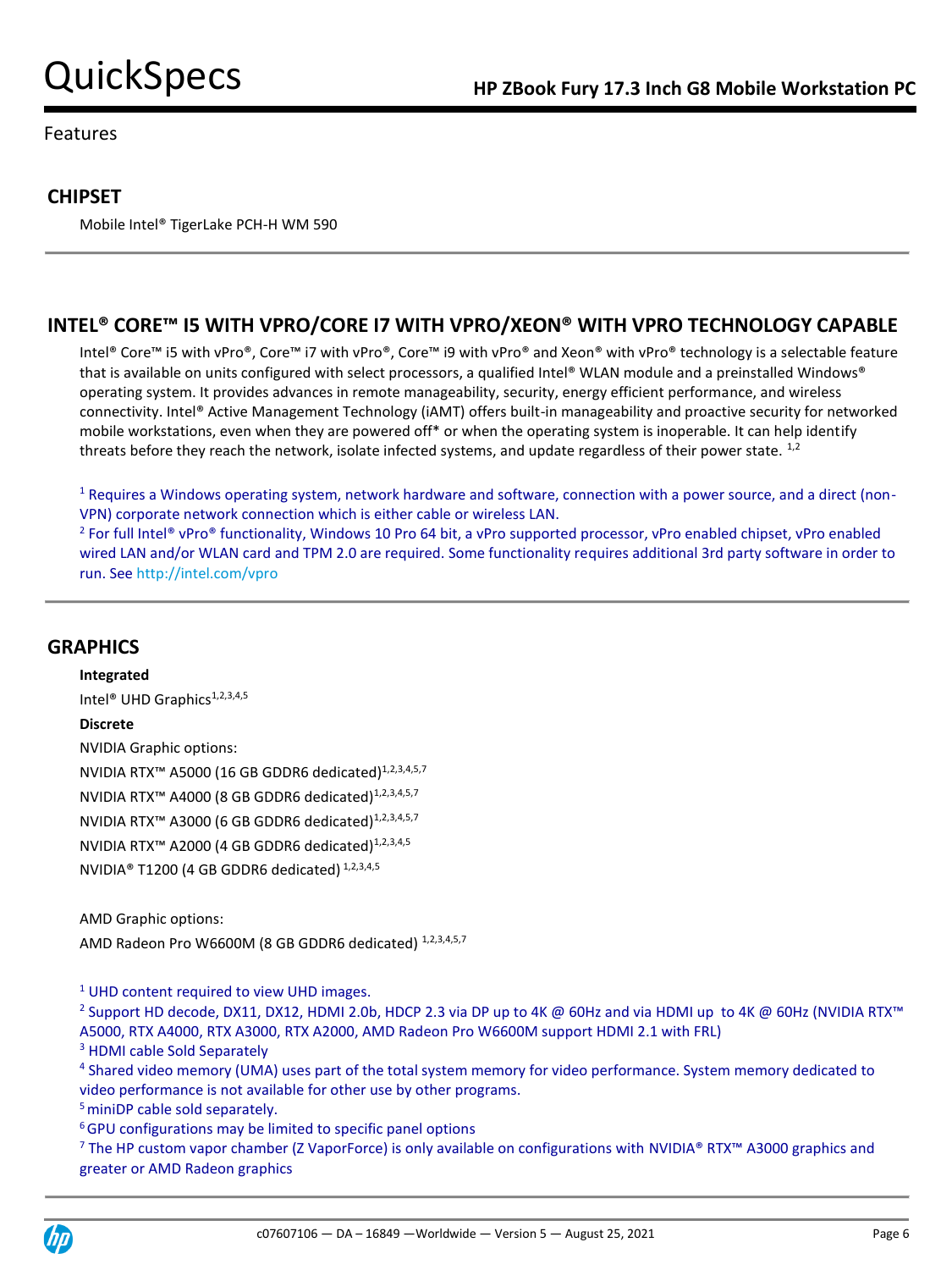# **Multi Display Support**

### **Without HP Thunderbolt™ Dock G2**

UMA Graphics: Unit supports up to 3 independent displays. Any combination of displays outputs may be used except one of Thunderbolt™ 3 and HDMI.

Hybrid Graphics (NVIDIA): Unit supports up to 4 independent displays. Any combination of displays outputs may be used except when using one USBC and HDMI are exclusive

Hybrid Graphics (AMD): Unit supports up to 4 independent displays. Any combination of displays outputs may be used except when using one USBC and HDMI are exclusive

NOTE: If Thunderbolt™ only port on the dock is connected, then the three external displays will not function.

### **With HP Thunderbolt™ Dock G2**

UMA Graphics: Unit supports up to 3 independent displays. Any combination of displays outputs may be used except one of Thunderbolt™ 3 and HDMI.

Hybrid Graphics (NVIDIA): Unit supports up to 4 independent displays. Any combination of displays outputs may be used except when using one USBC and HDMI are exclusive

Hybrid Graphics (AMD): Unit supports up to 6 independent displays. Any combination of displays outputs may be used except when using one USBC and HDMI are exclusive

NOTE: Resolutions are dependent upon monitor capability and resolution and color depth settings.

## **DISPLAY**

**Non-touch**

- 17.3" diagonal FHD (1920 x 1080) IPS eDP anti-glare WLED-backlit and ambient light sensor 300 nits 72% NTSC<sup>1,2</sup>
- 17.3" diagonal UHD (3840 x 2160) IPS eDP1.4 + PSR2 anti-glare WLED-backlit and ambient light sensor 550 nits 100% DCI-P31,2,3,4
- 17.3" diagonal UHD (3840 x 2160) IPS HDR 400 eDP1.4 + PSR2 anti-glare WLED-backlit and ambient light sensor 550 nits 100% DCI-P3 Next Gen HP Dream Color display<sup>1,2,3,4</sup>

### **Touch**

• 17.3" diagonal UHD (3840 x 2160) IPS HDR 400 eDP1.4 + PSR2 WLED-backlit touch screen with Corning® Gorilla® Glass 5 and ambient light sensor 550 nits 100% DCI-P3<sup>1,2,3,4,6</sup>

### **HP Virtual Reality Headset (sold separately)**

- HP Reverb
- HP Reverb G2
- <sup>1</sup> UHD content required to view UHD images.
- <sup>2</sup> Resolutions are dependent upon monitor capability, and resolution and color depth settings.
- <sup>3</sup> Display options may be limited to specific GPU Configurations.
- <sup>4</sup>VESA DisplayHDR 400 certifications are pending.
- <sup>5</sup> Virtual Reality content is required to view Virtual Reality images
- <sup>6</sup> Actual brightness will be lower with touchscreen.

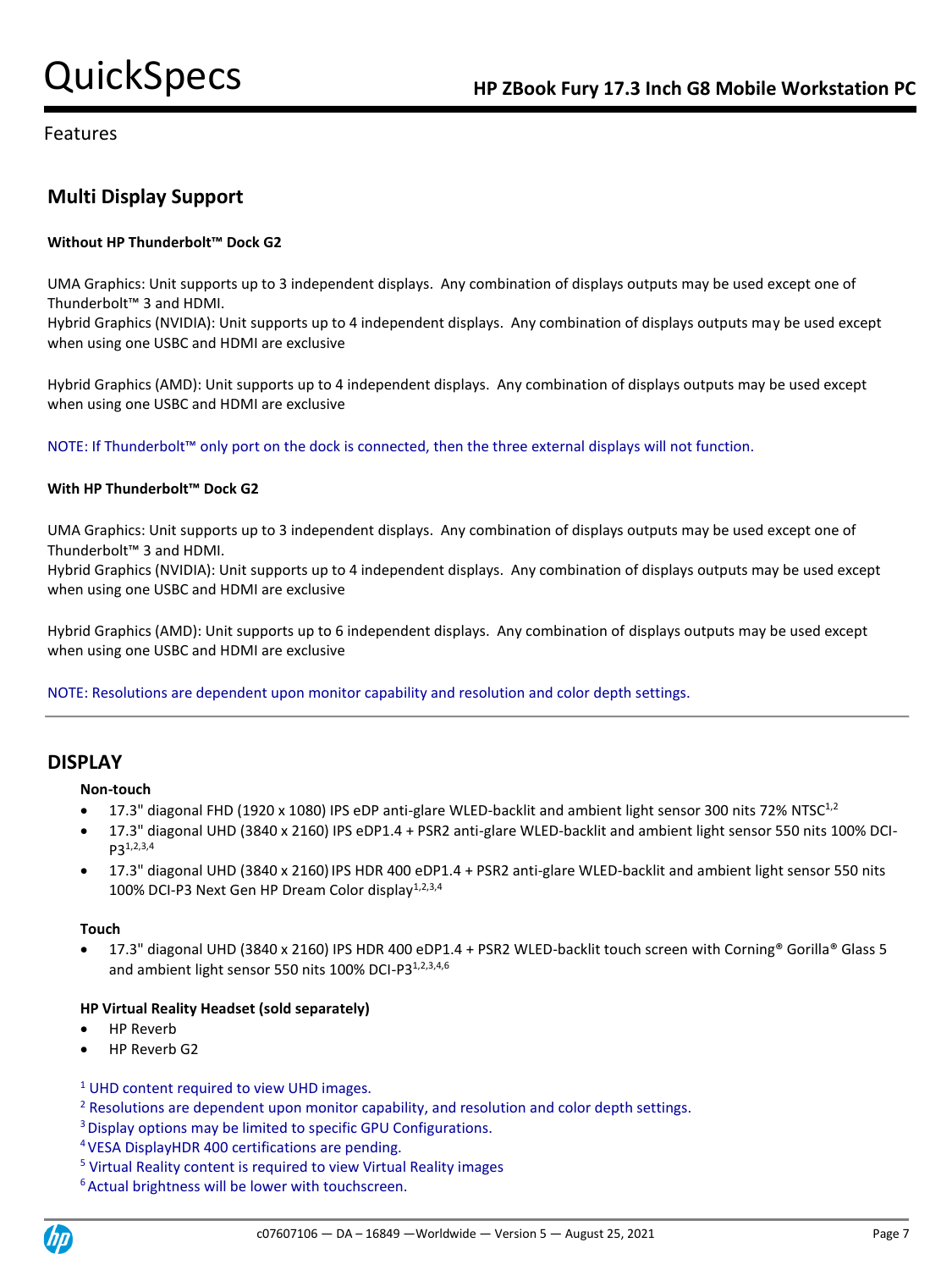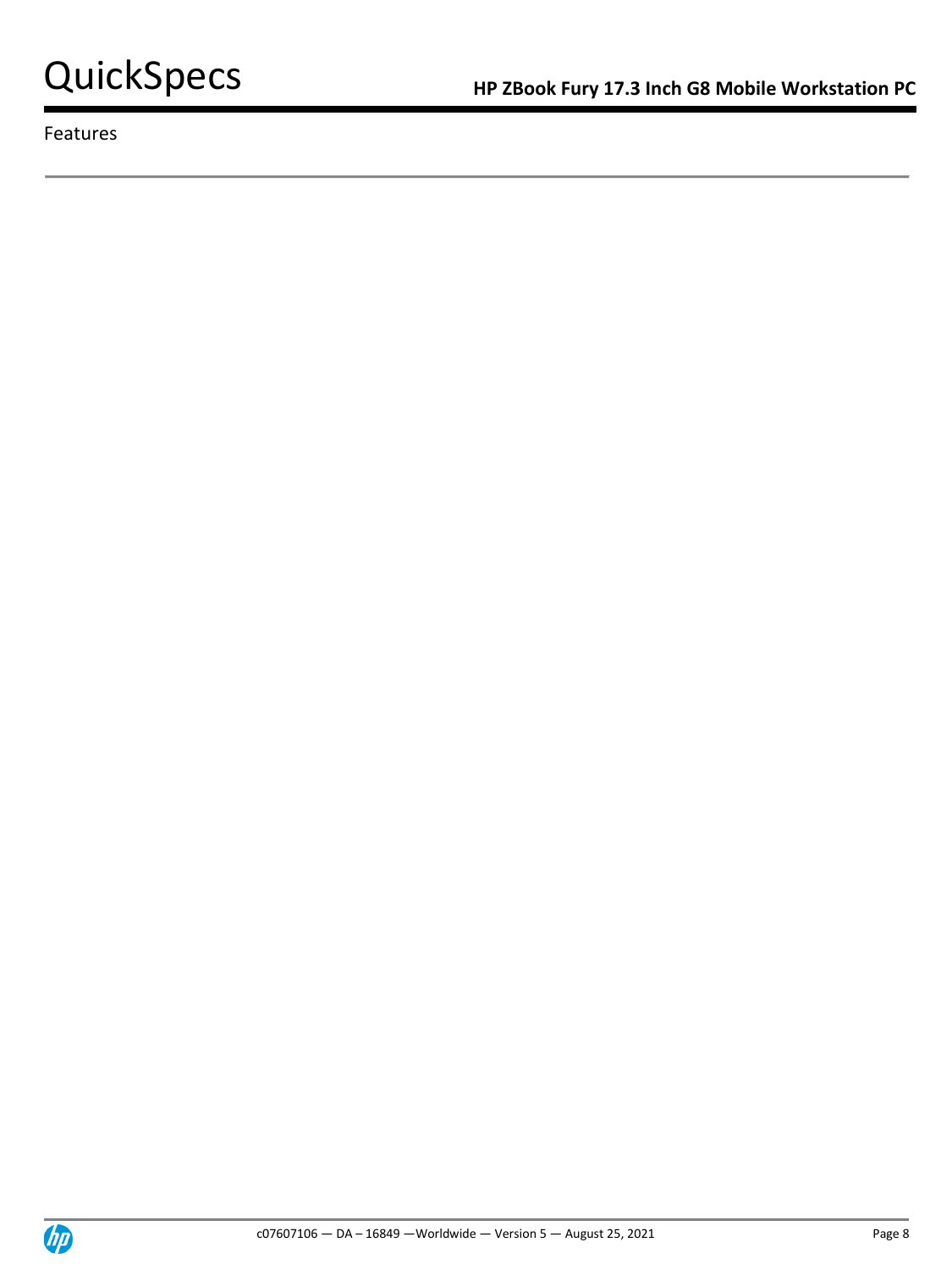## **STORAGE AND DRIVES\***

### **Max Storage**

8TB through four M.2 NVMe drives 6TB through two M.2 NVMe drives and one 2.5" SATA drive

### **(up to 1) HDD Storage (SATA 3.2)2,4**

500 GB 7200 rpm SATA FIPS 140-2 SED HDD 500 GB 7200 rpm SATA HDD 1 TB 7200 rpm SATA HDD 2 TB 5400 rpm SATA HDD

### **(up to 4) M.2 Storage (NVMe™ PCIe SSD)<sup>2</sup>**

256 GB PCIe (NVMe™) TLC Solid State Drive 256 GB PCIe (NVMe™) TLC Self Encrypting (SED) Solid State Drive 512 GB PCIe (NVMe™) TLC Solid State Drive 512 GB PCIe (NVMe™) TLC Self Encrypting (SED) Solid State Drive 1 TB PCIe (NVMe<sup>™</sup>) TLC Solid State Drive<sup>3</sup> 1 TB PCIe (NVMe™) TLC Self Encrypting (SED) Solid State Drive 2 TB PCIe (NVMe<sup>™</sup>) TLC Solid State Drive<sup>3</sup> 2 TB PCIe (NVMe™) TLC Self Encrypting (SED) Solid State Drive

256 GB PCIe Gen4 (NVMe™) TLC Solid State Drive\*\* 256 GB PCIe Gen4 (NVMe™) TLC Self Encrypting (SED) OPAL2 Solid State Drive\*\* GB PCIe Gen4 (NVMe™) TLC Solid State Drive\*\* GB PCIe Gen4 (NVMe™) TLC Self Encrypting (SED) OPAL2 Solid State Drive\*\* TB PCIe Gen4 (NVMe™) TLC Solid State Drive\*\* TB PCIe Gen4 (NVMe™) TLC Solid State Drive\*\*

<sup>1</sup>Storage slot 1-4 can support NVMe protocol <sup>2</sup>Storage slot 1, 3 and 4 can support SATA protocol <sup>3</sup>Only storage slots 1-3 can support RAID 4 System is preset to Modern Standby Disconnected with factory preinstall image

\* For storage drives, GB = 1 billion bytes. TB = 1 trillion bytes. Actual formatted capacity is less. Up to 35GB of disk is reserved for system recovery software. \*\* Available late September 2021.

## **DRIVE CONTROLLERS**

M.2 Storage Bay (PCIe NVMe) **PCIE Gen 3 x 4 lanes NVMe Solid State Drive** RAID: RAID: RAID 0 and RAID 1 support<sup>1</sup> <sup>1</sup> Support only available with 1TB + 1TB M.2 storage or 2TB + 2TB M.2 storage combinations

## **MEMORY**

**Maximum Memory2,3,5**

128 GB DDR4-3200 non-ECC SDRAM DIMM1, DIMM3, DIMM2, DIMM4 64 GB DDR4-3200 ECC SDRAM 4 DDR4 SODIMMS<sup>4</sup>

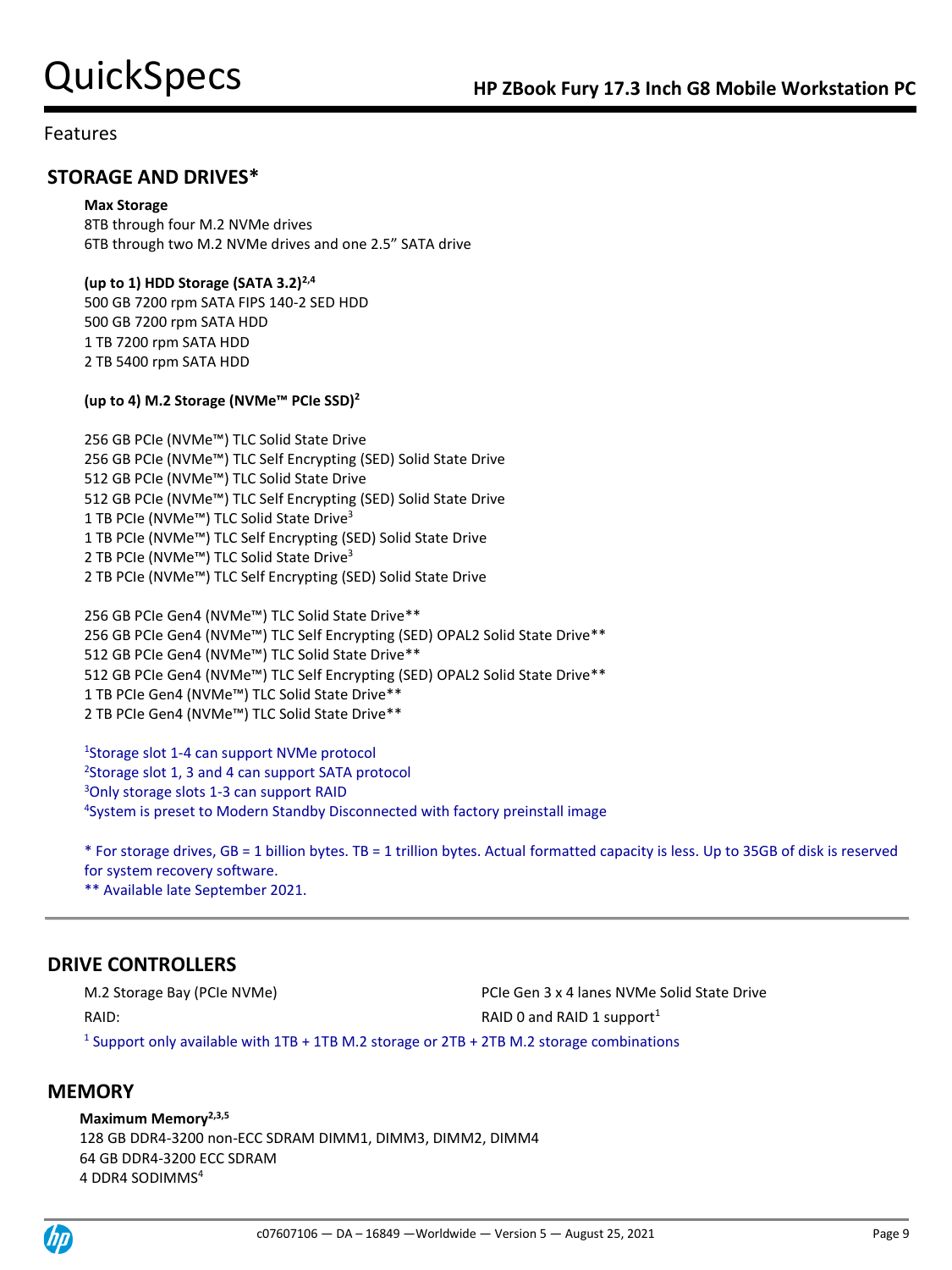Supports Dual Channel Memory<sup>1</sup> Slots are customer accessible / upgradeable

<sup>1</sup>Maximized dual-channel performance requires SODIMMs of the same size and speed in both memory channels. <sup>2</sup> Due to the non-industry standard nature of some third-party memory modules, we recommend HP branded memory to ensure compatibility. If you mix memory speeds, the system will perform at the lower memory speed. <sup>3</sup>Transfer rates up to 3200 MT/s for nECC and ECC memory combinations when memory suppliers are consistent. If suppliers are not consistent, speeds may drop to 2933 MT/s for nECC and 2933 MT/s for ECC memory combinations. A custom configuration including part number AY104AV can be used to lock in a consistent vendor. 4 Intel® allows architectures designed with four DIMM slots to run at 3200 MT/s <sup>5</sup>Maximum memory capacities assume Windows 64-bit operating systems. With Windows 32-bit operating systems, memory above 3 GB may not all be available due to system resource requirements.

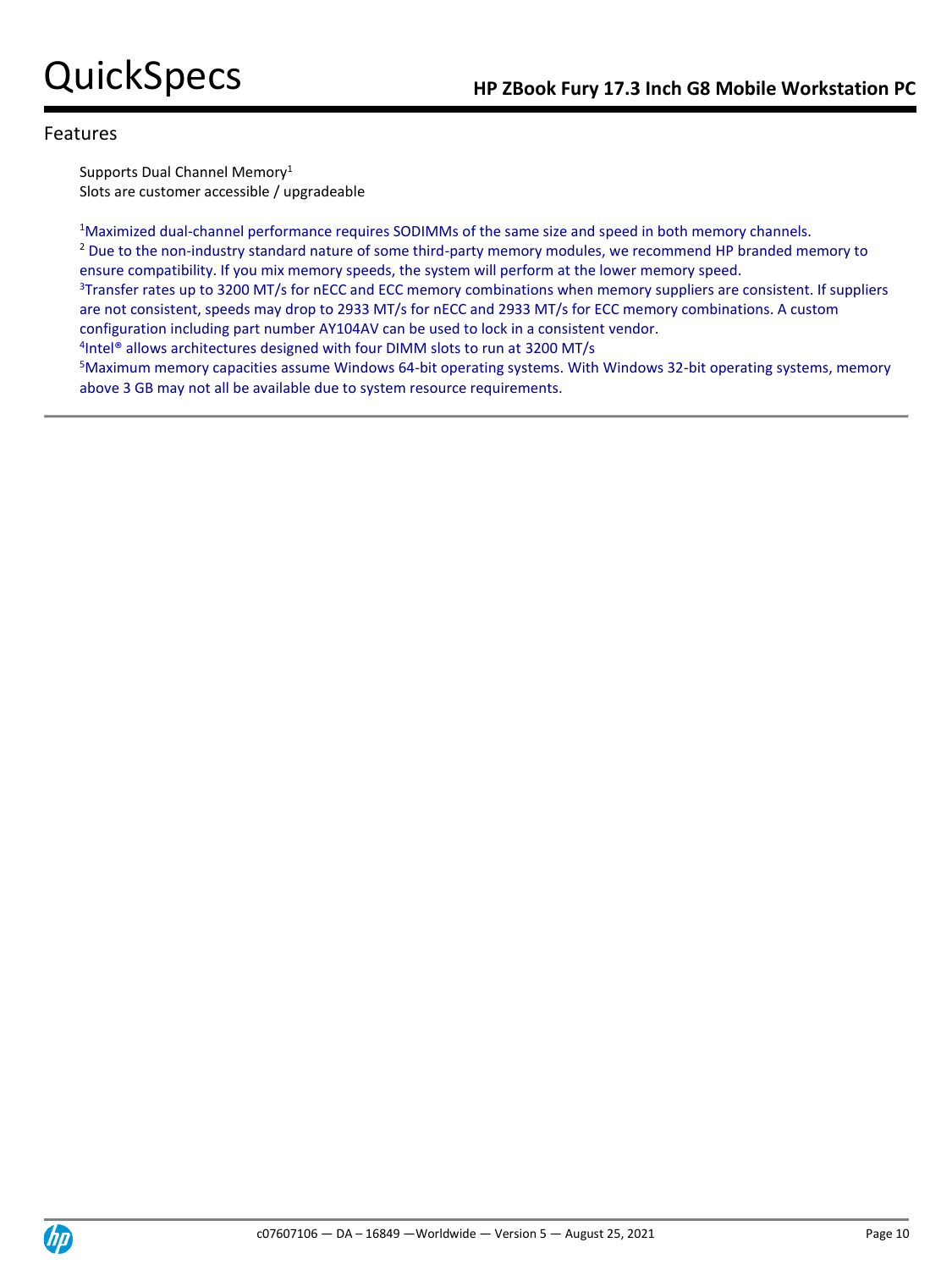## **NETWORKING/COMMUNICATIONS**

### **LAN**

Intel® I219-LM GbE, vPro® 1 Intel® I219-V GbE, non-vPro® 1

<sup>1</sup>GbE - The term "10/100/1000" or "Gigabit" Ethernet indicates compatibility with IEEE standard 802.3ab for Gigabit Ethernet, and does not connote actual operating speed of 1 Gb/s. For high-speed transmission, connection to a Gigabit Ethernet server and network infrastructure is required.

### **WLAN**

Intel® Wi-Fi 6 AX201 (2x2) and Bluetooth® 5.2 combo, vPro® 1 Intel® Wi-Fi 6 AX201 (2x2) and Bluetooth® 5.2 combo, non-vPro® 1,2

<sup>1</sup>Wireless cards are optional or add-on features and requires separately purchased wireless access point and internet service. Availability of public wireless access points limited. Only available in countries where 802.11ax is supported.

<sup>2</sup> Wireless access point and Internet service required and sold separately. Availability of public wireless access points limited. Wi-Fi 6 (802.11ax) is backwards compatible with prior 802.11 specs. The specifications for Wi-Fi 6 are draft specifications and are not final. If the final specifications differ from the draft specifications, it may affect the ability of the notebook to communicate with other 802.11ax WLAN devices. Only available in countries where 802.11ax is supported.

### **WWAN<sup>1</sup>**

Intel® XMM™ 7360 LTE Advanced CAT 9<sup>3</sup>

Nano SIM card slot $^{2,3}$ 

A removable SIM is an orderable option for selected 4G LTE notebooks. The removable physical eSIM is placed on the SIM tray on the notebook like a standard SIM card. The removable eSIM is programmable and is not limited to a single carrier. You must add eSIM profile to connect to the internet using cellular data.

 $1$  WWAN use requires separately purchased service contract. Check with service provider for coverage and availability in your area. Connection speeds will vary due to location, environment, network conditions, and other factors. 4G LTE not available on all products, and in all regions.

<sup>2</sup> All units have an internal SIM card slot but 'For WWAN' base units ship with antennas. <sup>3</sup> Works with Windows 10 only.

### **Optional Near Field Communication (NFC) module**

## **AUDIO/MULTIMEDIA**

### **Audio**

Audio by Bang & Olufsen, dual stereo speakers, HP World Facing Microphone dual array digital microphone<sup>1</sup>, functions keys for volume up and down, combo microphone/headphone jack, HD audio

<sup>1</sup>Dual-microphone array when equipped with optional webcam and optional world facing microphone.

**Camera1, 2, 3** 720p HD webcam with IR 720p HD webcam

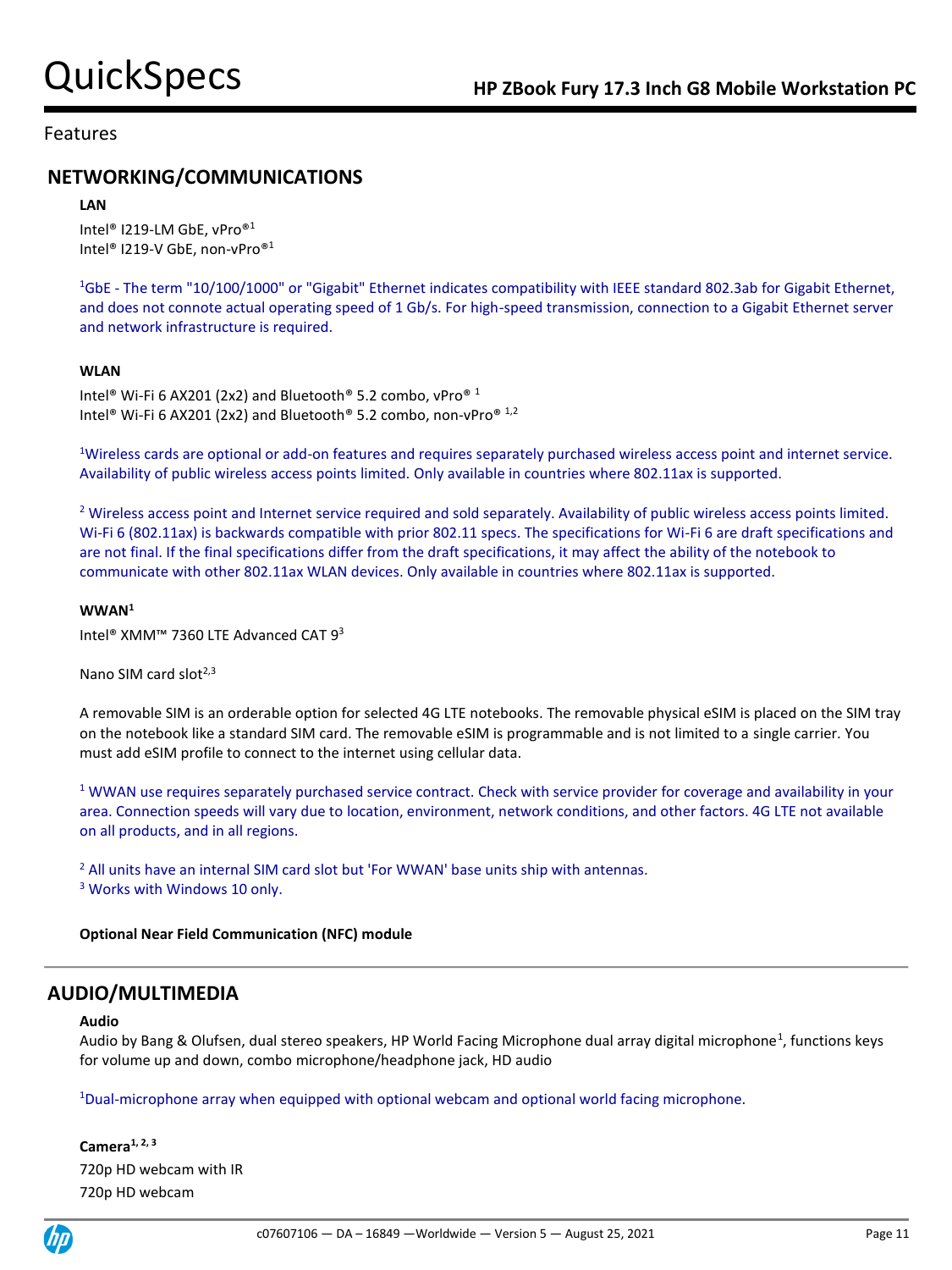<sup>1</sup> FHD and HD content required to view HD images respectively.

<sup>2</sup> Windows Hello face authentication utilizes a camera specially configured for near infrared (IR) imaging to authenticate and unlock Windows devices as well as unlock your Microsoft Passport. 3Camera-configured options come with a Privacy Shutter

**Chp**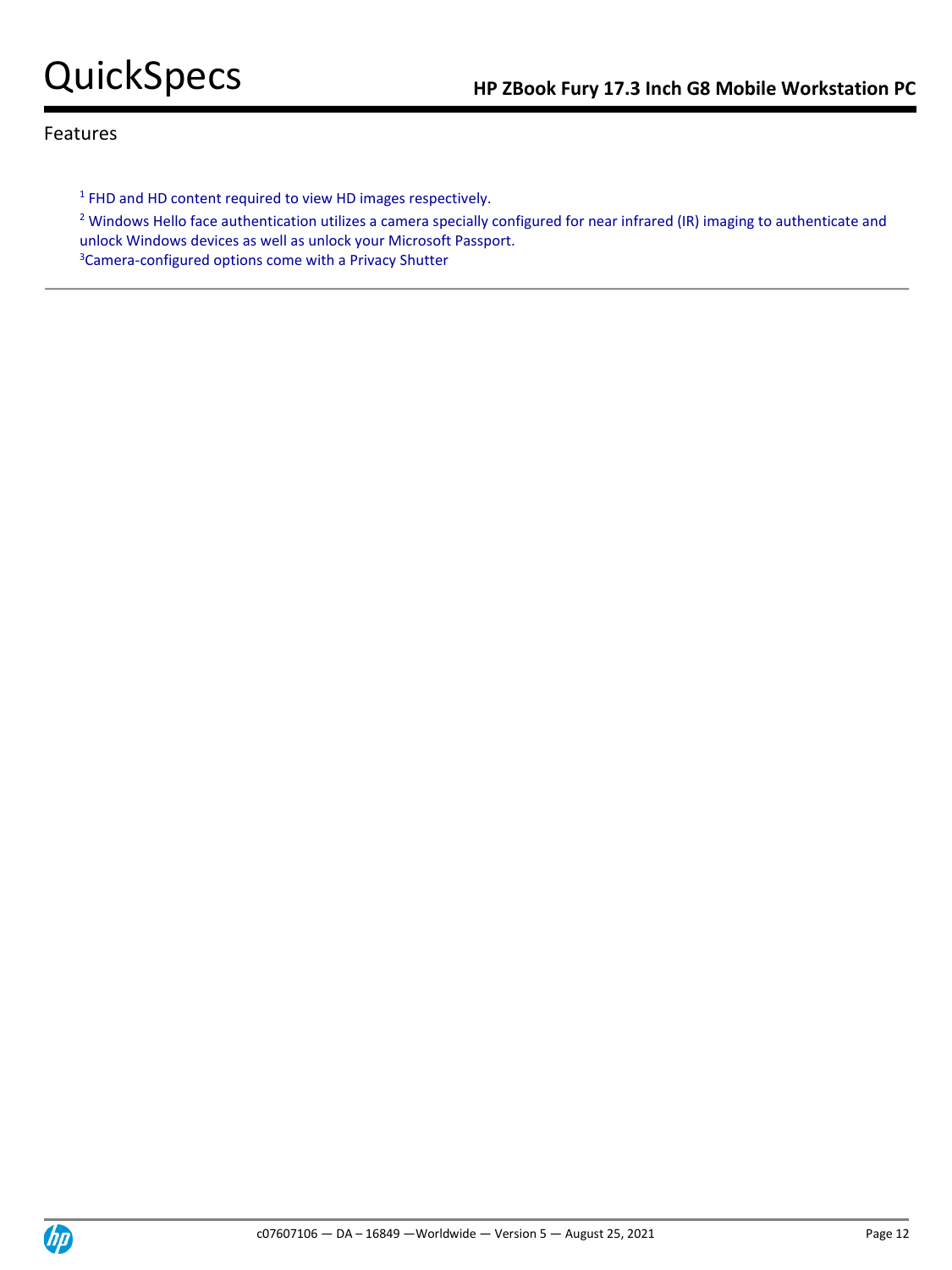# **KEYBOARDS/POINTING DEVICES/BUTTONS & FUNCTION KEYS**

### **Keyboard**

HP Premium Quiet Keyboard, full-size, spill-resistant, backlit, a Programmable Key, with separate numeric keypad, HP DuraKey, touchpad with glass surface, multi-touch gestures and taps enabled

### **Pointing Devices**

Dual pointstick; Touchpad with multi-touch gestures enabled, taps enabled as default; Microsoft Precision Touchpad Default Gestures Support

## **SOFTWARE AND SECURITY**

### **Workstation ISV Certifications**

See the latest list of certifications at[: http://www.hp.com/go/isv](http://www.hp.com/go/isv)

### **HP ZCENTRAL REMOTE BOOST SOFTWARE**

The remote desktop solution for serious workstation users and their most demanding applications. Download at: http://www.hp.com/go/RGS

### **HP Performance Advisor**

HP Performance Advisor enables optimal configuration of HP Mobile Workstations delivering stability and best performance. HP Performance Advisor will guide your system setup allowing a "custom" configuration that best matches the workstation to user requirements. Download at: http://www.hp.com/go/performanceadvisor

### **Software**

Adobe Creative Cloud Bundle Bing search for IE11 Buy Office Data Science Stack HP Admin HP Connection Optimizer<sup>20,9</sup> HP Cloud Recovery<sup>21</sup> HP Easy Clean HP PC Hardware Diagnostics HP Privacy Settings HP Hotkey Support HP JumpStart HP Noise Cancellation Software HP Performance Advisor<sup>8</sup> HP QuickDrop<sup>22</sup> HP Recovery Manager HP Remote Graphics Software HP Smart Support<sup>19</sup> HP Support Assistant<sup>1</sup> HP ZCentral Remote Boost 2020 Software for Z workstation<sup>23,2</sup> Native Miracast support Tile Application

### **Security Management**

Absolute persistence module<sup>32,6</sup> HP BIOSphere Gen6<sup>30,5</sup> HP Client Security Suite Gen7<sup>16</sup> HP Device Access Manager

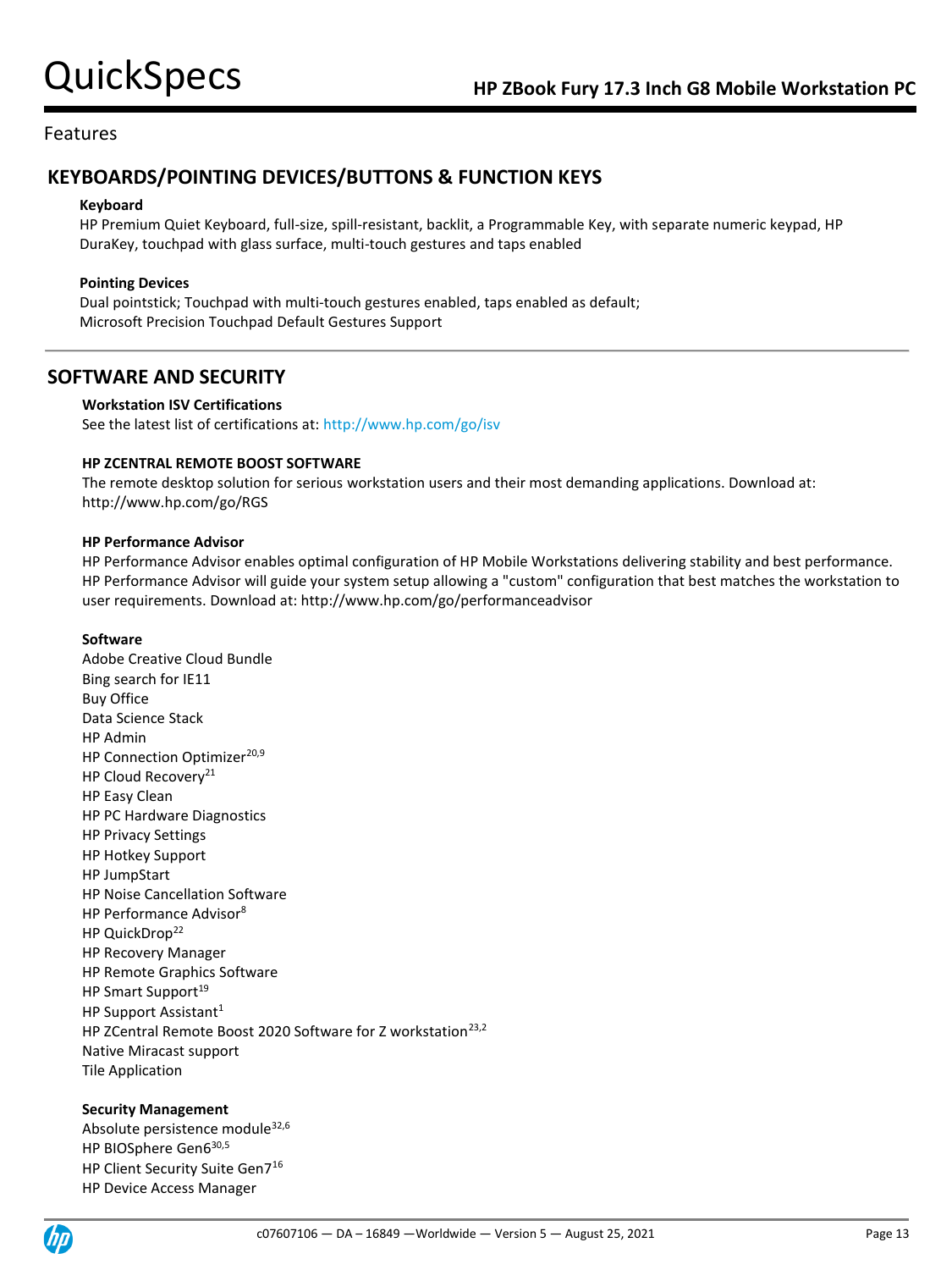HP FingerPrint Sensor HP Manageability Integration Kit<sup>24,11</sup> HP Power On Authentication HP Secure Erase<sup>31</sup> HP Security Manager HP Secure Platform HP Sure Click<sup>26</sup> HP Sure Recover Gen4<sup>28,13</sup> HP Sure Run<sup>27</sup> HP Sure Sense25,17 HP Sure Start Gen6<sup>29,14</sup> HP Tamper Lock Master Boot Record security Microsoft Defender<sup>10</sup> Pre-boot authentication Nano security lock slot<sup>12</sup> Smartcard Reader - Alcor AU9560 (FIPS 201 Compliant) Trusted Platform Module TPM 2.0 Embedded Security Chip with Windows 10 (Common Criteria EAL4+ Certified)(FIPS 140-2 Level 2 Certified) $33$ Windows Secured Core

### **BIOS Version**

ISO/IEC 19678: 2015 (formerly NIST 800-147) compliant UEFI version: 2.7

## **Security**

**TPM** Model: Infineon SLB9670 Version: 7.85 Revision: TPM 2.0 FIPS 140-2 Compliant: Yes

### **Smartcard Reader**

Model Number: Alcor AU9560 FIPS 201 Compliant: Yes

### **For more information on HP Client Security Software Suite, refer to** http://www.hp.com/go/clientsecurity**.**

<sup>1</sup> HP Support Assistant - Requires Windows and Internet Access.

<sup>2</sup> HP ZCentral Remote Boost Sender does not come preinstalled on Z Workstations but can be downloaded and run on all Z desktop and laptops without license purchase. With non-Z sender devices, purchase of perpetual individual license or perpetual floating license per simultaneously executing versions and purchase of ZCentral Remote Boost Software Support is required. ZCentral Remote Boost Sender for non-Z Hardware requires a license and Windows 10, RHEL/CentOS (7 or 8), or UBUNTU 18.04 or 20.04 LTS operating systems. macOS (10.14 or newer) operating system and ThinPro 7.2 are only supported on the receiver side. Requires network access. The software is available for download at hp.com/ZCentralRemoteBoost.

4 Miracast is a wireless technology your PC can use to project your screen to TVs, projectors, and streaming media players that also support Miracast. You can use Miracast to share what you're doing on your PC and present a slide show. For more information: http://windows.microsoft.com/en-us/windows-8/project-wireless-screen-miracast.

<sup>5</sup> HP BIOSphere Gen6 is available on select HP Pro, Elite and ZBook PCs. See product specifications for details. Features may vary depending on the platform and configurations.

<sup>6</sup> Absolute agent is shipped turned off, and will be activated when customers activate a purchased subscription. Subscriptions can be purchased for terms ranging multiple years. Service is limited, check with Absolute for availability outside the U.S. The Absolute Recovery Guarantee is a limited warranty. Certain conditions apply. For full details visit:

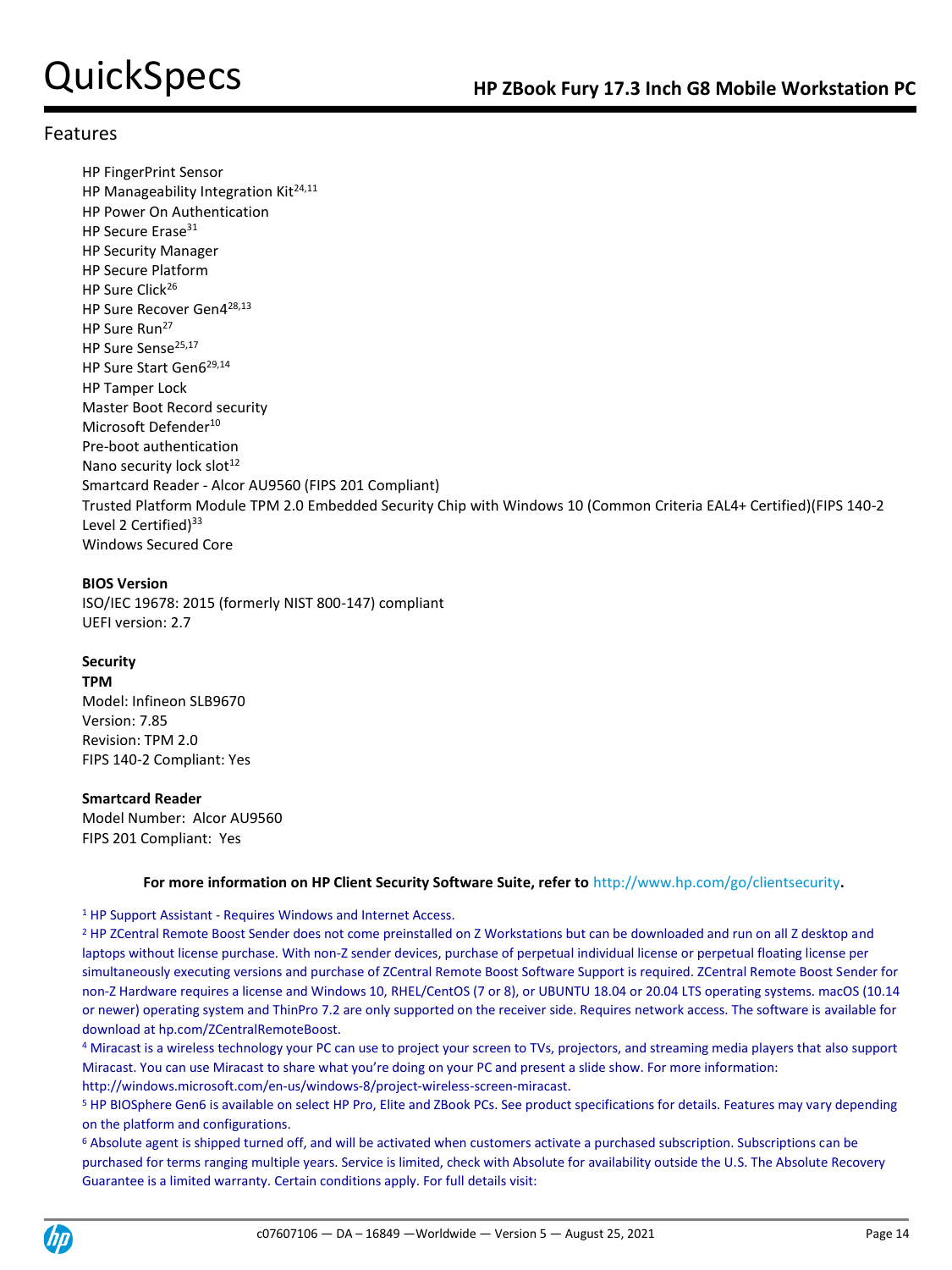http://www.absolute.com/company/legal/agreements/computrace-agreement. Data Delete is an optional service provided by Absolute Software. If utilized, the Recovery Guarantee is null and void. In order to use the Data Delete service, customers must first sign a Pre-Authorization Agreement and either obtain a PIN or purchase one or more RSA SecurID tokens from Absolute Software.

<sup>8</sup> HP Performance Advisor Software - HP Performance Advisor is ready and waiting to help you get the most out of your HP Workstation from day one—and every day after. Learn more or download at: https://www8.hp.com/us/en/workstations/performance-advisor.html <sup>9</sup> HP Connection Optimizer requires Windows 10.

<sup>10</sup> Microsoft Defender Opt in and internet connection required for updates.

<sup>11</sup> HP Manageability Integration Kit can be downloaded from http://www.hp.com/go/clientmanagement.

<sup>12</sup> Nano Security lock slot is Lock sold separately.

<sup>13</sup> HP Sure Recover Gen4: See product specifications for availability. Requires an open, wired network connection. You must back up important files, data, photos, videos, etc. before using HP Sure Recover to avoid loss of data. HP Sure Recover (Gen1) does not support platforms with Intel® Optane™.

<sup>14</sup> HP Sure Start Gen6 is available on select HP PCs with Intel processors. See product specifications for availability.

<sup>15</sup> For the methods outlined in the National Institute of Standards and Technology Special Publication 800-88 "Clear" sanitation method. HP Secure Erase does not support platforms with Intel® Optane™.

<sup>16</sup> HP Client Security Manager Gen7 requires Windows and is available on select HP Pro, Elite and ZBook PCs. See product specifications for details.

<sup>17</sup> HP Sure Sense requires Windows 10. See product specifications for availability.

18 Wireless access point and Internet service required and sold separately. Availability of public wireless access points limited.

19 HP Smart Support is available to commercial customers through your HP Service Representative and HP Factory Configuration Services; or it can be downloaded at: http://www.hp.com/smart-support. HP Smart Support automatically collects the telemetry necessary upon initial boot of the product to deliver device-level configuration data and health insights.

<sup>20</sup>HP Connection Optimizer requires Windows 10.

<sup>21</sup> HP Cloud Recovery is available for Z by HP, HP Elite and Pro desktops and laptops PCs with Intel® or AMD processors and requires an open, wired network connection. Note: You must back up important files, data, photos, videos, etc. before use to avoid loss of data. Detail please refer to: <https://support.hp.com/us-en/document/c05115630>

<sup>22</sup> HP QuickDrop requires Internet access and Windows 10 PC preinstalled with HP QuickDrop app and either an Android device (phone or tablet) running Android 7 or higher with the Android HP QuickDrop app, and /or an iOS device (phone or tablet) running iOS 12 or higher with the iOS HP QuickDrop app.

<sup>23</sup> HP ZCentral Remote Boost Sender does not come preinstalled on Z Workstations but can be downloaded and run on all Z desktop and laptops without license purchase. With non-Z sender devices, purchase of perpetual individual license or perpetual floating license per simultaneously executing versions and purchase of ZCentral Remote Boost Software Support is required. ZCentral Remote Boost Sender for non-Z Hardware requires a license and Windows 10, RHEL/CentOS (7 or 8), or UBUNTU 18.04 or 20.04 LTS operating systems. macOS (10.14 or newer) operating system and ThinPro 7 are only supported on the receiver side. Requires network access. The software is available for download at hp.com/ZCentralRemoteBoost.

<sup>24</sup> HP Manageability Integration Kit can be downloaded from <http://www.hp.com/go/clientmanagement>.

<sup>25</sup> HP Sure Sense is available on select HP PCs and is not available with Windows10 Home.

<sup>26</sup> HP Sure Click requires Windows 10. See https://bit.ly/2PrLT6A\_SureClick for complete details.

<sup>27</sup> HP Sure Run is available on select HP PCs and requires Windows 10.

<sup>28</sup> HP Sure Recover Gen4 is available on select HP PCs and requires Windows 10 and an open network connection. You must back up important files, data, photos, videos, etc. before using HP Sure Recover to avoid loss of data. Network based recovery using Wi-Fi is only available on PCs with Intel Wi-Fi Module.

<sup>29</sup>HP Sure Start Gen6 is available on select HP PCs.

<sup>30</sup> HP BIOSphere Gen6 features may vary depending on the platform and configuration.

<sup>31</sup> For the methods outlined in the National Institute of Standards and Technology Special Publication 800-88 "Clear" sanitation method. HP Secure Erase does not support platforms with Intel® Optane™.

32 Absolute firmware module is shipped turned off and can only be activated with the purchase a license subscription and full activation of the software agent. License subscriptions can be purchased for terms ranging multiple years. Service is limited, check with Absolute for availability outside the U.S. Certain conditions apply. For full details visit:

<https://www.absolute.com/about/legal/agreements/absolute/>.

33 TPM 2.0 is limited on HP ThinPro/HP Smart Zero, and functionality is dependent upon use of a customer-enabled application that can locate the TPM chip.

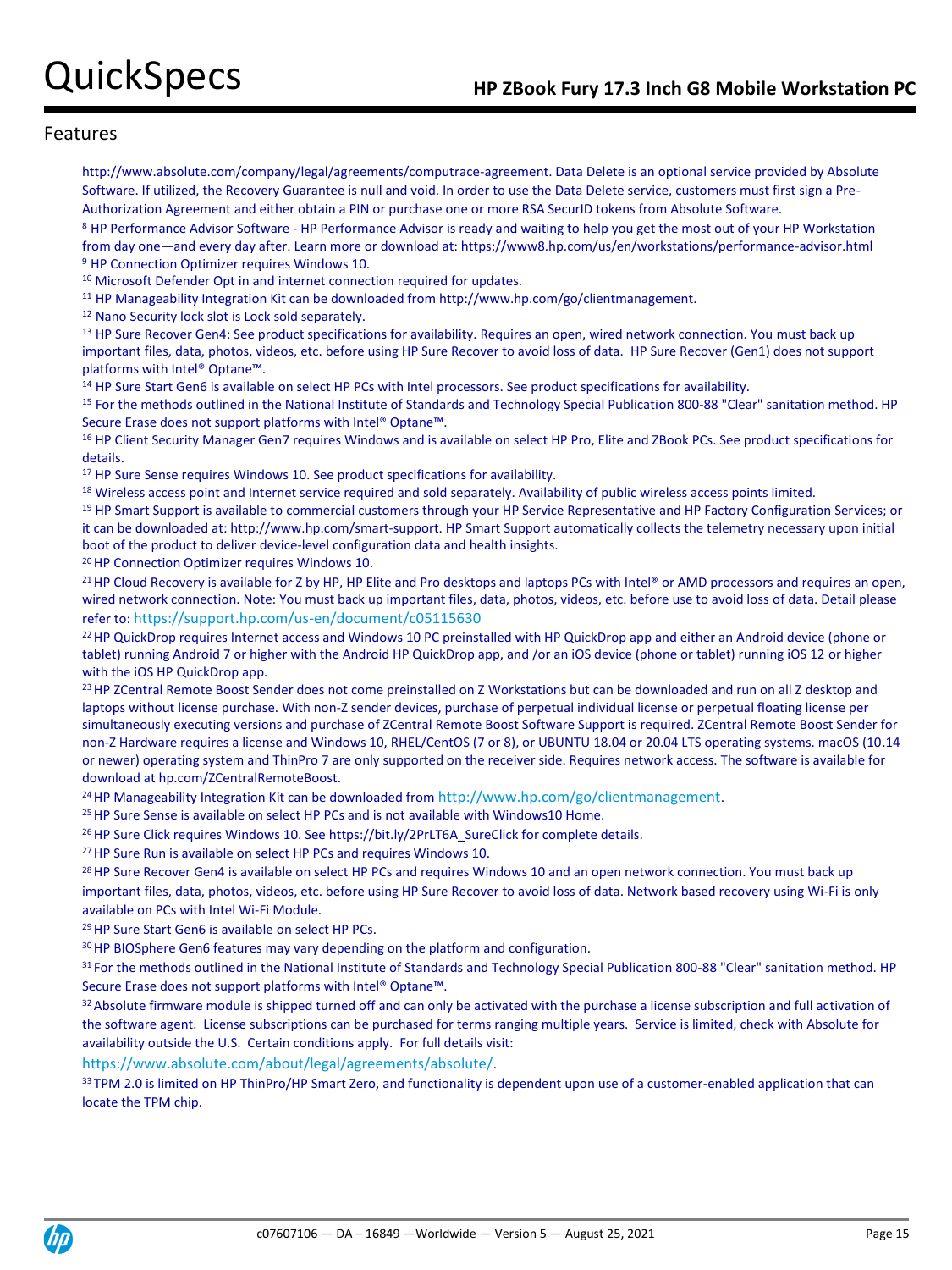## **POWER**

### **Power Supply**

120 W Slim Smart external AC power adapter 150 W Slim Smart external AC power adapter 200 W UltraSlim Smart external AC power adapter

### **Primary Battery**

HP Long Life 8-cell, 94 Wh Li-ion polymer<sup>2,4</sup>

### **Battery life<sup>1</sup>**

MM18: Up to 10 hours and 12 minutes

120 W power adapter is configurable with Intel UMA graphics 150 W power adapter is configurable with NVIDIA® T1200 and RTX A2000 configurations 200 W power adapter is configurable with NVIDIA RTX A3000<sup>3</sup> or higher and AMD configurations

### **Power to System**

Up to 100 W via USB-C® (up to 75 W on non HP machines) Separate AC power needed for HP ZBooks that require more than 100 W power delivered via USB-C® alt mode.

<sup>1</sup>Battery life will vary depending on the product model, configuration, loaded applications, features, use, wireless functionality and power management settings. The maximum capacity of the battery will naturally decrease with time and usage. See MobileMark18 battery benchmark https://bapco.com/products/mobilemark-2018/ for additional details. <sup>2</sup>Batteries have a default one year limited warranty except for Long Life batteries which will have same 1-year or 3-year limited warranty as the platform. Refer to http://www.hp.com/support/batterywarranty/ for additional battery information. <sup>3</sup>The HP custom vapor chamber (Z VaporForce) is only available on configurations with NVIDIA® RTX™ A3000 graphics and greater or AMD Radeon graphics

<sup>4</sup>Actual battery Watt-hours (Wh) will vary from design capacity. Battery capacity will naturally decrease with shelf life, time, usage, environment, temperature, system configuration, loaded apps, features, power management settings and other factors.

## **ENVIRONMENTAL**

ENERGY STAR® certified and EPEAT® registered where applicable. <sup>1</sup>

Low halogen $2$ 

<sup>1</sup> Based on US EPEAT® registration according to IEEE 1680.1-2018 EPEAT®. Status varies by country. Visit www.epeat.net for more information.

<sup>2</sup> External power supplies, power cords, cables and peripherals are not low halogen. Service parts obtained after purchase may not be low halogen.

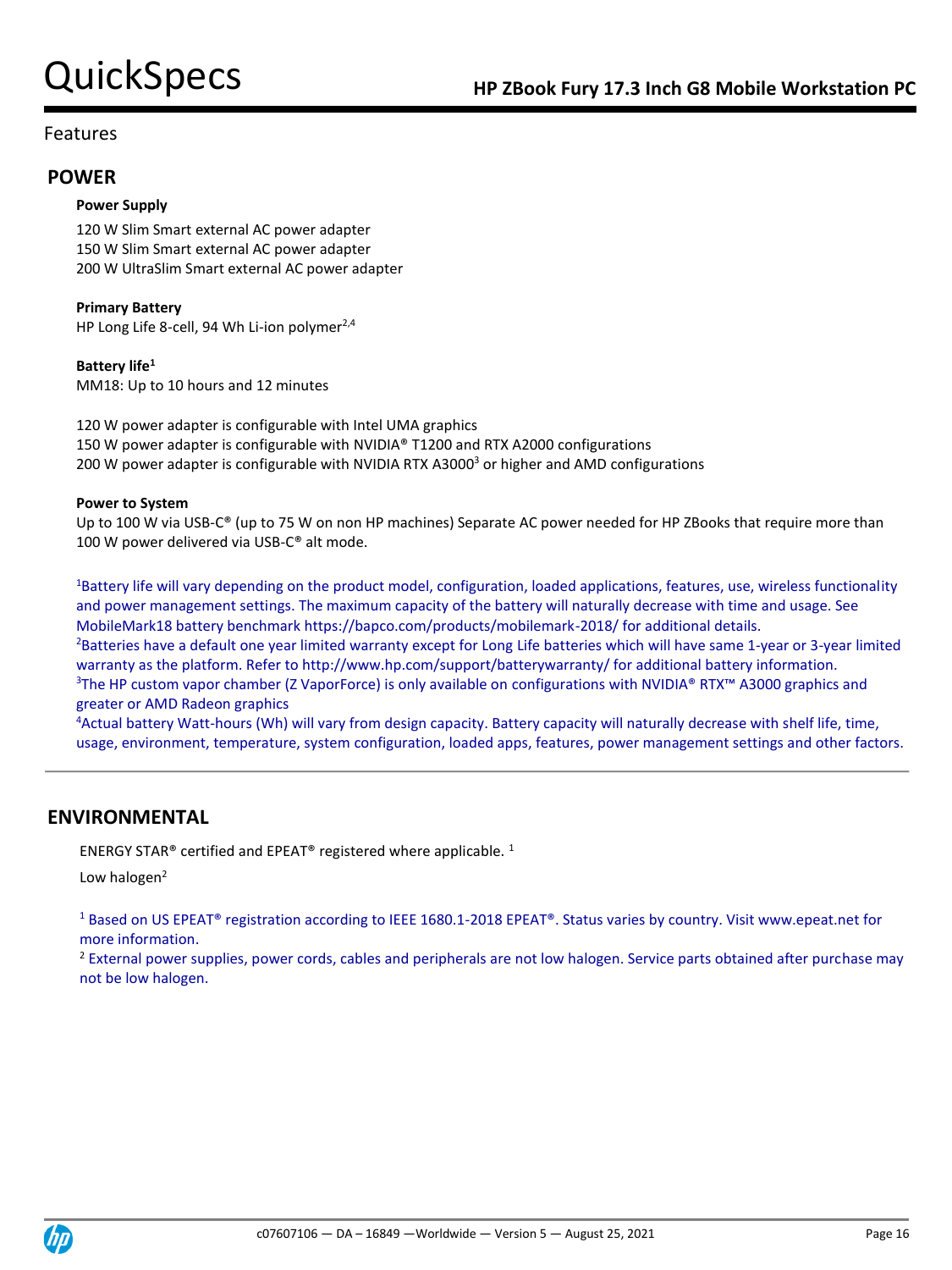# **WEIGHTS & DIMENSIONS**

**Dimensions (w x d x h)** 39.84 x 26.71 x 2.695 cm 15.69 x 10.52 x 1.061 in

**Max. hinge open angle on:** 180°

### **Weights**

Starting at 2.76kg (6.08 lb) Weight varies by configuration and components.

A deck: Anodized Aluminum + plastic antenna cover + magnesium inner structure B deck: Plastic bezel; Touch has Corning® Gorilla ® Glass 5 (option) C deck: Anodized Aluminum + magnesium inner structure D deck: Magnesium Die Cast E door: Magnesium Die Cast

Metal Alloy Hinges

### **Note:**

 $A = Top$ B = Panel Area C = Keyboard/Touchpad surface D = Bottom

# **PORTS/SLOTS**

### **Left side<sup>6</sup>**

1 RJ-45 1 SuperSpeed USB Type-A 5Gbps signaling rate (charging) [USB 3.1 Gen 1 Type A charging] 1 SuperSpeed USB Type-A 5Gbps signaling rate [USB 3.1 Gen 1 Type A] 1 headphone/microphone combo 1 smart card reader

### **Right side<sup>6</sup>**

1 power connector 2 USB Type-C® (Thunderbolt™ 4<sup>8</sup>, pass through support DisplayPort™ 1.4<sup>2</sup>, USB 4, with BC 1.2) 1 Mini DisplayPort™ 1.4 1 HDMI 2.0b or HDMI 2.1 (depends on graphics selection)<sup>1,3,4,5,7</sup> 1 SD 7.0 Media Card Reader<sup>9</sup>

<sup>1</sup> HDMI port-cable not included.

<sup>2</sup> Mini DisplayPort™ 1.4 with discrete, 1.2 with UMA.

<sup>3</sup> HDMI 2.0b with NVIDIA T1200 and UMA (NVIDIA RTX™ A5000, RTX A4000, RTX A3000, RTX A2000, AMD Radeon Pro W6600M support HDMI 2.1 with FRL)

<sup>4</sup>When both USB Type-C® are in use, HDMI cannot be detected

<sup>5</sup> When one USB Type-C® is in use, HDMI can be detected if USB Type-C® in use is assigned to different channel

<sup>6</sup> When product is under heavy power loading, performance may be reduced to prevent battery drain. Disconnecting USB devices will restore system performance

<sup>7</sup>HDMI 2.1 not supported with T1200/UMA GPU

<sup>8</sup> SuperSpeed USB 20Gbps is not available with Thunderbolt<sup>™</sup> 4.

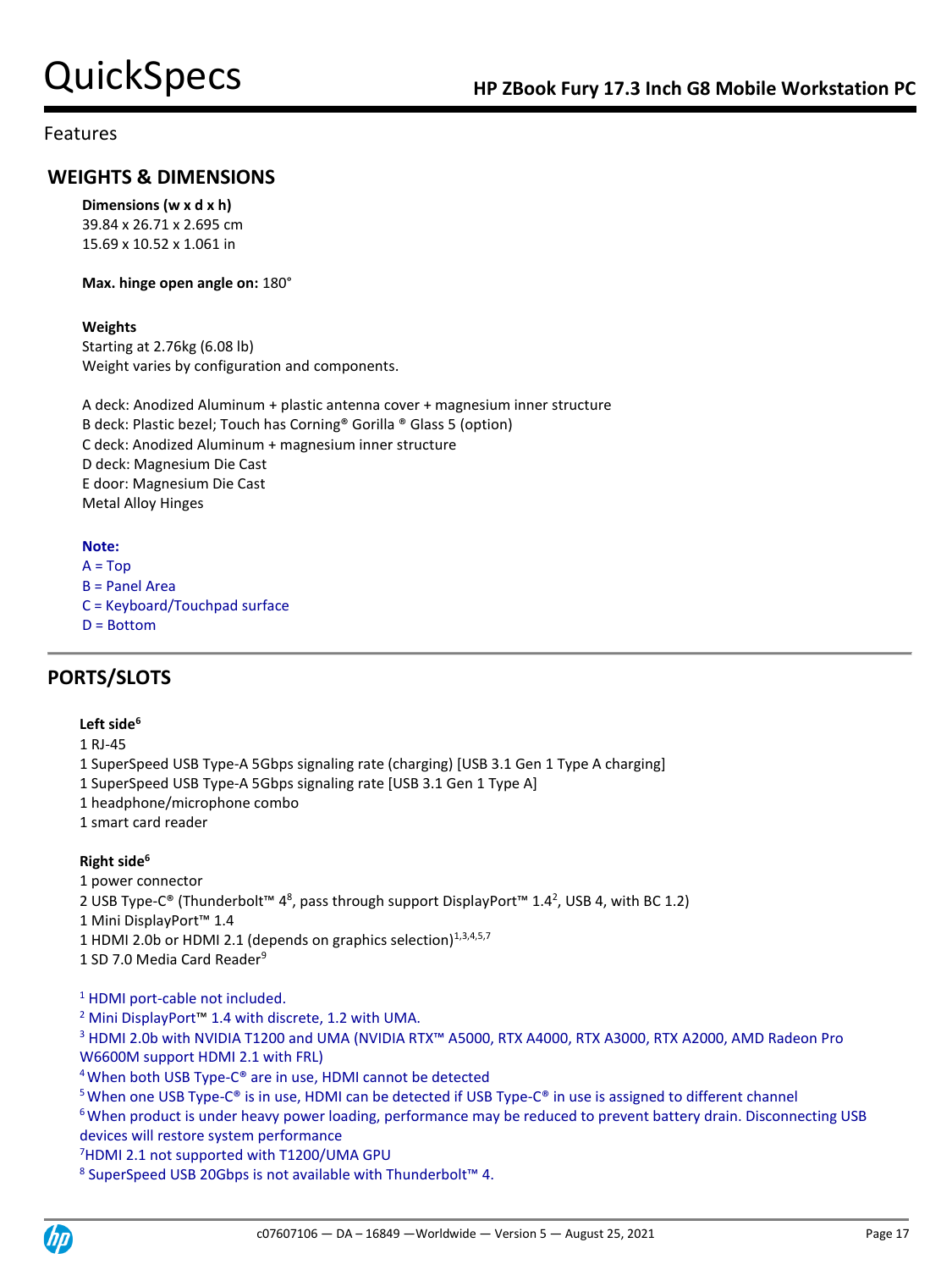9 SD4.0 cards will run at SD3 speed for any SD 7.0 host. This is the SD 7.0 standard. SD 7.0 cards availability is expected around August 2021 (may vary with card vendors)

# **SERVICE AND SUPPORT**

HP Services offers 3-year and 1-year limited warranties and 90 day software limited warranty options depending on country. Batteries have a default one year limited warranty except for Long Life batteries which will have same 1-year or 3-year limited warranty as the platform. Refer to http://www.hp.com/support/batterywarranty/ for additional battery information. On-site service and extended coverage is also available. HP Care Pack Services are optional extended service contracts that go beyond the standard limited warranties. To choose the right level of service for your HP product, use the HP Care Pack Services Lookup Tool at: http://www.hp.com/go/cpc.

<sup>1</sup>Sold separately or as an optional feature. Service levels and response times for HP Care Packs may vary depending on your geographic location. Service starts on date of hardware purchase. Restrictions and limitations apply. HP services are governed by the applicable HP terms and conditions of service provided or indicated to Customer at the time of purchase. Customer may have additional statutory rights according to applicable local laws, and such rights are not in any way affected by the HP terms and conditions of service or the HP Limited Warranty provided with your HP Product. Consult your local HP Customer Support Center for details.

## **CERTIFICATION AND COMPLIANCE**

| <b>Energy Efficiency Compliance</b> |  |
|-------------------------------------|--|
| <b>Energy Efficiency Compliance</b> |  |

Energy Efficiency Compliance ENERGY STAR® certified EPEAT® GOLD

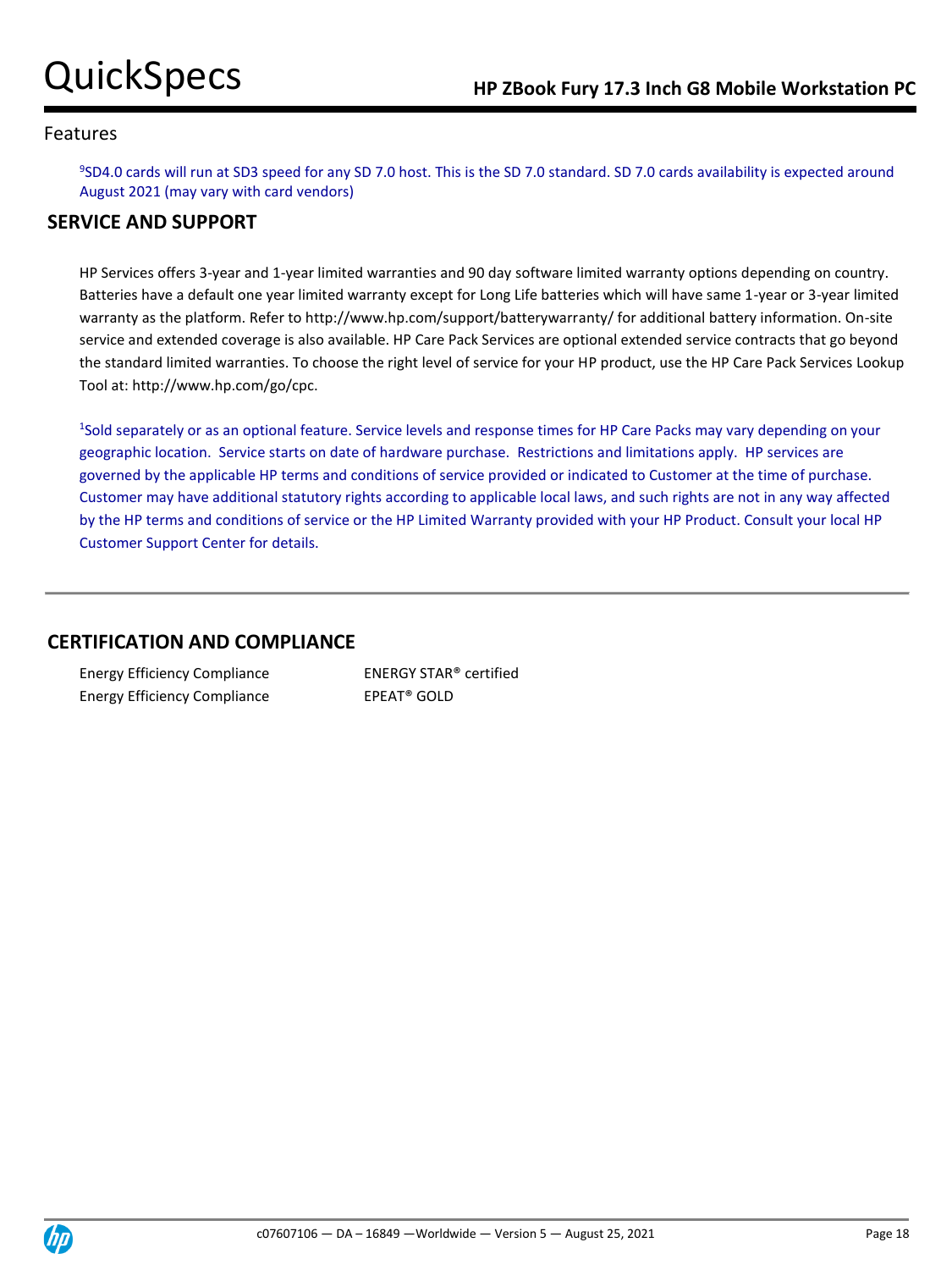# Technical Specifications – System Unit

## **SYSTEM UNIT**

| <b>Stand-Alone Power</b><br><b>Requirements (AC Power) Voltage</b>         | <b>Nominal Operating</b>                | 19.5V                                                                          |  |  |
|----------------------------------------------------------------------------|-----------------------------------------|--------------------------------------------------------------------------------|--|--|
|                                                                            | <b>Average Operating</b><br>Power(idle) | System in idle mode + max panel<br>Adapter Safety test condition<br>brightness |  |  |
|                                                                            | <b>Discrete Graphics</b>                | 80W                                                                            |  |  |
|                                                                            | <b>Max Operating Power</b>              | $<$ 200 $W$                                                                    |  |  |
| <b>Temperature</b>                                                         | <b>Operating</b>                        | 32° to 95° F (0° to 35° C) (Not Writing Optical)                               |  |  |
|                                                                            | Non-operating                           | -4° to 140° F (-20° to 60° C) (writing optical)                                |  |  |
| <b>Relative Humidity</b>                                                   | <b>Operating</b>                        | 10% to 90%, non-condensing                                                     |  |  |
|                                                                            | Non-operating                           | 5% to 95%, 101.6° F (38.7° C) maximum wet bulb temperature                     |  |  |
| <b>Shock</b>                                                               | <b>Operating</b>                        | 40 G, 2 ms, half-sine                                                          |  |  |
|                                                                            | Non-operating                           | 200 G, 2 ms, half-sine                                                         |  |  |
| <b>Random Vibration</b>                                                    | <b>Operating</b>                        | 0.75 grms                                                                      |  |  |
|                                                                            | Non-operating                           | $1.50$ grms                                                                    |  |  |
| <b>Maximum Altitude</b>                                                    | <b>Operating</b>                        | -50 to 10,000 ft. (-15.24 to 3,048 m)                                          |  |  |
| (unpressurized)<br>Non-operating<br>-50 to 15,000 ft. (-15.24 to 12,192 m) |                                         |                                                                                |  |  |
| <b>Planned Industry</b>                                                    | UL                                      | Yes                                                                            |  |  |
| <b>Standard</b>                                                            | <b>CSA</b>                              | Yes                                                                            |  |  |
| <b>Certifications</b>                                                      | <b>FCC Compliance</b>                   | Yes                                                                            |  |  |
|                                                                            | <b>ENERGY STAR®</b>                     | Yes                                                                            |  |  |
|                                                                            | <b>EPEAT<sup>®</sup></b>                | Yes                                                                            |  |  |
|                                                                            | <b>ICES</b>                             | Yes                                                                            |  |  |
|                                                                            | Australia / NZ A-Tick<br>Compliance     | Yes                                                                            |  |  |
|                                                                            | <b>CCC</b>                              | Yes                                                                            |  |  |
|                                                                            | <b>Japan VCCI Compliance</b>            | Yes                                                                            |  |  |
|                                                                            | KCC                                     | Yes                                                                            |  |  |
|                                                                            | <b>BSMI</b>                             | Yes                                                                            |  |  |
|                                                                            | <b>CE Marking Compliance</b>            | Yes                                                                            |  |  |
|                                                                            | <b>MIL STD 810H</b>                     | Yes                                                                            |  |  |
|                                                                            | <b>BNCI or BELUS</b>                    | Yes                                                                            |  |  |
|                                                                            | <b>GOST</b>                             | Yes                                                                            |  |  |
|                                                                            | Saudi Arabian<br>Compliance (ICCP)      | Yes                                                                            |  |  |
|                                                                            | <b>UKRSERTCOMPUTER</b>                  | Yes                                                                            |  |  |

<sup>1</sup>Configurations of the HP ZBook Fury 17.3 Inch G8 that are ENERGY STAR® qualified are identified as HP ZBook Fury 17.3 Inch G8 ENERGY STAR on HP websites and o[n http://www.energystar.gov.](http://www.energystar.gov/)

<sup>2</sup> EPEAT<sup>®</sup> registered where applicable. EPEAT registration varies by country. See http://www.epeat.net for registration status by country. Search keyword generator on HP's 3rd party option store for solar generator accessories at www.hp.com/go/options.

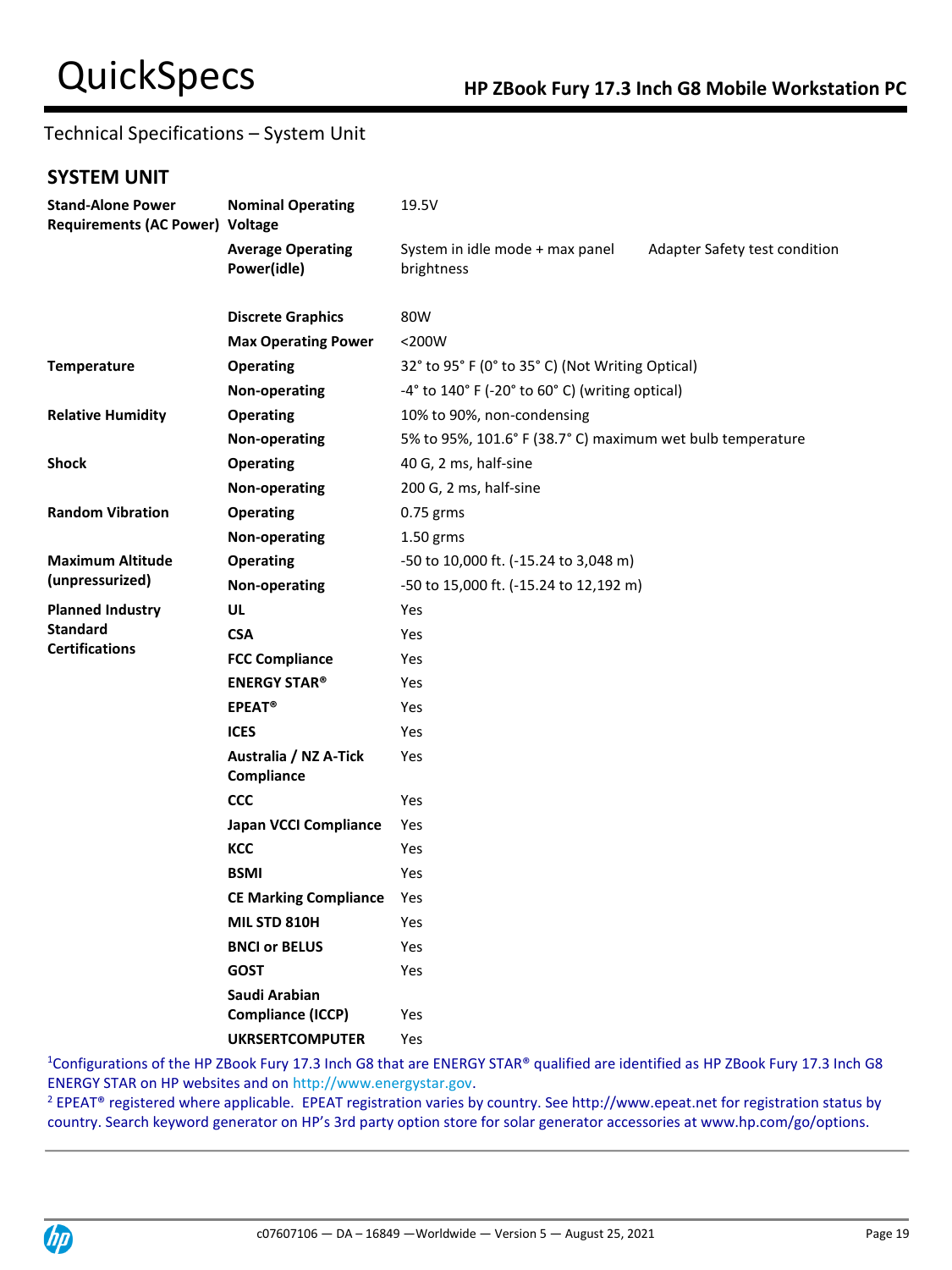# Technical Specifications – Displays

## **DISPLAYS**

| 17.3" diagonal FHD IPS                                | <b>Outline Dimensions (W x H)</b> | 390.19 x 238.81mm (max) |                   |
|-------------------------------------------------------|-----------------------------------|-------------------------|-------------------|
| eDP1.2 anti-glare WLED-                               | <b>Active Area</b>                | 381.89 x 214.81 mm      |                   |
| backlit and ambient light<br>sensor 300 nits 72% NTSC | Weight                            | 500 g (max)             |                   |
| $(1920 \times 1080)$                                  | <b>Diagonal Size</b>              | 17.3 inch               |                   |
|                                                       | <b>Thickness</b>                  | $3.5$ mm (max)          |                   |
|                                                       | <b>Interface</b>                  | eDP 1.2                 |                   |
|                                                       | <b>Panel Technology</b>           | IPS.                    |                   |
|                                                       | <b>Surface Treatment</b>          | Anti-Glare              |                   |
|                                                       | <b>Touch Enabled</b>              | No                      |                   |
|                                                       | <b>Refresh Rate</b>               | 60 hrz                  |                   |
|                                                       | <b>Brightness</b>                 | 300 nits                |                   |
|                                                       | <b>Pixel Resolution</b>           | Format                  | 1920 x 1080 (FHD) |
|                                                       |                                   | Configuration           | <b>RGB</b>        |
|                                                       | <b>Backlight</b>                  | LED                     |                   |
|                                                       | <b>PPI</b>                        | 127                     |                   |
|                                                       | <b>Color Gamut Coverage</b>       | 72% NTSC                |                   |
|                                                       | <b>Color Depth</b>                | 6 bits + Hi FRC         |                   |
|                                                       | <b>Viewing Angle</b>              | UWVA 85/85/85/85        |                   |

All specifications represent the typical specifications provided by HP's component manufacturers; actual performance may vary either higher or lower.

| 17.3" diagonal UHD IPS                              | <b>Outline Dimensions (W x H)</b> | 390.19 x 238.81mm (max) |                   |
|-----------------------------------------------------|-----------------------------------|-------------------------|-------------------|
| eDP1.4 + PSR2 anti-glare                            | <b>Active Area</b>                | 381.89 x 214.81 mm      |                   |
| <b>WLED-backlit and</b><br>ambient light sensor 550 | Weight                            | 510 $g$ (max)           |                   |
| nits 100% DCI-P3 (3840 x                            | <b>Diagonal Size</b>              | 17.3 inch               |                   |
| 2160)                                               | <b>Thickness</b>                  | $3.5$ mm (max)          |                   |
|                                                     | <b>Interface</b>                  | eDP 1.4 + PSR2          |                   |
|                                                     | <b>Panel Technology</b>           | <b>IPS</b>              |                   |
|                                                     | <b>Surface Treatment</b>          | Anti-Glare              |                   |
|                                                     | <b>Touch Enabled</b>              | <b>Yes</b>              |                   |
|                                                     | <b>Refresh Rate</b>               | 60 hrz                  |                   |
|                                                     | <b>Brightness</b>                 | 550 nits                |                   |
|                                                     | <b>Pixel Resolution</b>           | Format                  | 3840 x 2160 (UHD) |
|                                                     |                                   | Configuration           | <b>RGB</b>        |
|                                                     | <b>Backlight</b>                  | <b>LED</b>              |                   |
|                                                     | <b>PPI</b>                        | 255                     |                   |
|                                                     | <b>Color Gamut Coverage</b>       | 100% DCI-P3             |                   |
|                                                     | <b>Color Depth</b>                | 8 bits + 2FRC           |                   |
|                                                     | <b>Viewing Angle</b>              | UWVA 85/85/85/85        |                   |

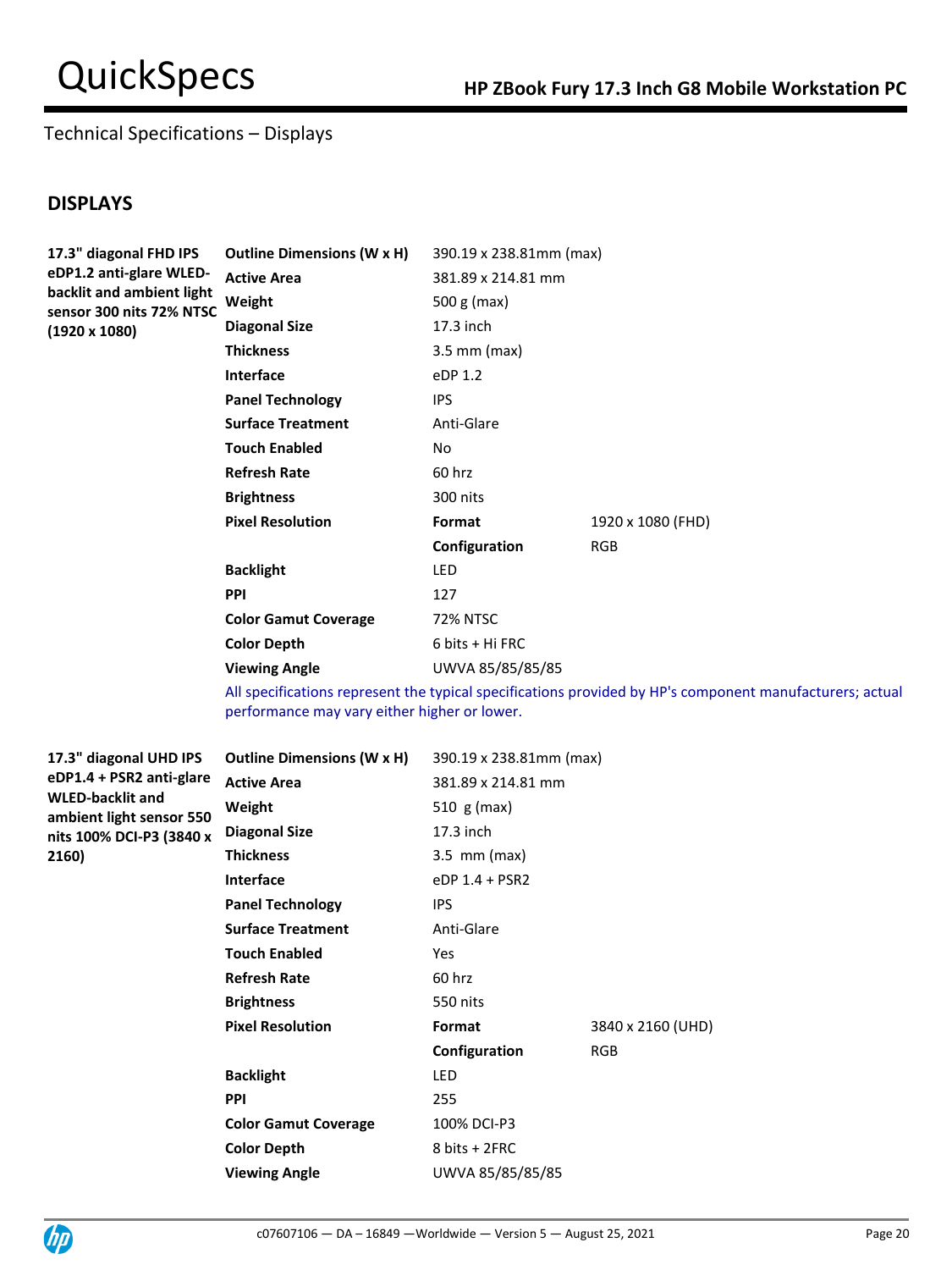# Technical Specifications – Displays

All specifications represent the typical specifications provided by HP's component manufacturers; actual performance may vary either higher or lower.

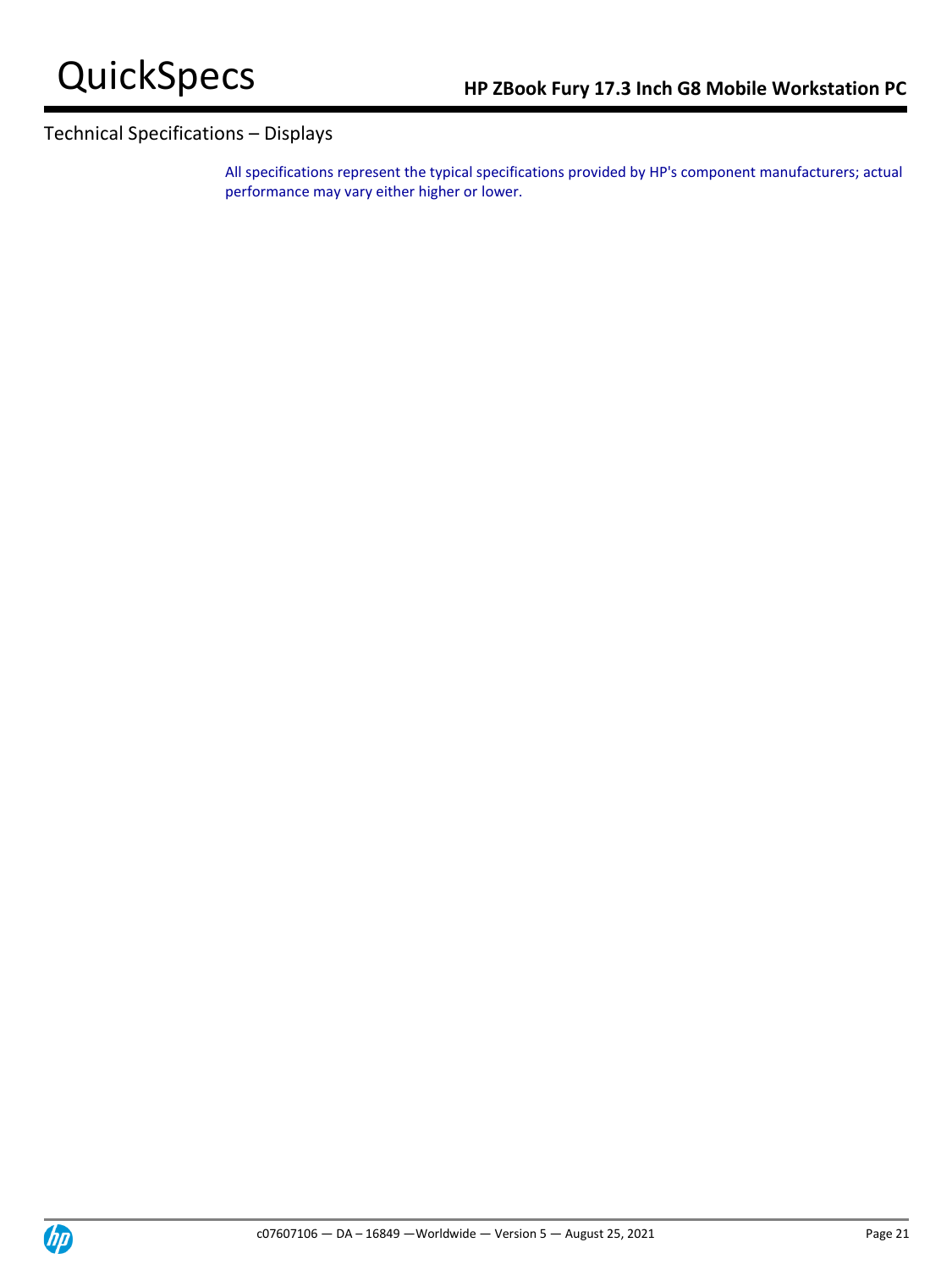## **STORAGE AND DRIVES**

| 256GB PCIe NVMe TLC                  | <b>Form Factor</b>           | M.2 2280                                                                                                                                                                                        |                                 |  |
|--------------------------------------|------------------------------|-------------------------------------------------------------------------------------------------------------------------------------------------------------------------------------------------|---------------------------------|--|
| M.2 2280 Solid State<br><b>Drive</b> | <b>Drive Weight</b>          | $0.02$ lb $(10 g)$                                                                                                                                                                              |                                 |  |
|                                      | Capacity                     | 256GB                                                                                                                                                                                           |                                 |  |
|                                      | <b>NAND Type</b>             | <b>TLC</b>                                                                                                                                                                                      |                                 |  |
|                                      | Height                       | 2.3 mm Max                                                                                                                                                                                      |                                 |  |
|                                      | Width                        | 0.87 in (22 mm)                                                                                                                                                                                 |                                 |  |
|                                      | <b>Interface</b>             | PCIe® Gen3 x4 NVMe™                                                                                                                                                                             |                                 |  |
|                                      | Performance                  | <b>Maximum Sequential Read</b>                                                                                                                                                                  | <b>Maximum Sequential Write</b> |  |
|                                      |                              | 2580 MB/s~ 2600 MB/s                                                                                                                                                                            | 1000 MB/s ~ 1100 MB/s           |  |
|                                      | <b>Logical Blocks</b>        | 500,118,192                                                                                                                                                                                     |                                 |  |
|                                      | <b>Operating Temperature</b> | 32° to 158°F (0° to 70°C) [ambient temp]                                                                                                                                                        |                                 |  |
|                                      | <b>Features</b>              | ATA Security, TRIM; L1.2                                                                                                                                                                        |                                 |  |
|                                      |                              | <b>Note:</b> For storage drives, $GB = 1$ billion bytes. TB = 1 trillion bytes. Actual<br>formatted capacity is less. Up to 35 GB (for Windows 10) is reserved for<br>system recovery software. |                                 |  |
| 256GB PCIe NVMe TLC                  | <b>Form Factor</b>           | M.2 2280                                                                                                                                                                                        |                                 |  |
| M.2 2280 SED Opal 2 Solid            | <b>Drive Weight</b>          | $0.02$ lb $(10 g)$                                                                                                                                                                              |                                 |  |
| <b>State Drive</b>                   | Capacity                     | 256GB                                                                                                                                                                                           |                                 |  |
|                                      | <b>NAND Type</b>             | <b>TLC</b>                                                                                                                                                                                      |                                 |  |
|                                      | Height                       | 2.3 mm Max                                                                                                                                                                                      |                                 |  |
|                                      | Width                        | $0.87$ in (22 mm)                                                                                                                                                                               |                                 |  |
|                                      | Interface                    | PCIe® Gen3 x4 NVMe™                                                                                                                                                                             |                                 |  |
|                                      | Performance                  | <b>Maximum Sequential Read</b>                                                                                                                                                                  | <b>Maximum Sequential Write</b> |  |
|                                      |                              | 2580 MB/s~ 2600 MB/s                                                                                                                                                                            | 1000 MB/s $\sim$ 1100 MB/s      |  |
|                                      | <b>Logical Blocks</b>        | 500,118,192                                                                                                                                                                                     |                                 |  |
|                                      | <b>Operating Temperature</b> | 32° to 158°F (0° to 70°C) [ambient temp]                                                                                                                                                        |                                 |  |
|                                      | <b>Features</b>              | ATA Security (Option); TCG Opal 2.0; TRIM; L1.2                                                                                                                                                 |                                 |  |
|                                      |                              | Note: For storage drives, GB = 1 billion bytes. TB = 1 trillion bytes. Actual<br>formatted capacity is less. Up to 35 GB (for Windows 10) is reserved for<br>system recovery software.          |                                 |  |
| <b>512GB PCIe NVMe TLC</b>           | <b>Form Factor</b>           | M.2 2280                                                                                                                                                                                        |                                 |  |
| M.2 2280 Solid State                 | <b>Drive Weight</b>          | $0.02$ lb $(10 g)$                                                                                                                                                                              |                                 |  |
| <b>Drive</b>                         | Capacity                     | 512GB                                                                                                                                                                                           |                                 |  |
|                                      | <b>NAND Type</b>             | <b>TLC</b>                                                                                                                                                                                      |                                 |  |
|                                      | Height                       | 2.3 mm Max                                                                                                                                                                                      |                                 |  |
|                                      | Width                        | 0.87 in (22 mm)                                                                                                                                                                                 |                                 |  |
|                                      | Interface                    | PCIe® Gen3 x4 NVMe™                                                                                                                                                                             |                                 |  |
|                                      | Performance                  | <b>Maximum Sequential Read</b>                                                                                                                                                                  | <b>Maximum Sequential Write</b> |  |
|                                      |                              | 3400 MB/s                                                                                                                                                                                       | 2956 MB/s                       |  |
|                                      | <b>Logical Blocks</b>        | 1,000,215,216                                                                                                                                                                                   |                                 |  |
|                                      | <b>Operating Temperature</b> | 32° to 158°F (0° to 70°C) [ambient temp]                                                                                                                                                        |                                 |  |
|                                      | <b>Features</b>              | ATA Security, TRIM; L1.2                                                                                                                                                                        |                                 |  |

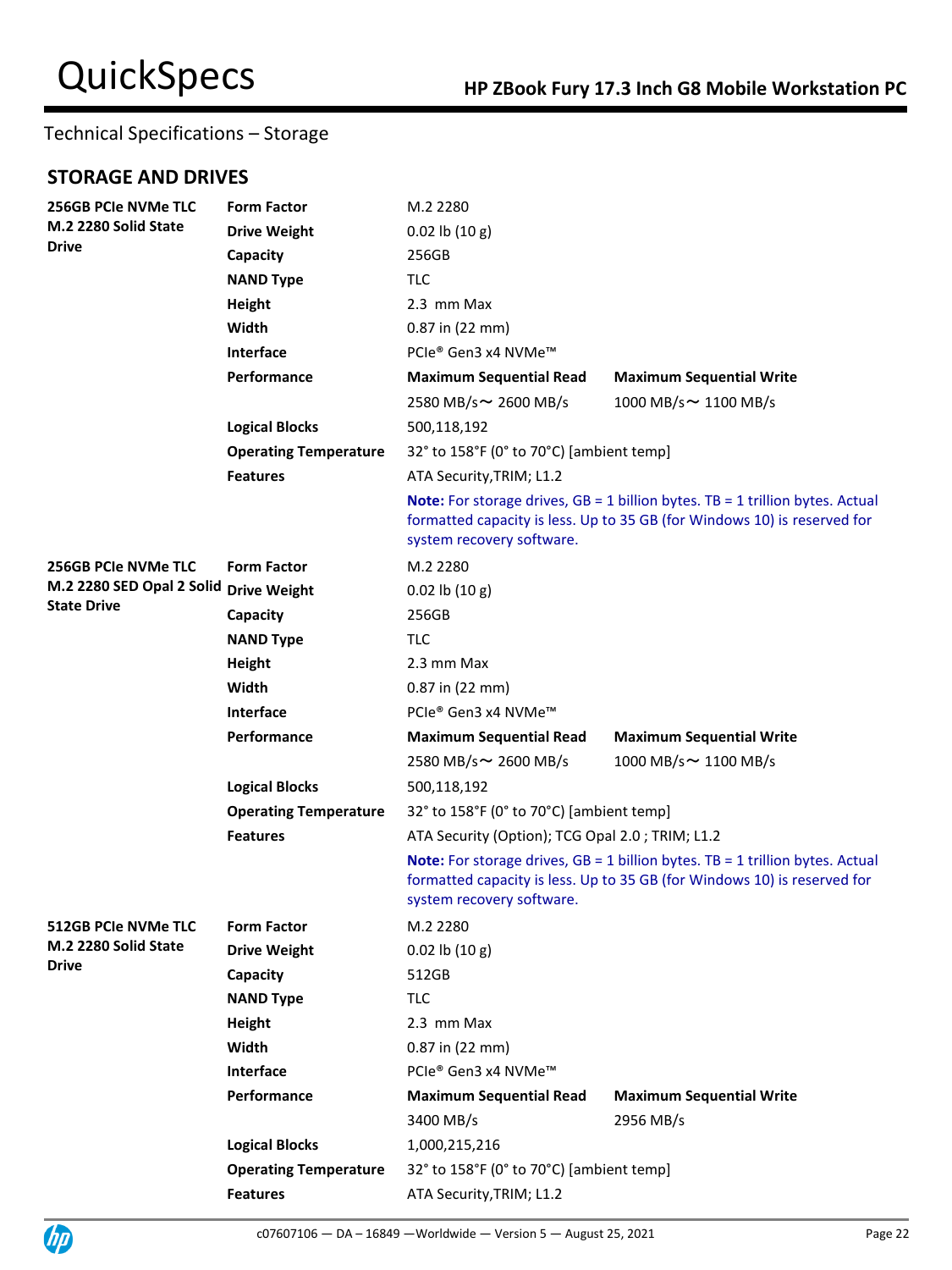|                                                        |                                | system recovery software.                                                                                                                                                                       | <b>Note:</b> For storage drives, $GB = 1$ billion bytes. TB = 1 trillion bytes. Actual<br>formatted capacity is less. Up to 35 GB (for Windows 10) is reserved for |  |
|--------------------------------------------------------|--------------------------------|-------------------------------------------------------------------------------------------------------------------------------------------------------------------------------------------------|--------------------------------------------------------------------------------------------------------------------------------------------------------------------|--|
| <b>512TB PCIe NVMe TLC</b>                             | <b>Form Factor</b>             | M.2 2280                                                                                                                                                                                        |                                                                                                                                                                    |  |
| M.2 2280 SED Opal 2 Solid                              | <b>Drive Weight</b>            | $0.02$ lb $(10 g)$                                                                                                                                                                              |                                                                                                                                                                    |  |
| <b>State Drive</b>                                     | Capacity                       | 512GB                                                                                                                                                                                           |                                                                                                                                                                    |  |
|                                                        | <b>NAND Type</b>               | <b>TLC</b>                                                                                                                                                                                      |                                                                                                                                                                    |  |
|                                                        | Height                         | 2.3 mm Max                                                                                                                                                                                      |                                                                                                                                                                    |  |
|                                                        | Width                          | 0.87 in (22 mm)                                                                                                                                                                                 |                                                                                                                                                                    |  |
|                                                        | <b>Interface</b>               | PCle® Gen3 x4 NVMe™                                                                                                                                                                             |                                                                                                                                                                    |  |
|                                                        | Performance                    | <b>Maximum Sequential Read</b>                                                                                                                                                                  | <b>Maximum Sequential Write</b>                                                                                                                                    |  |
|                                                        |                                | 3400 MB/s                                                                                                                                                                                       | 2500 MB/s                                                                                                                                                          |  |
|                                                        | <b>Logical Blocks</b>          | 1,000,215,216                                                                                                                                                                                   |                                                                                                                                                                    |  |
|                                                        | <b>Operating Temperature</b>   | 32° to 158°F (0° to 70°C) [ambient temp]                                                                                                                                                        |                                                                                                                                                                    |  |
|                                                        | <b>Features</b>                | ATA Security (Option); TCG Opal 2.0; TRIM; L1.2                                                                                                                                                 |                                                                                                                                                                    |  |
|                                                        |                                | <b>Note:</b> For storage drives, $GB = 1$ billion bytes. TB = 1 trillion bytes. Actual<br>formatted capacity is less. Up to 35 GB (for Windows 10) is reserved for<br>system recovery software. |                                                                                                                                                                    |  |
| 1TB PCIe NVMe TLC M.2<br><b>2280 Solid State Drive</b> | <b>Form Factor</b>             | M.2 2280                                                                                                                                                                                        |                                                                                                                                                                    |  |
|                                                        | <b>Drive Weight</b>            | $0.02$ lb $(10 g)$                                                                                                                                                                              |                                                                                                                                                                    |  |
|                                                        | Capacity                       | 1TB                                                                                                                                                                                             |                                                                                                                                                                    |  |
|                                                        | <b>NAND Type</b>               | TLC                                                                                                                                                                                             |                                                                                                                                                                    |  |
|                                                        | Height                         | 2.3 mm Max                                                                                                                                                                                      |                                                                                                                                                                    |  |
|                                                        | Width                          | $0.87$ in (22 mm)                                                                                                                                                                               |                                                                                                                                                                    |  |
|                                                        | Interface                      | PCle® Gen3 x4 NVMe™                                                                                                                                                                             |                                                                                                                                                                    |  |
|                                                        | Performance                    | <b>Maximum Sequential Read</b>                                                                                                                                                                  | <b>Maximum Sequential Write</b>                                                                                                                                    |  |
|                                                        |                                | 3480 MB/s                                                                                                                                                                                       | 2800 MB/s                                                                                                                                                          |  |
|                                                        | <b>Logical Blocks</b>          | 2,000,409,264                                                                                                                                                                                   |                                                                                                                                                                    |  |
|                                                        | <b>Operating Temperature</b>   | 32° to 158°F (0° to 70°C) [ambient temp]                                                                                                                                                        |                                                                                                                                                                    |  |
|                                                        | <b>Features</b>                | ATA Security, TRIM; L1.2                                                                                                                                                                        |                                                                                                                                                                    |  |
|                                                        | Available in RAID 1 config Yes |                                                                                                                                                                                                 |                                                                                                                                                                    |  |
|                                                        |                                | <b>Note:</b> For storage drives, $GB = 1$ billion bytes. TB = 1 trillion bytes. Actual<br>formatted capacity is less. Up to 35 GB (for Windows 10) is reserved for<br>system recovery software. |                                                                                                                                                                    |  |
| 2TB PCIe NVMe TLC M.2                                  | <b>Form Factor</b>             | M.2 2280                                                                                                                                                                                        |                                                                                                                                                                    |  |
| <b>2280 Solid State Drive</b>                          | <b>Drive Weight</b>            | $0.02$ lb $(10 g)$                                                                                                                                                                              |                                                                                                                                                                    |  |
|                                                        | Capacity                       | 2TB                                                                                                                                                                                             |                                                                                                                                                                    |  |
|                                                        | <b>NAND Type</b>               | <b>TLC</b>                                                                                                                                                                                      |                                                                                                                                                                    |  |
|                                                        | Height                         | 2.3 mm Max                                                                                                                                                                                      |                                                                                                                                                                    |  |
|                                                        | Width                          | $0.87$ in $(22$ mm)                                                                                                                                                                             |                                                                                                                                                                    |  |
|                                                        | Interface                      | PCIe® Gen3 x4 NVMe™                                                                                                                                                                             |                                                                                                                                                                    |  |
|                                                        | Performance                    | <b>Maximum Sequential Read</b>                                                                                                                                                                  | <b>Maximum Sequential Write</b>                                                                                                                                    |  |
|                                                        |                                | 3180 MB/s                                                                                                                                                                                       | 2920 MB/s                                                                                                                                                          |  |

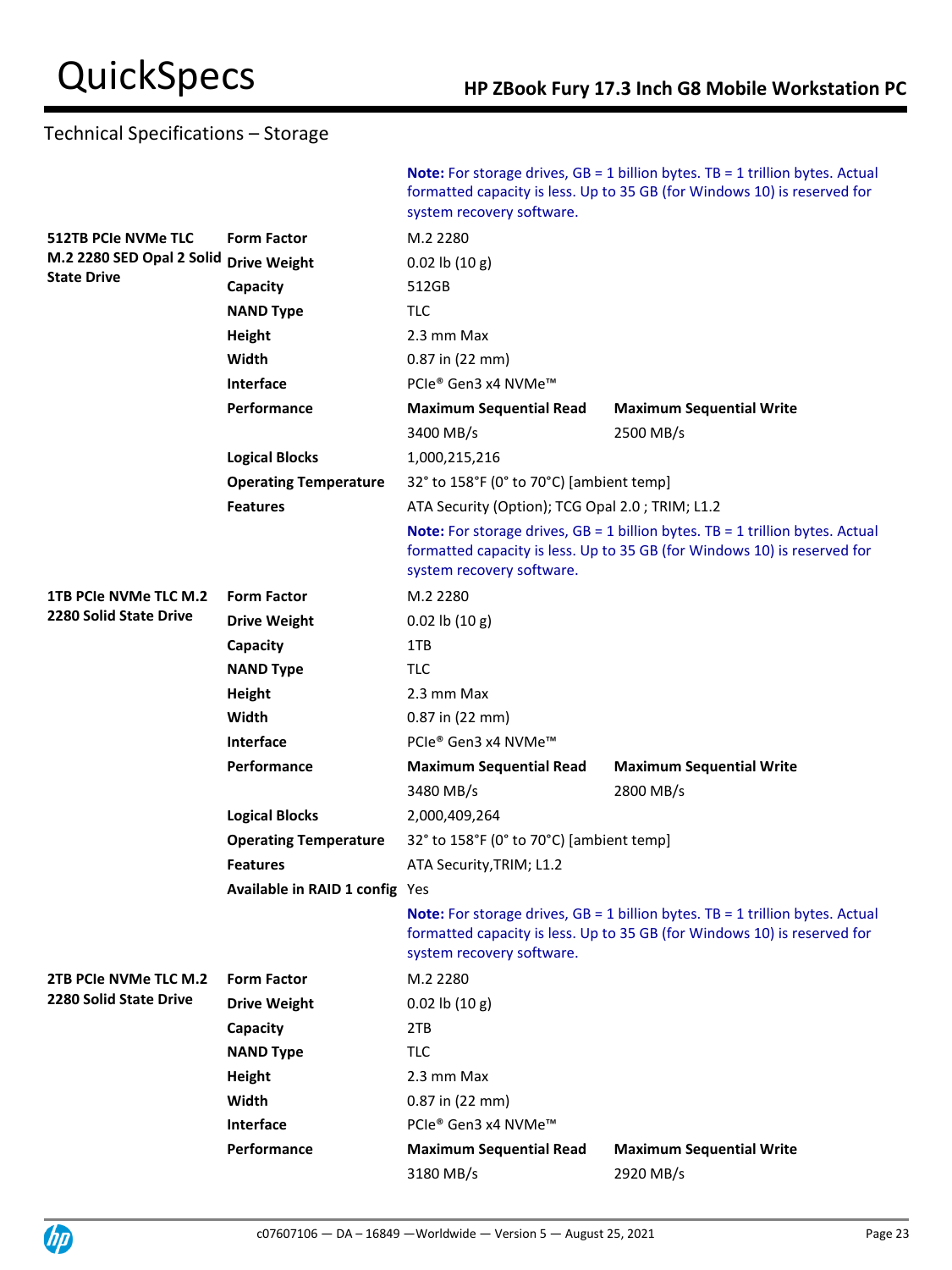|                            | <b>Logical Blocks</b>          | 3,907,029,168                                                                                                                                                                                    |                                                                                                                                                                    |  |
|----------------------------|--------------------------------|--------------------------------------------------------------------------------------------------------------------------------------------------------------------------------------------------|--------------------------------------------------------------------------------------------------------------------------------------------------------------------|--|
|                            | <b>Operating Temperature</b>   | 32° to 158°F (0° to 70°C) [ambient temp]                                                                                                                                                         |                                                                                                                                                                    |  |
|                            | <b>Features</b>                | ATA Security, TRIM; L1.2                                                                                                                                                                         |                                                                                                                                                                    |  |
|                            | Available in RAID 1 config Yes |                                                                                                                                                                                                  |                                                                                                                                                                    |  |
|                            |                                | system recovery software.                                                                                                                                                                        | <b>Note:</b> For storage drives, $GB = 1$ billion bytes. TB = 1 trillion bytes. Actual<br>formatted capacity is less. Up to 35 GB (for Windows 10) is reserved for |  |
| <b>500GB SATA 2.5" HDD</b> | <b>Form Factor</b>             | 2.5"                                                                                                                                                                                             |                                                                                                                                                                    |  |
|                            | <b>Drive Weight</b>            | $0.21$ lbs (95 g)                                                                                                                                                                                |                                                                                                                                                                    |  |
|                            | Capacity                       | 500GB                                                                                                                                                                                            |                                                                                                                                                                    |  |
|                            | Height                         | $0.28$ in $(7 \text{ mm})$                                                                                                                                                                       |                                                                                                                                                                    |  |
|                            | Width                          | 2.75 in (69.85 mm)                                                                                                                                                                               |                                                                                                                                                                    |  |
|                            | Interface                      | ATA-8, SATA 3.0                                                                                                                                                                                  |                                                                                                                                                                    |  |
|                            | Performance                    | <b>Maximum Sequential Read</b>                                                                                                                                                                   | <b>Maximum Sequential Write</b>                                                                                                                                    |  |
|                            |                                | 120MB/s                                                                                                                                                                                          | 120MB/s                                                                                                                                                            |  |
|                            | <b>Logical Blocks</b>          | 976,773,168                                                                                                                                                                                      |                                                                                                                                                                    |  |
|                            | <b>Operating Temperature</b>   | 32° to 140° F (0° to 60° C) [case temp]                                                                                                                                                          |                                                                                                                                                                    |  |
|                            | <b>Features</b>                | ATA Security; S.M.A.R.T., NCQ, Ultra DMA, DIPM, HIPM                                                                                                                                             |                                                                                                                                                                    |  |
|                            |                                | <b>Notes:</b> For storage drives, $GB = 1$ billion bytes. TB = 1 trillion bytes. Actual<br>formatted capacity is less. Up to 35 GB (for Windows 10) is reserved for<br>system recovery software. |                                                                                                                                                                    |  |
| <b>500GB SATA 2.5" SED</b> | <b>Form Factor</b>             | 2.5"                                                                                                                                                                                             |                                                                                                                                                                    |  |
| <b>HDD - FIPS-140-2</b>    | <b>Drive Weight</b>            | $0.21$ lbs (95 g)                                                                                                                                                                                |                                                                                                                                                                    |  |
|                            | Capacity                       | 500GB                                                                                                                                                                                            |                                                                                                                                                                    |  |
|                            | Height                         | $0.28$ in $(7 \text{ mm})$                                                                                                                                                                       |                                                                                                                                                                    |  |
|                            | Width                          | 2.75 in (69.85 mm)                                                                                                                                                                               |                                                                                                                                                                    |  |
|                            | Interface                      | ATA-8, SATA 3.0                                                                                                                                                                                  |                                                                                                                                                                    |  |
|                            | Performance                    | <b>Maximum Sequential Read</b>                                                                                                                                                                   | <b>Maximum Sequential Write</b>                                                                                                                                    |  |
|                            |                                | 120MB/s                                                                                                                                                                                          | 120MB/s                                                                                                                                                            |  |
|                            | <b>Logical Blocks</b>          | 976,773,168                                                                                                                                                                                      |                                                                                                                                                                    |  |
|                            | <b>Operating Temperature</b>   | 32° to 140° F (0° to 60° C) [case temp]                                                                                                                                                          |                                                                                                                                                                    |  |
|                            | <b>Features</b>                | ATA Security; S.M.A.R.T., NCQ, Ultra DMA, DIPM, HIPM                                                                                                                                             |                                                                                                                                                                    |  |
|                            |                                | <b>Notes:</b> For storage drives, $GB = 1$ billion bytes. TB = 1 trillion bytes. Actual<br>formatted capacity is less. Up to 35 GB (for Windows 10) is reserved for<br>system recovery software. |                                                                                                                                                                    |  |
| 1TB SATA 2.5" HDD          | <b>Form Factor</b>             | 2.5"                                                                                                                                                                                             |                                                                                                                                                                    |  |
|                            | <b>Drive Weight</b>            | $0.21$ lbs $(95 g)$                                                                                                                                                                              |                                                                                                                                                                    |  |
|                            | Capacity                       | 1TB                                                                                                                                                                                              |                                                                                                                                                                    |  |
|                            | Height                         | $0.28$ in $(7 \text{ mm})$                                                                                                                                                                       |                                                                                                                                                                    |  |
|                            | Width                          | 2.75 in (69.85 mm)                                                                                                                                                                               |                                                                                                                                                                    |  |
|                            | Interface                      | ATA-8, SATA 3.0                                                                                                                                                                                  |                                                                                                                                                                    |  |
|                            | Performance                    | <b>Maximum Sequential Read</b>                                                                                                                                                                   | <b>Maximum Sequential Write</b>                                                                                                                                    |  |
|                            |                                | 120MB/s                                                                                                                                                                                          | 120MB/s                                                                                                                                                            |  |

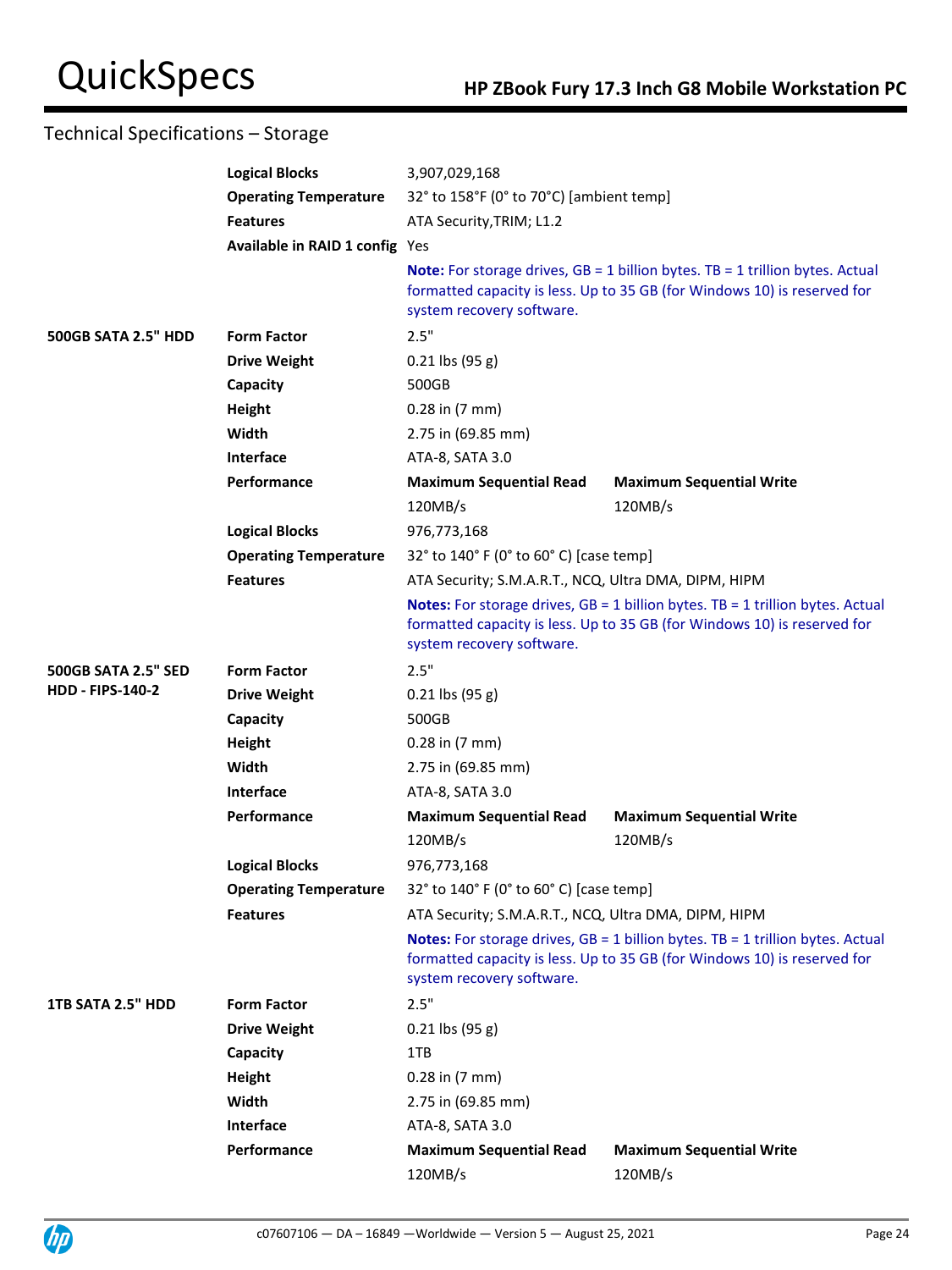|                       | <b>Logical Blocks</b>        | 1,953,525,168                                                                                                                                                                                    |                                                                                                                                                                     |  |
|-----------------------|------------------------------|--------------------------------------------------------------------------------------------------------------------------------------------------------------------------------------------------|---------------------------------------------------------------------------------------------------------------------------------------------------------------------|--|
|                       | <b>Operating Temperature</b> | 32° to 140° F (0° to 60° C) [case temp]                                                                                                                                                          |                                                                                                                                                                     |  |
|                       | <b>Features</b>              | ATA Security; S.M.A.R.T., NCQ, Ultra DMA, DIPM, HIPM                                                                                                                                             |                                                                                                                                                                     |  |
|                       |                              | system recovery software.                                                                                                                                                                        | <b>Notes:</b> For storage drives, $GB = 1$ billion bytes. TB = 1 trillion bytes. Actual<br>formatted capacity is less. Up to 35 GB (for Windows 10) is reserved for |  |
| 2TB SATA 2.5" HDD     | <b>Form Factor</b>           | 2.5"                                                                                                                                                                                             |                                                                                                                                                                     |  |
|                       | <b>Drive Weight</b>          | $0.21$ lbs (95 g)                                                                                                                                                                                |                                                                                                                                                                     |  |
|                       | Capacity                     | 2TB                                                                                                                                                                                              |                                                                                                                                                                     |  |
|                       | Height                       | $0.28$ in $(7 \text{ mm})$                                                                                                                                                                       |                                                                                                                                                                     |  |
|                       | Width                        | 2.75 in (69.85 mm)                                                                                                                                                                               |                                                                                                                                                                     |  |
|                       | Interface                    | ATA-8, SATA 3.0                                                                                                                                                                                  |                                                                                                                                                                     |  |
|                       | Performance                  | <b>Maximum Sequential Read</b>                                                                                                                                                                   | <b>Maximum Sequential Write</b>                                                                                                                                     |  |
|                       |                              | 100MB/s                                                                                                                                                                                          | 100MB/s                                                                                                                                                             |  |
|                       | <b>Logical Blocks</b>        | 3,907,029,168                                                                                                                                                                                    |                                                                                                                                                                     |  |
|                       | <b>Operating Temperature</b> | 32° to 140° F (0° to 60° C) [case temp]                                                                                                                                                          |                                                                                                                                                                     |  |
|                       | <b>Features</b>              | ATA Security; S.M.A.R.T., NCQ, Ultra DMA, DIPM, HIPM                                                                                                                                             |                                                                                                                                                                     |  |
|                       |                              | <b>Notes:</b> For storage drives, $GB = 1$ billion bytes. TB = 1 trillion bytes. Actual<br>formatted capacity is less. Up to 35 GB (for Windows 10) is reserved for<br>system recovery software. |                                                                                                                                                                     |  |
| 1TB PCIe NVMe TLC M.2 | <b>Form Factor</b>           | M.2 2280                                                                                                                                                                                         |                                                                                                                                                                     |  |
| 2280 SED Opal 2 Solid | <b>Drive Weight</b>          | $0.02$ lb $(10 g)$                                                                                                                                                                               |                                                                                                                                                                     |  |
| <b>State Drive</b>    | Capacity                     | 1TB                                                                                                                                                                                              |                                                                                                                                                                     |  |
|                       | <b>NAND Type</b>             | <b>TLC</b>                                                                                                                                                                                       |                                                                                                                                                                     |  |
|                       | Height                       | $0.09$ in $(2.3$ mm)                                                                                                                                                                             |                                                                                                                                                                     |  |
|                       | Width                        | $0.87$ in (22 mm)                                                                                                                                                                                |                                                                                                                                                                     |  |
|                       | Interface                    | PCIe® Gen3 x4 NVMe™                                                                                                                                                                              |                                                                                                                                                                     |  |
|                       | Performance                  | <b>Maximum Sequential Read</b>                                                                                                                                                                   | <b>Maximum Sequential Write</b>                                                                                                                                     |  |
|                       |                              | Up to 3500 MB/s                                                                                                                                                                                  | Up to $3000$ MB/s                                                                                                                                                   |  |
|                       | <b>Logical Blocks</b>        | 2,000,409,264                                                                                                                                                                                    |                                                                                                                                                                     |  |
|                       | <b>Operating Temperature</b> | 32° to 158°F (0° to 70°C) [ambient temp]                                                                                                                                                         |                                                                                                                                                                     |  |
|                       | <b>Features</b>              | ATA Security (Option); TCG Opal 2.0; TRIM; L1.2;                                                                                                                                                 |                                                                                                                                                                     |  |
|                       |                              | system recovery software.                                                                                                                                                                        | <b>Notes:</b> For storage drives, $GB = 1$ billion bytes. TB = 1 trillion bytes. Actual<br>formatted capacity is less. Up to 35 GB (for Windows 10) is reserved for |  |
| 2TB PCIe NVMe TLC M.2 | <b>Form Factor</b>           | M.2 2280                                                                                                                                                                                         |                                                                                                                                                                     |  |
| 2280 SED Opal 2 Solid | <b>Drive Weight</b>          | $0.02$ lb $(10 g)$                                                                                                                                                                               |                                                                                                                                                                     |  |
| <b>State Drive</b>    | Capacity                     | 2TB                                                                                                                                                                                              |                                                                                                                                                                     |  |
|                       | <b>NAND Type</b>             | <b>TLC</b>                                                                                                                                                                                       |                                                                                                                                                                     |  |
|                       | Height                       | $0.09$ in $(2.3$ mm)                                                                                                                                                                             |                                                                                                                                                                     |  |
|                       | Width                        | 0.87 in (22 mm)                                                                                                                                                                                  |                                                                                                                                                                     |  |

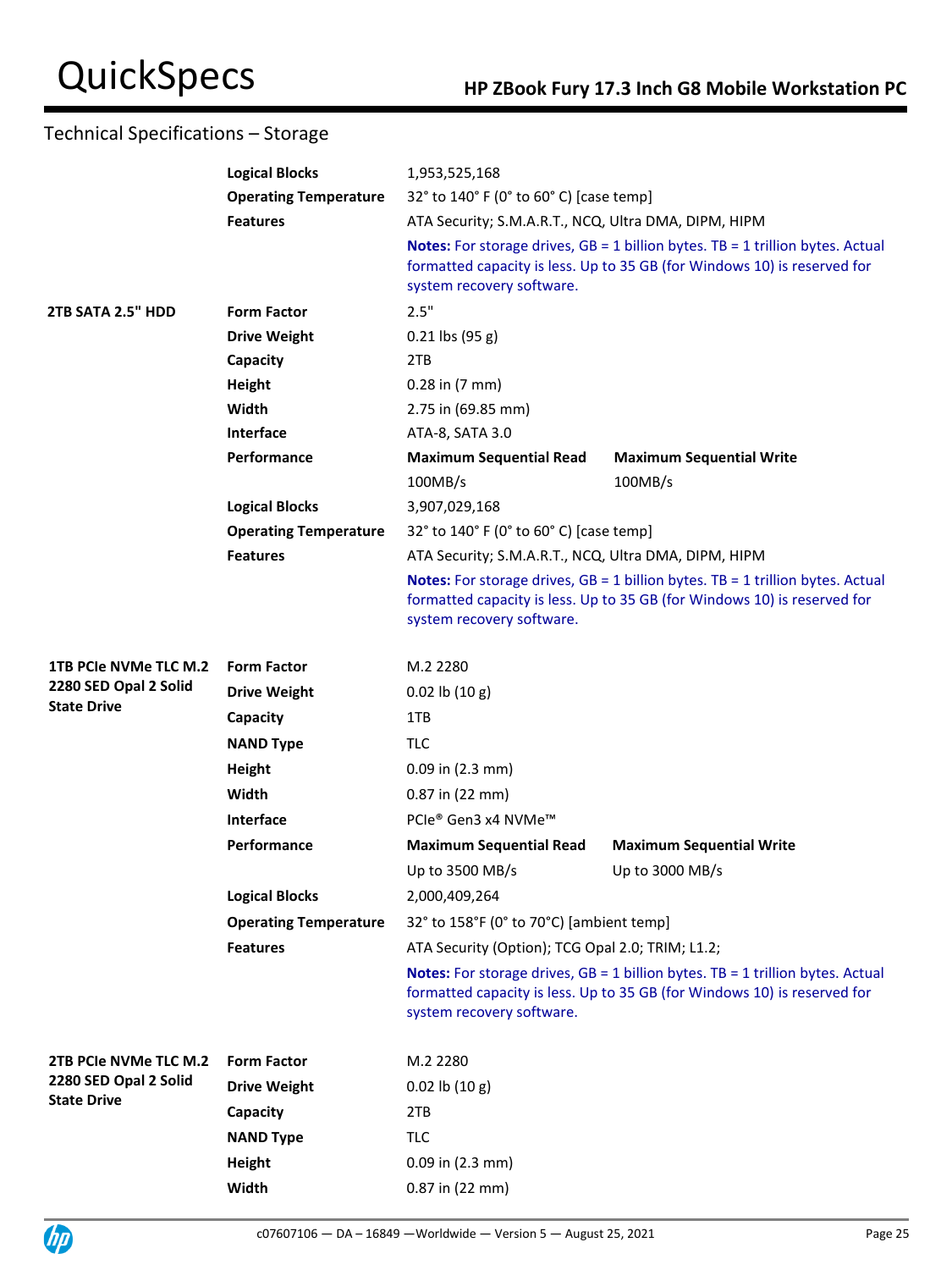|                                     | Interface                    | PCIe® Gen3 x4 NVMe™                                                                                                                                                                    |                                                                                                                                                                     |  |
|-------------------------------------|------------------------------|----------------------------------------------------------------------------------------------------------------------------------------------------------------------------------------|---------------------------------------------------------------------------------------------------------------------------------------------------------------------|--|
| Performance                         |                              | <b>Maximum Sequential Read</b>                                                                                                                                                         | <b>Maximum Sequential Write</b>                                                                                                                                     |  |
|                                     |                              | Up to 3500 MB/s                                                                                                                                                                        | Up to $3000$ MB/s                                                                                                                                                   |  |
|                                     | <b>Logical Blocks</b>        | 4,000,797,360                                                                                                                                                                          |                                                                                                                                                                     |  |
|                                     | <b>Operating Temperature</b> | 32° to 158°F (0° to 70°C) [ambient temp]                                                                                                                                               |                                                                                                                                                                     |  |
|                                     | <b>Features</b>              | ATA Security (Option); TCG Opal 2.0; TRIM; L1.2;                                                                                                                                       |                                                                                                                                                                     |  |
|                                     |                              | system recovery software.                                                                                                                                                              | <b>Notes:</b> For storage drives, $GB = 1$ billion bytes. TB = 1 trillion bytes. Actual<br>formatted capacity is less. Up to 35 GB (for Windows 10) is reserved for |  |
| SSD 256GB 2280 PCIe-4x4 Form Factor |                              | M.2 2280                                                                                                                                                                               |                                                                                                                                                                     |  |
| <b>NVMe Three Layer Cell</b>        | Capacity                     | 256 GB                                                                                                                                                                                 |                                                                                                                                                                     |  |
|                                     | <b>NAND Type</b>             | <b>TLC</b>                                                                                                                                                                             |                                                                                                                                                                     |  |
|                                     | <b>Height</b>                | $0.09$ in $(2.3$ mm)                                                                                                                                                                   |                                                                                                                                                                     |  |
|                                     | Width                        | 0.87 in (22 mm)                                                                                                                                                                        |                                                                                                                                                                     |  |
|                                     | Weight                       | $0.02$ lb (<10 g)                                                                                                                                                                      |                                                                                                                                                                     |  |
|                                     | <b>Interface</b>             | PCIe® Gen4 x4 NVMe™                                                                                                                                                                    |                                                                                                                                                                     |  |
|                                     | Performance                  | <b>Maximum Sequential Read</b>                                                                                                                                                         | <b>Maximum Sequential Write</b>                                                                                                                                     |  |
|                                     |                              | Up to $6,400$ MB/s                                                                                                                                                                     | Up to $2,700$ MB/s                                                                                                                                                  |  |
|                                     | <b>Logical Blocks</b>        | 500,118,192                                                                                                                                                                            |                                                                                                                                                                     |  |
|                                     | <b>Operating Temperature</b> | 32° to 158°F (0° to 70°C) [ambient temp]                                                                                                                                               |                                                                                                                                                                     |  |
|                                     | <b>Features</b>              | Pyrite 2.0; TRIM; L1.2;                                                                                                                                                                |                                                                                                                                                                     |  |
|                                     |                              | system recovery software.                                                                                                                                                              | Note: For storage drives, GB = 1 billion bytes. TB = 1 trillion bytes. Actual<br>formatted capacity is less. Up to 35 GB (for Windows 10) is reserved for           |  |
| SSD 512GB 2280 PCIe-4x4 Form Factor |                              | M.2 2280                                                                                                                                                                               |                                                                                                                                                                     |  |
| <b>NVMe Three Layer Cell</b>        | Capacity                     | 512 GB                                                                                                                                                                                 |                                                                                                                                                                     |  |
|                                     | <b>NAND Type</b>             | <b>TLC</b>                                                                                                                                                                             |                                                                                                                                                                     |  |
|                                     | Height                       | $0.09$ in $(2.3$ mm)                                                                                                                                                                   |                                                                                                                                                                     |  |
|                                     | Width                        | 0.87 in (22 mm)                                                                                                                                                                        |                                                                                                                                                                     |  |
|                                     | Weight                       | $0.02$ lb (<10 g)                                                                                                                                                                      |                                                                                                                                                                     |  |
|                                     | <b>Interface</b>             | PCIe® Gen4 x4 NVMe™                                                                                                                                                                    |                                                                                                                                                                     |  |
|                                     | Performance                  | <b>Maximum Sequential Read</b>                                                                                                                                                         | <b>Maximum Sequential Write</b>                                                                                                                                     |  |
|                                     |                              | Up to 6,600 MB/s                                                                                                                                                                       | Up to 5,100 MB/s                                                                                                                                                    |  |
|                                     | <b>Logical Blocks</b>        | 1,000,215,216                                                                                                                                                                          |                                                                                                                                                                     |  |
|                                     | <b>Operating Temperature</b> | 32° to 158°F (0° to 70°C) [ambient temp]                                                                                                                                               |                                                                                                                                                                     |  |
|                                     | <b>Features</b>              | Pyrite 2.0; TRIM; L1.2;                                                                                                                                                                |                                                                                                                                                                     |  |
|                                     |                              | Note: For storage drives, GB = 1 billion bytes. TB = 1 trillion bytes. Actual<br>formatted capacity is less. Up to 35 GB (for Windows 10) is reserved for<br>system recovery software. |                                                                                                                                                                     |  |

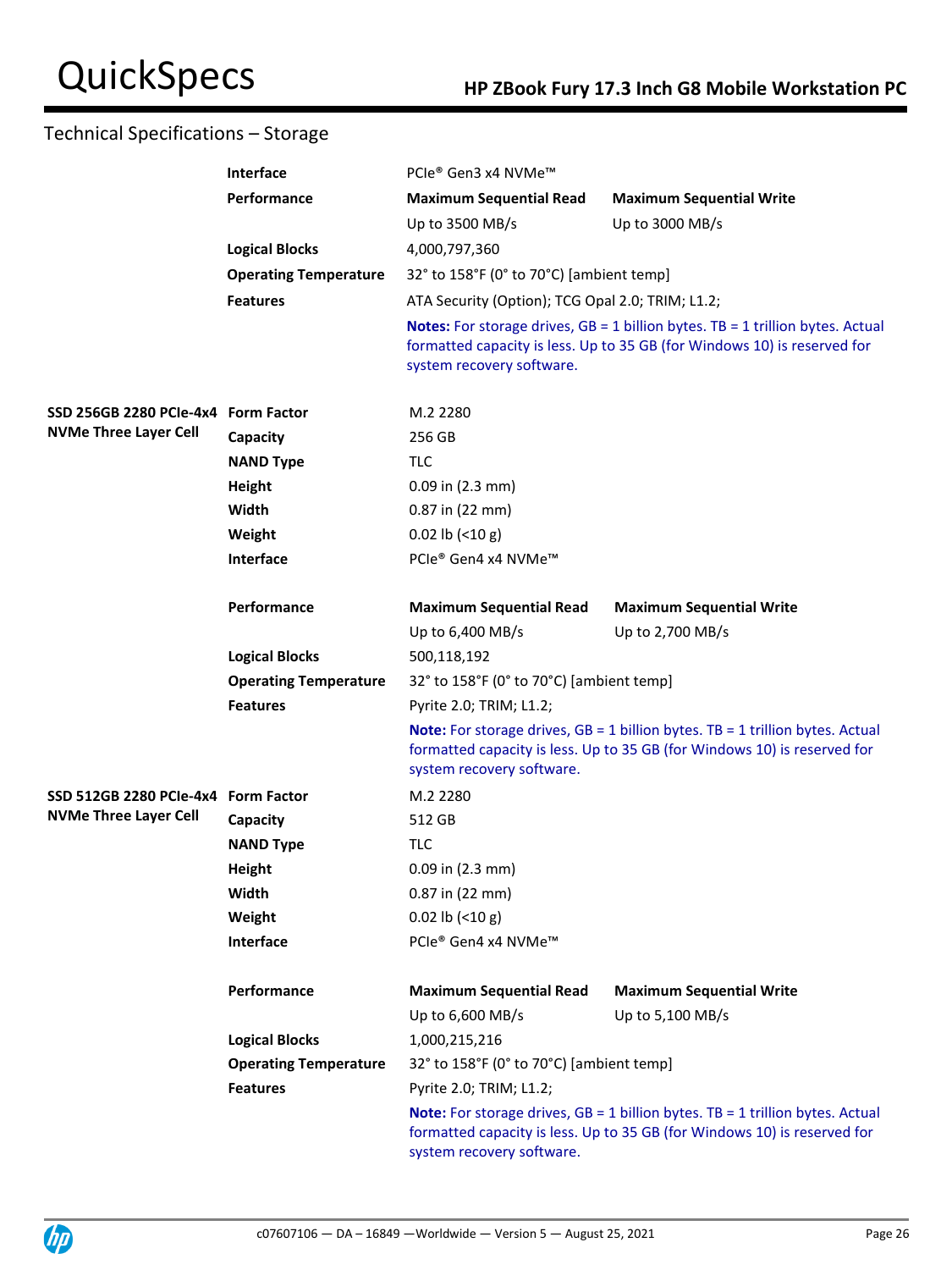| <b>SSD 1TB 2280 PCIe-4x4</b>                              | <b>Form Factor</b>           | M.2 2280                                 |                                                                                                                                                                    |
|-----------------------------------------------------------|------------------------------|------------------------------------------|--------------------------------------------------------------------------------------------------------------------------------------------------------------------|
| <b>NVMe Three Layer Cell</b>                              | Capacity                     | 1TB                                      |                                                                                                                                                                    |
|                                                           | <b>NAND Type</b>             | <b>TLC</b>                               |                                                                                                                                                                    |
|                                                           | <b>Height</b>                | $0.09$ in $(2.3$ mm)                     |                                                                                                                                                                    |
|                                                           | Width                        | 0.87 in (22 mm)                          |                                                                                                                                                                    |
|                                                           | Weight                       | $0.02$ lb (<10 g)                        |                                                                                                                                                                    |
|                                                           | Interface                    | PCIe® Gen4 x4 NVMe™                      |                                                                                                                                                                    |
|                                                           | Performance                  | <b>Maximum Sequential Read</b>           | <b>Maximum Sequential Write</b>                                                                                                                                    |
|                                                           |                              | Up to 7,100 MB/s                         | Up to 5,200 MB/s                                                                                                                                                   |
|                                                           | <b>Logical Blocks</b>        | 2,000,409,264                            |                                                                                                                                                                    |
|                                                           | <b>Operating Temperature</b> | 32° to 158°F (0° to 70°C) [ambient temp] |                                                                                                                                                                    |
|                                                           | <b>Features</b>              | Pyrite 2.0; TRIM; L1.2;                  |                                                                                                                                                                    |
|                                                           |                              | system recovery software.                | <b>Note:</b> For storage drives, $GB = 1$ billion bytes. TB = 1 trillion bytes. Actual<br>formatted capacity is less. Up to 35 GB (for Windows 10) is reserved for |
| <b>SSD 2TB 2280 PCIe-4x4</b>                              | <b>Form Factor</b>           | M.2 2280                                 |                                                                                                                                                                    |
| <b>NVMe Three Layer Cell</b>                              | Capacity                     | 2TB                                      |                                                                                                                                                                    |
|                                                           | <b>NAND Type</b>             | <b>TLC</b>                               |                                                                                                                                                                    |
|                                                           | Height                       | $0.09$ in $(2.3$ mm)                     |                                                                                                                                                                    |
|                                                           | Width                        | $0.87$ in $(22$ mm)                      |                                                                                                                                                                    |
|                                                           | Weight                       | $0.02$ lb (<10 g)                        |                                                                                                                                                                    |
|                                                           | Interface                    | PCIe® Gen4 x4 NVMe™                      |                                                                                                                                                                    |
|                                                           | Performance                  | <b>Maximum Sequential Read</b>           | <b>Maximum Sequential Write</b>                                                                                                                                    |
|                                                           |                              | Up to 7,100 MB/s                         | Up to 5,200 MB/s                                                                                                                                                   |
|                                                           | <b>Logical Blocks</b>        | 4,000,797,360                            |                                                                                                                                                                    |
|                                                           | <b>Operating Temperature</b> | 32° to 158°F (0° to 70°C) [ambient temp] |                                                                                                                                                                    |
|                                                           | <b>Features</b>              | Pyrite 2.0; TRIM; L1.2;                  |                                                                                                                                                                    |
|                                                           |                              | system recovery software.                | Note: For storage drives, GB = 1 billion bytes. TB = 1 trillion bytes. Actual<br>formatted capacity is less. Up to 35 GB (for Windows 10) is reserved for          |
| 256GB PCIe-4x4 2280                                       | <b>Form Factor</b>           | M.2 2280                                 |                                                                                                                                                                    |
| <b>NVME Self Encrypted</b>                                | Capacity                     | 256 GB                                   |                                                                                                                                                                    |
| <b>OPAL2 Three Layer Cell</b><br><b>Solid State Drive</b> | <b>NAND Type</b>             | <b>TLC</b>                               |                                                                                                                                                                    |
|                                                           | Height                       | $0.09$ in $(2.3$ mm)                     |                                                                                                                                                                    |
|                                                           | Width                        | 0.87 in (22 mm)                          |                                                                                                                                                                    |
|                                                           | Weight                       | $0.02$ lb (<10 g)                        |                                                                                                                                                                    |
|                                                           | Interface                    | PCIe® Gen4 x4 NVMe™                      |                                                                                                                                                                    |
|                                                           | Performance                  | <b>Maximum Sequential Read</b>           | <b>Maximum Sequential Write</b>                                                                                                                                    |

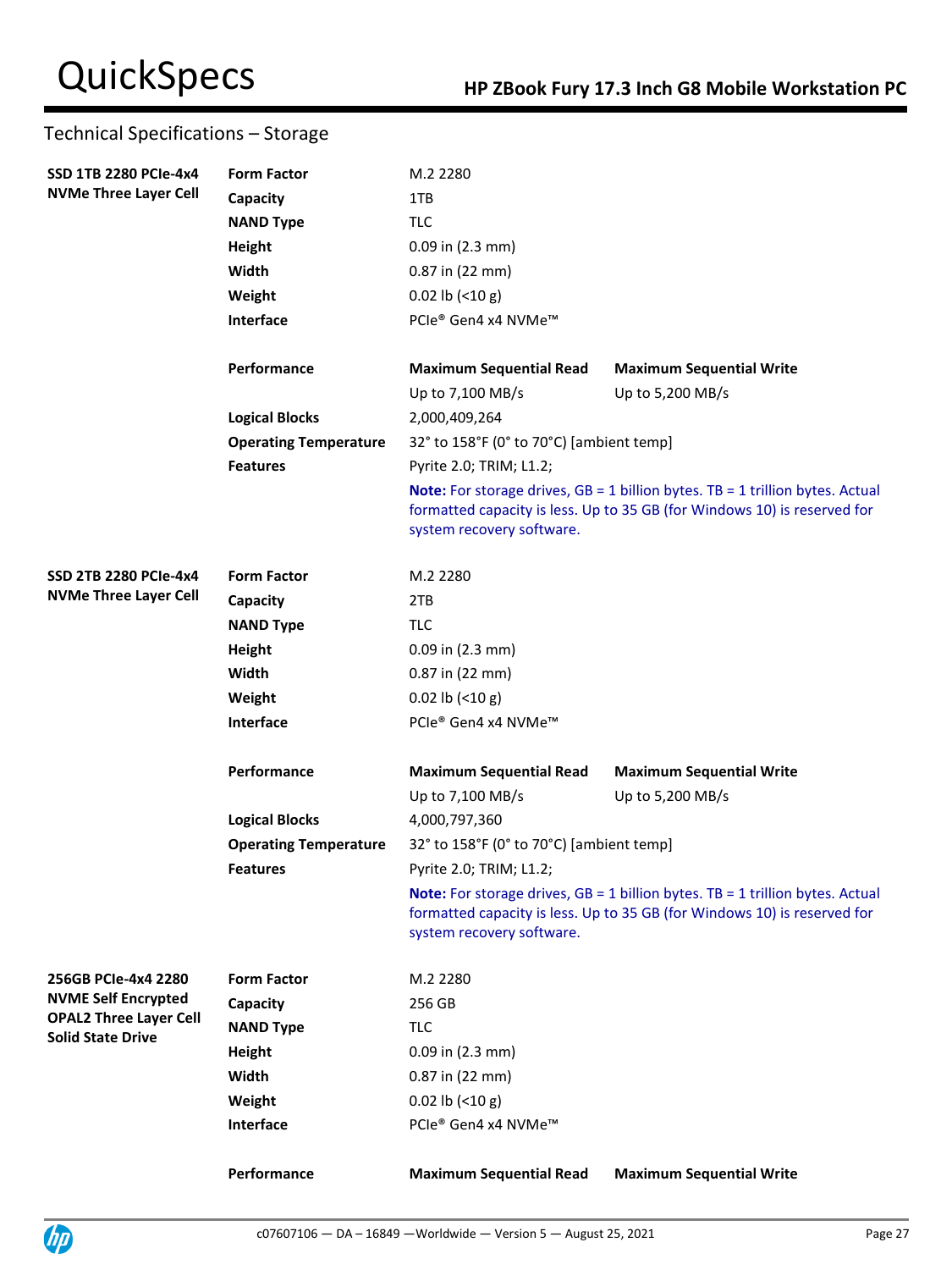|                                                           |                              | 6,400 MB/s                                                                                                                                                                                      | 2,700 MB/s                                                                                                                                                         |  |
|-----------------------------------------------------------|------------------------------|-------------------------------------------------------------------------------------------------------------------------------------------------------------------------------------------------|--------------------------------------------------------------------------------------------------------------------------------------------------------------------|--|
|                                                           | <b>Logical Blocks</b>        | 500,118,192                                                                                                                                                                                     |                                                                                                                                                                    |  |
|                                                           | <b>Operating Temperature</b> | 32° to 158°F (0° to 70°C) [ambient temp]                                                                                                                                                        |                                                                                                                                                                    |  |
|                                                           | <b>Features</b>              | ATA Security (Option); TCG Opal 2.0; TRIM; L1.2;                                                                                                                                                |                                                                                                                                                                    |  |
|                                                           |                              | system recovery software.                                                                                                                                                                       | <b>Note:</b> For storage drives, $GB = 1$ billion bytes. TB = 1 trillion bytes. Actual<br>formatted capacity is less. Up to 35 GB (for Windows 10) is reserved for |  |
|                                                           |                              |                                                                                                                                                                                                 |                                                                                                                                                                    |  |
| 512GB PCIe-4x4 2280                                       | <b>Form Factor</b>           | M.2 2280                                                                                                                                                                                        |                                                                                                                                                                    |  |
| <b>NVME Self Encrypted</b>                                | Capacity                     | 512 GB                                                                                                                                                                                          |                                                                                                                                                                    |  |
| <b>OPAL2 Three Layer Cell</b><br><b>Solid State Drive</b> | <b>NAND Type</b>             | <b>TLC</b>                                                                                                                                                                                      |                                                                                                                                                                    |  |
|                                                           | Height                       | $0.09$ in $(2.3$ mm)                                                                                                                                                                            |                                                                                                                                                                    |  |
|                                                           | Width                        | 0.87 in (22 mm)                                                                                                                                                                                 |                                                                                                                                                                    |  |
|                                                           | Weight                       | $0.02$ lb $(< 10 g)$                                                                                                                                                                            |                                                                                                                                                                    |  |
|                                                           | Interface                    | PCIe® Gen4 x4 NVMe™                                                                                                                                                                             |                                                                                                                                                                    |  |
|                                                           | Performance                  | <b>Maximum Sequential Read</b>                                                                                                                                                                  | <b>Maximum Sequential Write</b>                                                                                                                                    |  |
|                                                           |                              | $6,600$ MB/s                                                                                                                                                                                    | 5,100 MB/s                                                                                                                                                         |  |
|                                                           | <b>Logical Blocks</b>        | 1,000,215,216                                                                                                                                                                                   |                                                                                                                                                                    |  |
|                                                           | <b>Operating Temperature</b> | 32° to 158°F (0° to 70°C) [ambient temp]                                                                                                                                                        |                                                                                                                                                                    |  |
|                                                           | <b>Features</b>              | ATA Security (Option); TCG Opal 2.0; TRIM; L1.2;                                                                                                                                                |                                                                                                                                                                    |  |
|                                                           |                              | <b>Note:</b> For storage drives, $GB = 1$ billion bytes. TB = 1 trillion bytes. Actual<br>formatted capacity is less. Up to 35 GB (for Windows 10) is reserved for<br>system recovery software. |                                                                                                                                                                    |  |

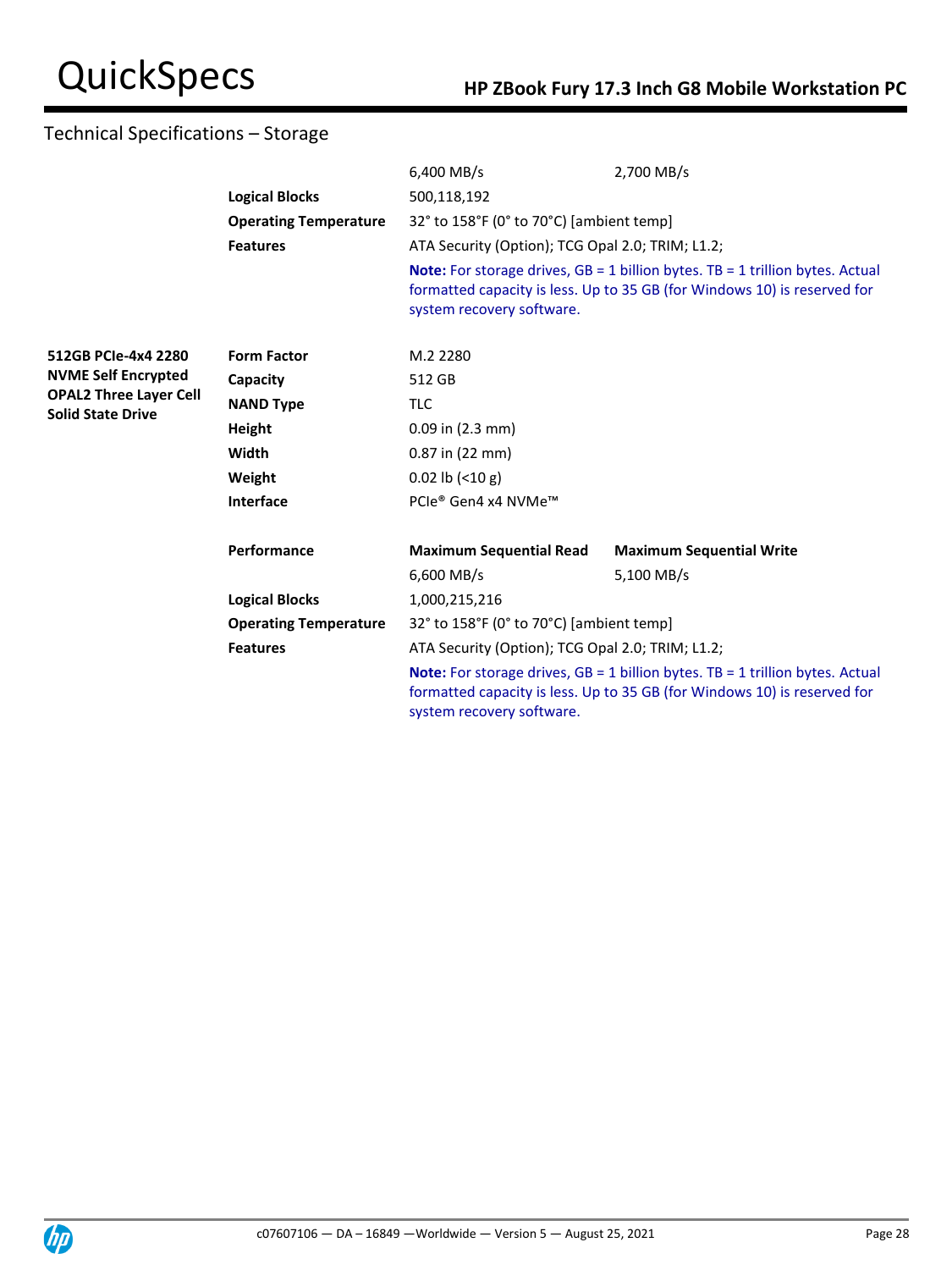# **NETWORKING/COMMUNICATION**

| Intel i219LM 10/100/1000 Connector<br>Integrated NIC vPro® |                                     | <b>RJ-45</b>                                                                                                                                                                                                                                                                                                                                                      |
|------------------------------------------------------------|-------------------------------------|-------------------------------------------------------------------------------------------------------------------------------------------------------------------------------------------------------------------------------------------------------------------------------------------------------------------------------------------------------------------|
|                                                            | <b>System Interface</b>             | PCI(Intel proprietary) + SMBus                                                                                                                                                                                                                                                                                                                                    |
|                                                            | Data rates supported                | 10 Mbit/s operation (10BASE-T; IEEE 802.3i; IEEE 802.3 clauses 13-14)<br>100 Mbit/s operation (100BASE-TX; IEEE 802.3u; IEEE 802.3 clauses 21-30)<br>1000 Mbit/s operation (1000BASE-T; IEEE 802.3ab; IEEE 8023 clauses 40)<br>Auto-Negotiation (Automatic Speed Selection)<br>Full Duplex Operation at all Speeds, Half Duplex operation at 10 and 100<br>Mbit/s |
|                                                            | <b>IEEE Compliance</b>              | IEEE 802.1p QoS (Quality of Service) Support<br>IEEE 802.1q VLAN support<br>IEEE 802.3x Flow Control (IEEE 802.3 clauses 31-32; configurable)<br>IEEE 802.3az EEE (Energy Efficient Ethernet)                                                                                                                                                                     |
|                                                            | Performance                         | TCP/IP/UDP Checksum Offload (configurable)<br>Protocol Offload (ARP & NS)<br>Large send offload and Giant send offload<br>Receiving Side Scaling (Hash Mode only)<br>Jumbo Frame 9K                                                                                                                                                                               |
|                                                            | <b>Power consumption</b>            | Cable Disconnection: 25mW<br>100Mbps Full Run: 450mW<br>1000bp Full Run: 1000mW<br>WoL Enable(S3/S4/S5): 50mW<br>WoL Disable(S3/S4/S5): 25mW                                                                                                                                                                                                                      |
|                                                            | Power                               | ACPI compliant - multiple power modes                                                                                                                                                                                                                                                                                                                             |
|                                                            | <b>Management</b>                   | Situation-sensitive features reduce power consumption<br>Advanced link down power saving for reducing link down power<br>consumption                                                                                                                                                                                                                              |
|                                                            | <b>Management Interface</b>         | Auto MDI/MDIX Crossover cable detection                                                                                                                                                                                                                                                                                                                           |
|                                                            | <b>IT Manageability</b>             | Wake-on-LAN from modern standby or sleep state (Magic Packet and<br>Microsoft Wake-Up Frame); Wake-on-LAN from off (Magic Packet only)<br>PXE 2.1 Remote Boot                                                                                                                                                                                                     |
|                                                            |                                     | Statistics Gathering (SNMP MIB II, Ethernet-like MIB, Ethernet MIB (802.3x,<br>clause 30))                                                                                                                                                                                                                                                                        |
|                                                            |                                     | Comprehensive diagnostic and configuration software suite<br>Virtual Cable Doctor for Ethernet cable status                                                                                                                                                                                                                                                       |
|                                                            | <b>Security &amp; Manageability</b> | Intel <sup>®</sup> vPro <sup>™</sup> support with appropriate Intel <sup>®</sup> chipset components                                                                                                                                                                                                                                                               |
|                                                            |                                     |                                                                                                                                                                                                                                                                                                                                                                   |

| Intel i219v 10/100/1000<br>Integrated NIC non-vPro <sup>®</sup> | <b>Connector</b>        | RJ-45                                                                                                                                                                                                                                                                                                                                                                 |
|-----------------------------------------------------------------|-------------------------|-----------------------------------------------------------------------------------------------------------------------------------------------------------------------------------------------------------------------------------------------------------------------------------------------------------------------------------------------------------------------|
|                                                                 | <b>System Interface</b> | PCI(Intel proprietary) + SMBus                                                                                                                                                                                                                                                                                                                                        |
|                                                                 | Data rates supported    | 10 Mbit/s operation (10BASE-T; IEEE 802.3i; IEEE 802.3 clauses 13-14)<br>100 Mbit/s operation (100BASE-TX; IEEE 802.3u; IEEE 802.3 clauses 21-30)<br>1000 Mbit/s operation (1000BASE-T; IEEE 802.3ab; IEEE 8023 clauses 40)<br>Auto-Negotiation (Automatic Speed Selection)<br>Full Duplex Operation at all Speeds, Half Duplex operation at 10, 100 &<br>1000 Mbit/s |

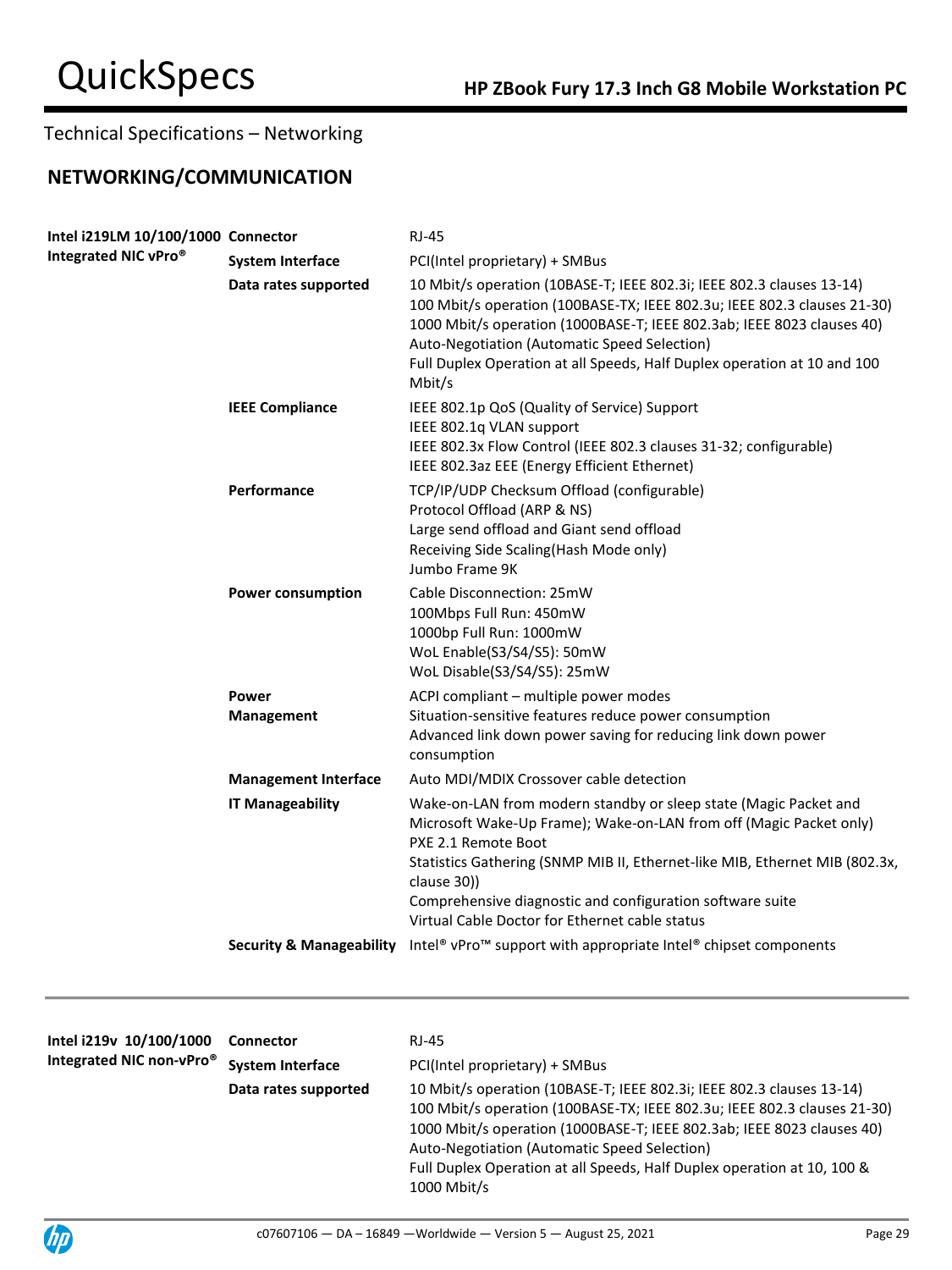| IEEE 802.1p QoS (Quality of Service) Support<br>IEEE 802.1q VLAN support<br>IEEE 802.3x Flow Control (IEEE 802.3 clauses 31-32; configurable)<br>IEEE 802.3az EEE (Energy Efficient Ethernet)<br>IEEE 802.3i 10BASE-T<br>IEEE 802.3u 100BASE-TX<br>IEEE 802.3ab 1000BAE-T<br>IEEE 802.3bz 2.5GBASE-T                                                                      |
|---------------------------------------------------------------------------------------------------------------------------------------------------------------------------------------------------------------------------------------------------------------------------------------------------------------------------------------------------------------------------|
| TCP/IP/UDP Checksum Offload (configurable)<br>Protocol Offload (ARP & NS)<br>Large send offload and Giant send offload<br>Receiving Side Scaling (Hash Mode only)<br>Jumbo Frame 9K                                                                                                                                                                                       |
| Cable Disconnetion: 25mW<br>100Mbps Full Run: 450mW<br>1000bp Full Run: 1000mW<br>WoL Enable(S3/S4/S5): 50mW<br>WoL Disable(S3/S4/S5): 25mW                                                                                                                                                                                                                               |
| ACPI compliant - multiple power modes<br>Situation-sensitive features reduce power consumption<br>Advanced link down power saving for reducing link down power<br>consumption                                                                                                                                                                                             |
| Auto MDI/MDIX Crossover cable detection                                                                                                                                                                                                                                                                                                                                   |
| Wake-on-LAN from modem standby or sleep state (Magic Packet and<br>Microsoft Wake-Up Frame); Wake-on-LAN from off (Magic Packet only)<br>PXE 2.1 Remote Boot<br>Statistics Gathering (SNMP MIB II, Ethernet-like MIB, Ethernet MIB (802.3x,<br>clause 30))<br>Comprehensive diagnostic and configuration software suite<br>Virtual Cable Doctor for Ethernet cable status |
|                                                                                                                                                                                                                                                                                                                                                                           |

## **NFC (Near Field Communication) module (optional)**

| Dimensions (L x W        |                                                     |
|--------------------------|-----------------------------------------------------|
| x H)                     | Module 50 mm by 23 mm by 2.89 mm                    |
| <b>Chipset</b>           | SiM3U156+SiM3U154+AMS3911                           |
| System interface         | <b>USB 2.0</b>                                      |
| System interface (I/O)   | Audio signal output on card read                    |
| <b>NFC RF standards</b>  | ISO/IEC 14443 A                                     |
| (In reading CSN)         | <b>ISO/IEC 14443 B</b>                              |
|                          | ISO/IEC 15693                                       |
|                          | ISO/IEC 18092                                       |
|                          | ECMA-340 NFCIP-1                                    |
| <b>NFC Forum Support</b> | Tag Type 1, Type 2, Type3 and Type 4 in reading CSN |
| <b>Reader Mode</b>       | 13.56MHz:                                           |
|                          | <b>ISO/IEC 14443 A</b>                              |
|                          | <b>ISO/IEC 14443 B</b>                              |
|                          | ISO/IEC 15693                                       |

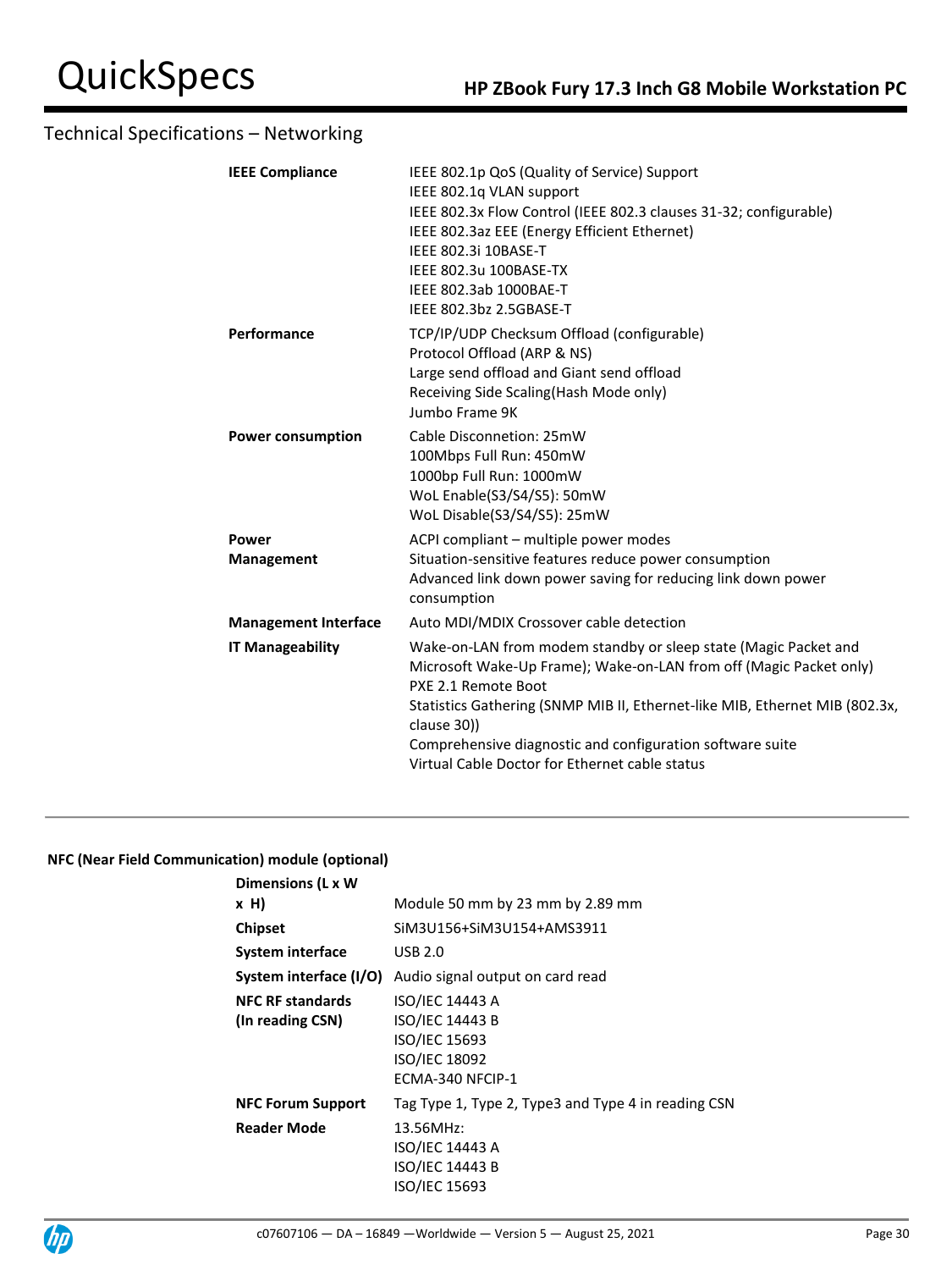|                                                                                                              |                                                   | MIFARE 1K<br>MIFARE 4K<br><b>MIFARE DESFire</b><br>FeliCa<br>Topaz cards<br>HID iClass ISO<br>125kHz:<br><b>HID Prox UID</b><br>AWID UID<br>CASI-RUSCO UID<br>EM 410x UID<br>Indana ASP/ASP+ UID                                         |                                                                              |
|--------------------------------------------------------------------------------------------------------------|---------------------------------------------------|------------------------------------------------------------------------------------------------------------------------------------------------------------------------------------------------------------------------------------------|------------------------------------------------------------------------------|
|                                                                                                              | <b>Frequency</b>                                  | 13.56MHz and 125kHz                                                                                                                                                                                                                      |                                                                              |
|                                                                                                              | NFC Modes Supported Reader                        |                                                                                                                                                                                                                                          |                                                                              |
|                                                                                                              | <b>Raw RF Data Rates</b>                          | 106, 212 kbps                                                                                                                                                                                                                            |                                                                              |
|                                                                                                              | <b>Operating</b><br>temperature                   | -30°C to 70°C                                                                                                                                                                                                                            |                                                                              |
|                                                                                                              | <b>Storage temperature</b>                        | -40°C to 80°C                                                                                                                                                                                                                            |                                                                              |
|                                                                                                              | <b>Humidity</b>                                   | 10-90% operating<br>5-95% non-operating                                                                                                                                                                                                  |                                                                              |
|                                                                                                              | <b>Supply Operating</b><br>voltage                | 4.35 to 5.25 Volts                                                                                                                                                                                                                       |                                                                              |
|                                                                                                              | <b>Power Consumption</b>                          | Mode                                                                                                                                                                                                                                     | Power Consumption, Typical                                                   |
|                                                                                                              |                                                   | <b>Polling</b>                                                                                                                                                                                                                           | 75mA                                                                         |
|                                                                                                              | Antenna                                           | Communication<br>connector FPC.                                                                                                                                                                                                          | 85mA<br>13.56MHz/125kHz combo antenna. Antenna connector, 0.5mm pitch, 16pin |
| Intel Wi-Fi 6 AX201 +<br>BT5.2 (802.11ax 2x2,<br>non-vPro®, supporting<br>gigabit data rate*)**<br>non-vPro® | <b>Wireless LAN Standards</b><br>Interoperability | IEEE 802.11a<br>IEEE 802.11b<br>IEEE 802.11g<br>IEEE 802.11n<br>IEEE 802.11ac<br><b>IEEE 802.11ax</b><br>IEEE 802.11d<br>IEEE 802.11e<br>IEEE 802.11h<br>IEEE 802.11i<br>IEEE 802.11k<br>IEEE 802.11r<br>IEEE 802.11v<br>Wi-Fi certified |                                                                              |
|                                                                                                              | <b>Frequency Band</b>                             | 802.11b/g/n/ax<br>$\bullet$ 2.402 - 2.482 GHz<br>802.11a/n/ac/ax<br>$• 5.15 - 5.25$ GHz<br>$• 5.25 - 5.35 GHz$                                                                                                                           | • 4.9 - 4.95 GHz (Japan)                                                     |

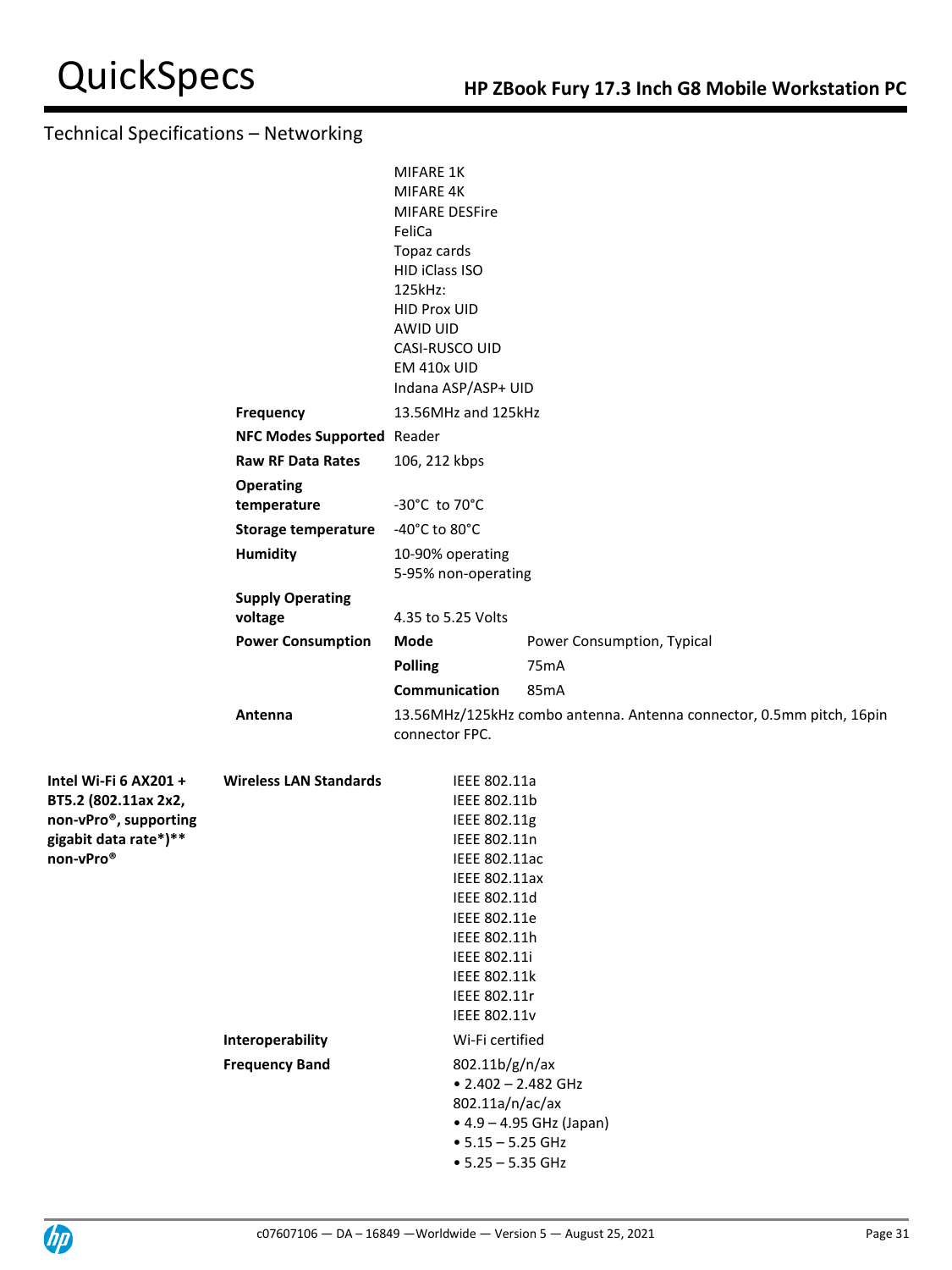|                                   | $\bullet$ 5.47 - 5.725 GHz<br>$• 5.825 - 5.850$ GHz                                                                                                                                                                                                                                                                                                                                                                                                          |
|-----------------------------------|--------------------------------------------------------------------------------------------------------------------------------------------------------------------------------------------------------------------------------------------------------------------------------------------------------------------------------------------------------------------------------------------------------------------------------------------------------------|
| <b>Data Rates</b>                 | • 802.11b: 1, 2, 5.5, 11 Mbps<br>• 802.11g: 6, 9, 12, 18, 24, 36, 48, 54 Mbps<br>• 802.11a: 6, 9, 12, 18, 24, 36, 48, 54 Mbps<br>• 802.11n: MCS 0 ~ MCS 15, (20MHz, and 40MHz)<br>• 802.11ac: MCS0 ~ MCS9, (1SS, and 2SS) (20MHz, 40MHz, ,80MHz<br>& 160MHz)<br>• 802.11ax: MCS0 ~ MCS11, (1SS and 2SS) (20MHz, 40MHz, ,80MHz<br>& 160MHz)                                                                                                                   |
| <b>Modulation</b>                 | Direct Sequence Spread Spectrum<br>OFDM, BPSK, QPSK, CCK, 16-QAM, 64-QAM, 256-QAM<br>, 1024QAM                                                                                                                                                                                                                                                                                                                                                               |
| Security <sup>1</sup>             | • IEEE and WiFi compliant 64 / 128 bit WEP encryption for a/b/g<br>mode only<br>• AES-CCMP: 128 bit in hardware<br>• 802.1x authentication<br>• WPA, WPA2: 802.1x. WPA-PSK, WPA2-PSK, TKIP, and AES.<br>• WPA2 certification<br>• IEEE 802.11i<br>$\bullet$ WAPI                                                                                                                                                                                             |
| <b>Network Architecture</b>       | Ad-hoc (Peer to Peer)                                                                                                                                                                                                                                                                                                                                                                                                                                        |
| <b>Models</b>                     | Infrastructure (Access Point Required)                                                                                                                                                                                                                                                                                                                                                                                                                       |
| Roaming                           | IEEE 802.11 compliant roaming between access points                                                                                                                                                                                                                                                                                                                                                                                                          |
| Output Power <sup>2</sup>         | • 802.11b: +18.5dBm minimum<br>• 802.11g: +17.5dBm minimum<br>• 802.11a : +18.5dBm minimum<br>• 802.11n HT20(2.4GHz) : +15.5dBm minimum<br>• 802.11n HT40(2.4GHz) : +14.5dBm minimum<br>• 802.11n HT20(5GHz): +15.5dBm minimum<br>• 802.11n HT40(5GHz) : +14.5dBm minimum<br>• 802.11ac VHT80(5GHz) : +11.5dBm minimum<br>• 802.11ac VHT160(5GHz) : +11.5dBm minimum<br>• 802.11ax HT40(2.4GHz) : +10dBm minimum<br>• 802.11ax VHT160(5GHz) : +10dBm minimum |
| <b>Power Consumption</b>          | • Transmit mode 2.0 W<br>• Receive mode 1.6 W<br>• Idle mode (PSP) 180 mW (WLAN Associated)<br>· Idle mode 50 mW (WLAN unassociated)<br>• Connected Standby 10mW<br>• Radio disabled 8 mW                                                                                                                                                                                                                                                                    |
| <b>Power Management</b>           | ACPI and PCI Express compliant power management<br>802.11 compliant power saving mode                                                                                                                                                                                                                                                                                                                                                                        |
| Receiver Sensitivity <sup>3</sup> | •802.11b, 1Mbps: -93.5dBm maximum<br>•802.11b, 11Mbps: -84dBm maximum<br>• 802.11a/g, 6Mbps: -86dBm maximum<br>• 802.11a/g, 54Mbps : -72dBm maximum<br>• 802.11n, MCS07: -67dBm maximum<br>• 802.11n, MCS15 : -64dBm maximum<br>• 802.11ac, MCS0: -84dBm maximum<br>· 802.11ac, MCS9: -59dBm maximum                                                                                                                                                         |

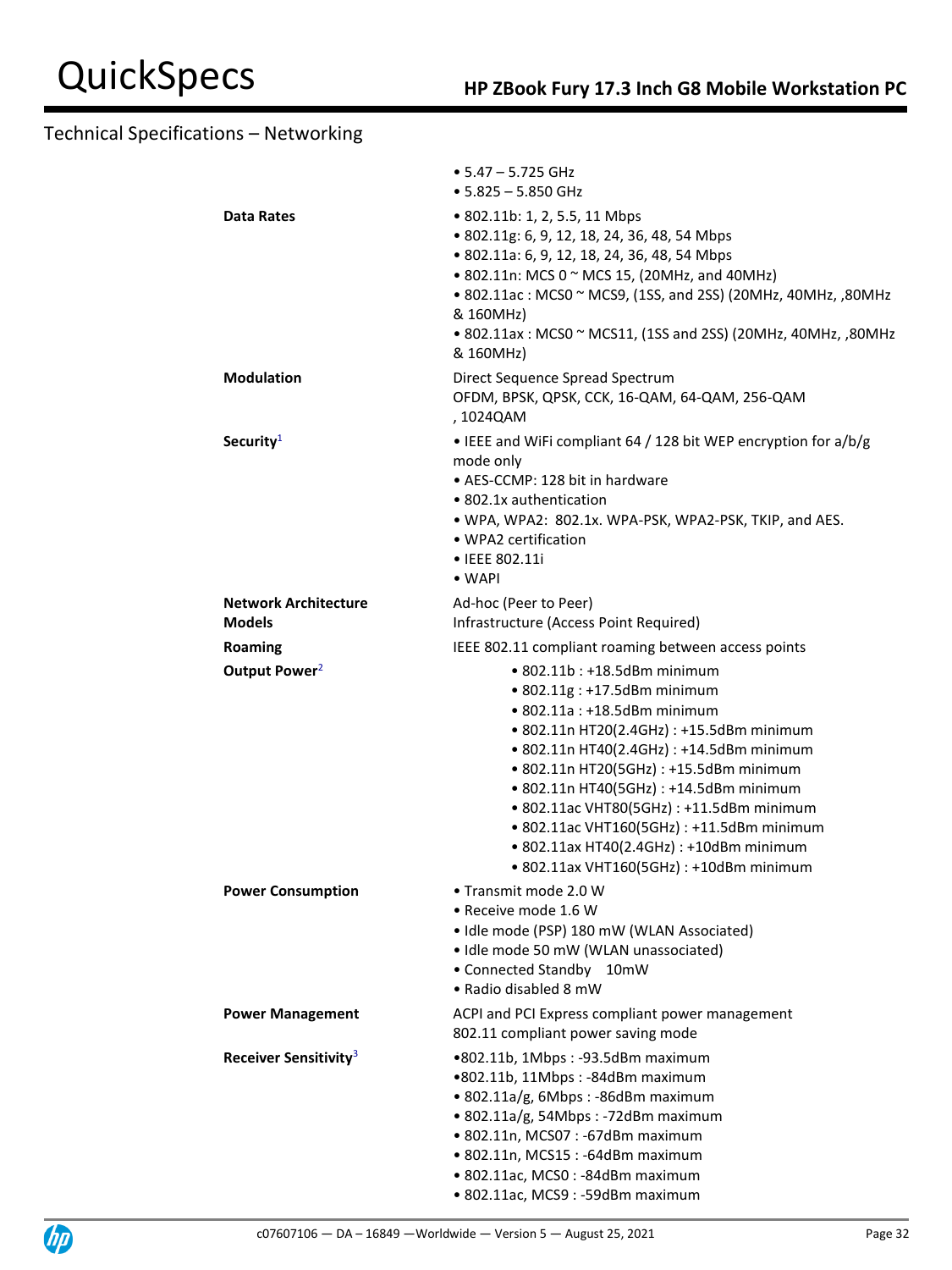|                                                                                 | •802.11ax, MCS11(HT40): -59dBm maximum<br>•802.11ax, MCS11(VHT160): -58.5dBm maximum                                                                                                                                                                                                                                    |                                                                                                                              |
|---------------------------------------------------------------------------------|-------------------------------------------------------------------------------------------------------------------------------------------------------------------------------------------------------------------------------------------------------------------------------------------------------------------------|------------------------------------------------------------------------------------------------------------------------------|
| Antenna Type                                                                    | High efficiency antenna with spatial diversity, mounted in the display<br>enclosure                                                                                                                                                                                                                                     |                                                                                                                              |
|                                                                                 | communications                                                                                                                                                                                                                                                                                                          | Two embedded dual band 2.4/5 GHz antennas are provided to the<br>card to support WLAN MIMO communications and Bluetooth      |
| <b>Form Factor</b>                                                              |                                                                                                                                                                                                                                                                                                                         | PCI-Express M.2 MiniCard with CNVi Interface                                                                                 |
| <b>Dimensions</b>                                                               | 1. Type 2230: 2.3 x 22.0 x 30.0 mm<br>2. Type 1216: 1.67 x 12.0 x 16.0 mm                                                                                                                                                                                                                                               |                                                                                                                              |
| Weight                                                                          | 1. Type 2230: 2.8g<br>2. Type 126: 1.3g                                                                                                                                                                                                                                                                                 |                                                                                                                              |
| <b>Operating Voltage</b>                                                        | $3.3v +/- 9%$                                                                                                                                                                                                                                                                                                           |                                                                                                                              |
| <b>Temperature</b>                                                              | Operating<br>Non-operating                                                                                                                                                                                                                                                                                              | 14° to 158° F (-10° to 70° C)<br>-40° to 176° F (-40° to 80° C)                                                              |
| <b>Humidity</b>                                                                 | Operating<br>Non-operating                                                                                                                                                                                                                                                                                              | 10% to 90% (non-condensing)<br>5% to 95% (non-condensing)                                                                    |
| <b>Altitude</b>                                                                 | Operating Non-<br>operating                                                                                                                                                                                                                                                                                             | 0 to 10,000 ft (3,048 m)<br>0 to 50,000 ft (15,240 m)                                                                        |
| <b>LED Activity</b>                                                             |                                                                                                                                                                                                                                                                                                                         | LED Amber - Radio Off; LED Off - Radio ON                                                                                    |
| HP Integrated Module with Bluetooth 4.0/4.1/4.2/5.0/5.1/5.2 Wireless Technology |                                                                                                                                                                                                                                                                                                                         |                                                                                                                              |
| <b>Frequency Band</b>                                                           | 2402 to 2480 MHz                                                                                                                                                                                                                                                                                                        |                                                                                                                              |
| <b>Number of Available Channels</b>                                             | Legacy: 0~79 (1 MHz/CH)<br>BLE: 0~39 (2 MHz/CH)                                                                                                                                                                                                                                                                         |                                                                                                                              |
| <b>Data Rates and Throughput</b>                                                | Legacy: 3 Mbps data rate; throughput up to 2.17 Mbps<br>BLE : 1 Mbps data rate; throughput up to 0.2 Mbps<br>Legacy: Synchronous Connection Oriented links up to 3, 64 kbps,<br>voice channels<br>Legacy: Asynchronous Connection Less links 2178.1 kbps/177.1 kbps<br>asymmetric (3-DH5) or 864 kbps symmetric (3-EV5) |                                                                                                                              |
| <b>Transmit Power</b>                                                           | EDR.                                                                                                                                                                                                                                                                                                                    | The Bluetooth component shall operate as a Class II Bluetooth<br>device with a maximum transmit power of +9.5 dBm for BR and |
| <b>Power Consumption</b>                                                        | Peak (Tx): 330 mW<br>Peak (Rx): 230 mW<br>Selective Suspend: 17 mW                                                                                                                                                                                                                                                      |                                                                                                                              |
| <b>Bluetooth Software Supported</b>                                             | Microsoft Windows Bluetooth Software                                                                                                                                                                                                                                                                                    |                                                                                                                              |
| <b>Link Topology</b>                                                            |                                                                                                                                                                                                                                                                                                                         |                                                                                                                              |
| <b>Power Management</b>                                                         |                                                                                                                                                                                                                                                                                                                         | Microsoft Windows ACPI, and USB Bus Support                                                                                  |
| <b>Certifications</b>                                                           |                                                                                                                                                                                                                                                                                                                         | FCC (47 CFR) Part 15C, Section 15.247 & 15.249                                                                               |
| <b>Power Management</b>                                                         | ETS 300 328, ETS 300 826                                                                                                                                                                                                                                                                                                |                                                                                                                              |
| <b>Certifications</b>                                                           | Low Voltage Directive IEC950<br>UL, CSA, and CE Mark                                                                                                                                                                                                                                                                    |                                                                                                                              |
| <b>Bluetooth Profiles Supported</b>                                             | BT4.1-ESR 5/6/7 Compliance<br>LE Link Layer Ping                                                                                                                                                                                                                                                                        |                                                                                                                              |

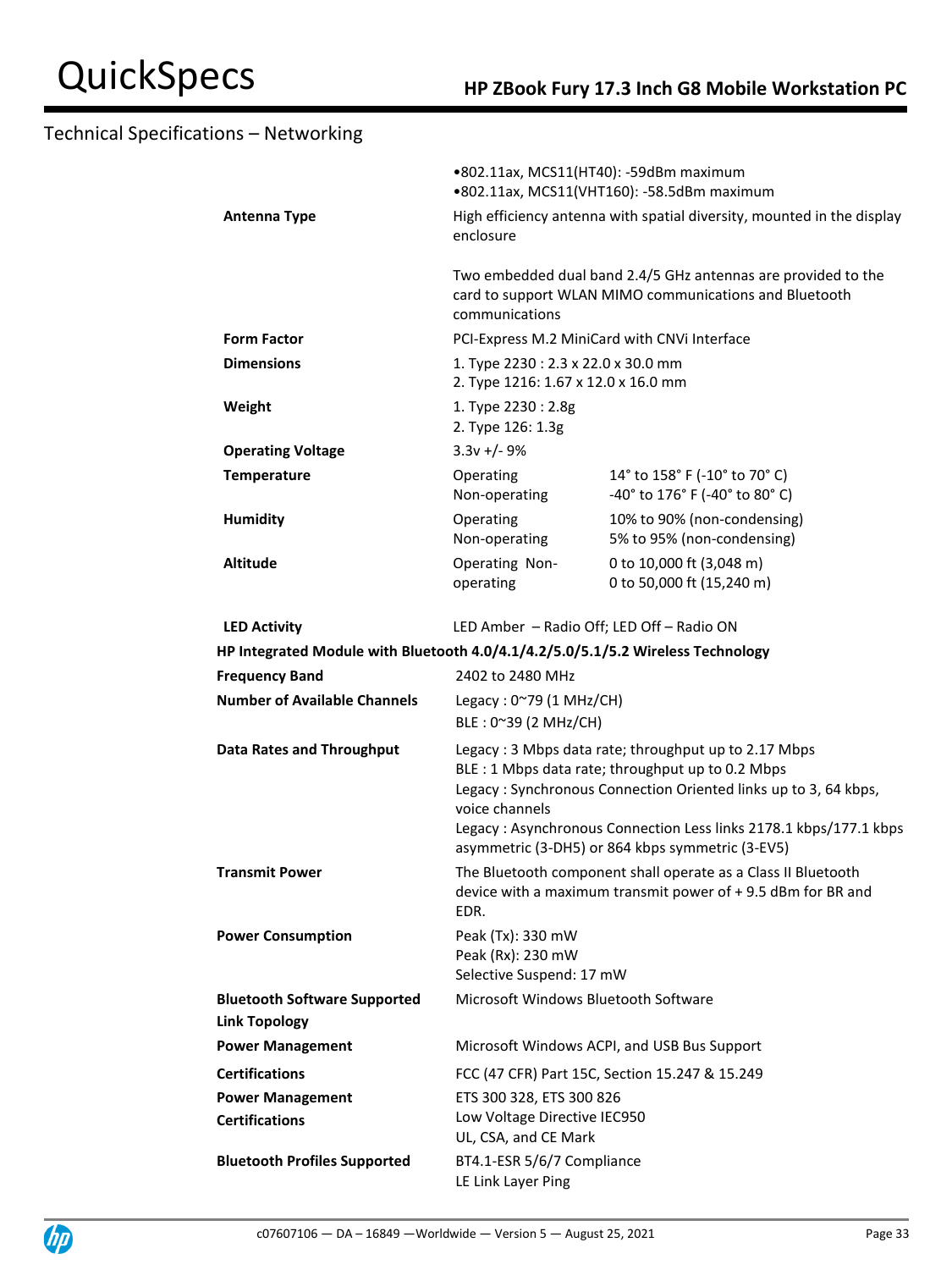LE Dual Mode LE Link Layer LE Low Duty Cycle Directed Advertising LE L2CAP Connection Oriented Channels Train Nudging & Interlaced Scan BT4.2 ESR08 Compliance LE Secure Connection- Basic/Full LE Privacy 1.2 –Link Layer Privacy LE Privacy 1.2 –Extended Scanner Filter Policies LE Data Packet Length Extension FAX Profile (FAX) Basic Imaging Profile (BIP)2 Headset Profile (HSP) Hands Free Profile (HFP) Advanced Audio Distribution Profile (A2DP)

\*GbE - The term "10/100/1000" or "Gigabit" Ethernet indicates compatibility with IEEE standard 802.3ab for Gigabit Ethernet, and does not connote actual operating speed of 1 Gb/s. For high-speed transmission, connection to a Gigabit Ethernet server and network infrastructure is required.

\*\*Wireless access point and Internet service required and sold separately. Availability of public wireless access points limited. Wi-Fi 6 (802.11ax) is backwards compatible with prior 802.11 specs. The specifications for Wi-Fi 6 are draft specifications and are not final. If the final specifications differ from the draft specifications, it may affect the ability of the notebook to communicate with other 802.11ax WLAN devices. Only available in countries where 802.11ax is supported.

| Intel Wi-Fi $6$ AX201 +<br>BT5.2 (802.11ax 2x2,<br>vPro <sup>®</sup> , supporting gigabit | <b>Wireless LAN Standards</b> | IEEE 802.11a                                 |
|-------------------------------------------------------------------------------------------|-------------------------------|----------------------------------------------|
|                                                                                           |                               | IEEE 802.11b                                 |
|                                                                                           |                               | IEEE 802.11g                                 |
| data rate*)**                                                                             |                               | IEEE 802.11n                                 |
| vPro®                                                                                     |                               | <b>IEEE 802.11ac</b>                         |
|                                                                                           |                               | <b>IEEE 802.11ax</b>                         |
|                                                                                           |                               | IEEE 802.11d                                 |
|                                                                                           |                               | IEEE 802.11e                                 |
|                                                                                           |                               | IEEE 802.11h                                 |
|                                                                                           |                               | <b>IEEE 802.11i</b>                          |
|                                                                                           |                               | <b>IEEE 802.11k</b>                          |
|                                                                                           |                               | IEEE 802.11r                                 |
|                                                                                           |                               | <b>IEEE 802.11v</b>                          |
|                                                                                           | Interoperability              | Wi-Fi certified                              |
|                                                                                           | <b>Frequency Band</b>         | 802.11b/g/n/ax                               |
|                                                                                           |                               | $\bullet$ 2.402 - 2.482 GHz                  |
|                                                                                           |                               | 802.11a/n/ac/ax                              |
|                                                                                           |                               | $• 4.9 - 4.95$ GHz (Japan)                   |
|                                                                                           |                               | $\bullet$ 5.15 - 5.25 GHz                    |
|                                                                                           |                               | $\bullet$ 5.25 - 5.35 GHz                    |
|                                                                                           |                               | $\bullet$ 5.47 - 5.725 GHz                   |
|                                                                                           |                               | $\bullet$ 5.825 - 5.850 GHz                  |
|                                                                                           | <b>Data Rates</b>             | • 802.11b: 1, 2, 5.5, 11 Mbps                |
|                                                                                           |                               | • 802.11g: 6, 9, 12, 18, 24, 36, 48, 54 Mbps |
|                                                                                           |                               | • 802.11a: 6, 9, 12, 18, 24, 36, 48, 54 Mbps |
|                                                                                           |                               |                                              |

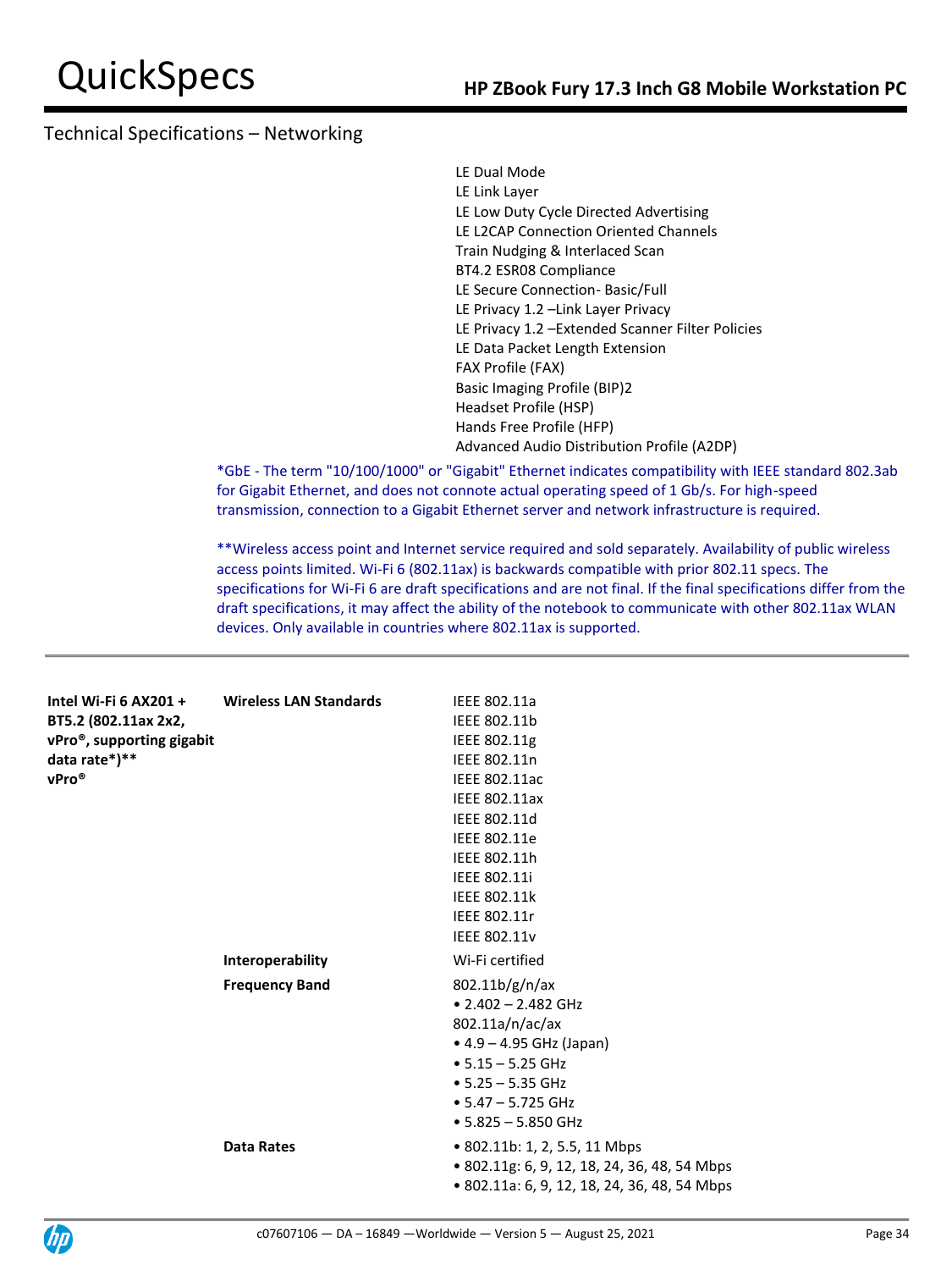|                                   | • 802.11n: MCS 0 $\sim$ MCS 15, (20MHz, and 40MHz)<br>• 802.11ac: MCS0 ~ MCS9, (1SS, and 2SS) (20MHz, 40MHz, ,80MHz<br>& 160MHz)<br>• 802.11ax: MCS0 ~ MCS11, (1SS and 2SS) (20MHz, 40MHz, ,80MHz<br>& 160MHz)                                                                                                                                                                                                                                                |
|-----------------------------------|---------------------------------------------------------------------------------------------------------------------------------------------------------------------------------------------------------------------------------------------------------------------------------------------------------------------------------------------------------------------------------------------------------------------------------------------------------------|
| <b>Modulation</b>                 | Direct Sequence Spread Spectrum<br>OFDM, BPSK, QPSK, CCK, 16-QAM, 64-QAM, 256-QAM<br>, 1024QAM                                                                                                                                                                                                                                                                                                                                                                |
| Security $1$                      | • IEEE and WiFi compliant 64 / 128 bit WEP encryption for a/b/g<br>mode only<br>• AES-CCMP: 128 bit in hardware<br>• 802.1x authentication<br>• WPA, WPA2: 802.1x. WPA-PSK, WPA2-PSK, TKIP, and AES.<br>• WPA2 certification<br>• IEEE 802.11i<br>$\bullet$ WAPI                                                                                                                                                                                              |
| Network Architecture              | Ad-hoc (Peer to Peer)                                                                                                                                                                                                                                                                                                                                                                                                                                         |
| <b>Models</b>                     | Infrastructure (Access Point Required)                                                                                                                                                                                                                                                                                                                                                                                                                        |
| Roaming                           | IEEE 802.11 compliant roaming between access points                                                                                                                                                                                                                                                                                                                                                                                                           |
| Output Power <sup>2</sup>         | • 802.11b: +18.5dBm minimum<br>• 802.11g : +17.5dBm minimum<br>• 802.11a: +18.5dBm minimum<br>• 802.11n HT20(2.4GHz) : +15.5dBm minimum<br>• 802.11n HT40(2.4GHz) : +14.5dBm minimum<br>• 802.11n HT20(5GHz) : +15.5dBm minimum<br>• 802.11n HT40(5GHz) : +14.5dBm minimum<br>• 802.11ac VHT80(5GHz) : +11.5dBm minimum<br>• 802.11ac VHT160(5GHz) : +11.5dBm minimum<br>• 802.11ax HT40(2.4GHz) : +10dBm minimum<br>• 802.11ax VHT160(5GHz) : +10dBm minimum |
| <b>Power Consumption</b>          | • Transmit mode : 2.0 W<br>• Receive mode : 1.6 W<br>· Idle mode (PSP) 180 mW (WLAN Associated)<br>• Idle mode :50 mW (WLAN unassociated)<br>• Connected Standby/Modern Standby: 10mW<br>• Radio disabled: 8 mW                                                                                                                                                                                                                                               |
| <b>Power Management</b>           | ACPI and PCI Express compliant power management<br>802.11 compliant power saving mode                                                                                                                                                                                                                                                                                                                                                                         |
| Receiver Sensitivity <sup>3</sup> | •802.11b, 1Mbps: -93.5dBm maximum<br>•802.11b, 11Mbps: -84dBm maximum<br>• 802.11a/g, 6Mbps : -86dBm maximum<br>• 802.11a/g, 54Mbps: -72dBm maximum<br>• 802.11n, MCS07: -67dBm maximum<br>• 802.11n, MCS15: -64dBm maximum<br>• 802.11ac, MCS0: -84dBm maximum<br>· 802.11ac, MCS9: -59dBm maximum<br>•802.11ax, MCS11(HT40): -59dBm maximum<br>•802.11ax, MCS11(VHT160): -58.5dBm maximum                                                                   |
| <b>Antenna Type</b>               | High efficiency antenna with spatial diversity, mounted in the display<br>enclosure<br>Two embedded dual band 2.4/5 GHz antennas are provided to the                                                                                                                                                                                                                                                                                                          |

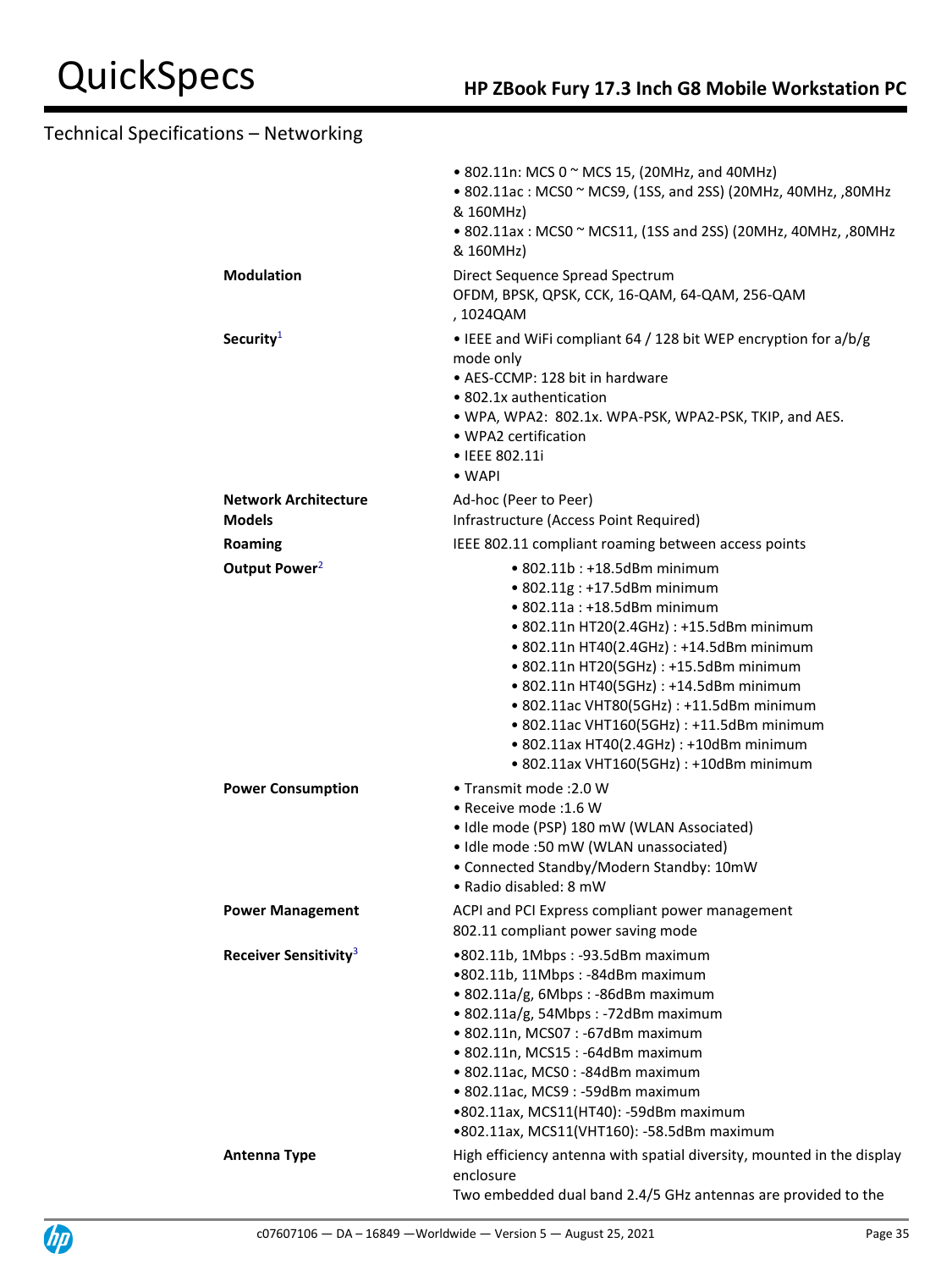|                                                                                 | card to support WLAN MIMO communications and Bluetooth<br>communications                                                                                                                                                                                                                                                |                                                                                                                              |  |
|---------------------------------------------------------------------------------|-------------------------------------------------------------------------------------------------------------------------------------------------------------------------------------------------------------------------------------------------------------------------------------------------------------------------|------------------------------------------------------------------------------------------------------------------------------|--|
| <b>Form Factor</b>                                                              | PCI-Express M.2 MiniCard with CNVi Interface                                                                                                                                                                                                                                                                            |                                                                                                                              |  |
| <b>Dimensions</b>                                                               | 1. Type 2230: 2.3 x 22.0 x 30.0 mm<br>2. Type 1216: 1.67 x 12.0 x 16.0 mm                                                                                                                                                                                                                                               |                                                                                                                              |  |
| Weight                                                                          | 1. Type 2230: 2.8g<br>2. Type 126: 1.3g                                                                                                                                                                                                                                                                                 |                                                                                                                              |  |
| <b>Operating Voltage</b>                                                        | $3.3v +/- 9%$                                                                                                                                                                                                                                                                                                           |                                                                                                                              |  |
| <b>Temperature</b>                                                              | Operating<br>Non-operating                                                                                                                                                                                                                                                                                              | 14° to 158° F (-10° to 70° C)<br>-40° to 176° F (-40° to 80° C)                                                              |  |
| Humidity                                                                        | Operating<br>Non-operating                                                                                                                                                                                                                                                                                              | 10% to 90% (non-condensing)<br>5% to 95% (non-condensing)                                                                    |  |
| <b>Altitude</b>                                                                 | Operating Non-<br>operating                                                                                                                                                                                                                                                                                             | 0 to 10,000 ft (3,048 m)<br>0 to 50,000 ft (15,240 m)                                                                        |  |
| <b>LED Activity</b>                                                             |                                                                                                                                                                                                                                                                                                                         | LED Amber - Radio OFF; LED White - Radio ON                                                                                  |  |
| HP Integrated Module with Bluetooth 4.0/4.1/4.2/5.0/5.1/5.2 Wireless Technology |                                                                                                                                                                                                                                                                                                                         |                                                                                                                              |  |
| <b>Frequency Band</b>                                                           | 2402 to 2480 MHz                                                                                                                                                                                                                                                                                                        |                                                                                                                              |  |
| <b>Number of Available Channels</b>                                             | Legacy: $0^{\sim}79$ (1 MHz/CH)<br>BLE: 0~39 (2 MHz/CH)                                                                                                                                                                                                                                                                 |                                                                                                                              |  |
| <b>Data Rates and Throughput</b>                                                | Legacy: 3 Mbps data rate; throughput up to 2.17 Mbps<br>BLE : 1 Mbps data rate; throughput up to 0.2 Mbps<br>Legacy: Synchronous Connection Oriented links up to 3, 64 kbps,<br>voice channels<br>Legacy: Asynchronous Connection Less links 2178.1 kbps/177.1 kbps<br>asymmetric (3-DH5) or 864 kbps symmetric (3-EV5) |                                                                                                                              |  |
| <b>Transmit Power</b>                                                           | EDR.                                                                                                                                                                                                                                                                                                                    | The Bluetooth component shall operate as a Class II Bluetooth<br>device with a maximum transmit power of +9.5 dBm for BR and |  |
| <b>Power Consumption</b>                                                        | Peak (Tx): 330 mW<br>Peak (Rx): 230 mW<br>Selective Suspend: 17 mW                                                                                                                                                                                                                                                      |                                                                                                                              |  |
| <b>Bluetooth Software Supported</b><br><b>Link Topology</b>                     | Microsoft Windows Bluetooth Software                                                                                                                                                                                                                                                                                    |                                                                                                                              |  |
| <b>Power Management</b>                                                         |                                                                                                                                                                                                                                                                                                                         | Microsoft Windows ACPI, and USB Bus Support                                                                                  |  |
| <b>Certifications</b>                                                           |                                                                                                                                                                                                                                                                                                                         | FCC (47 CFR) Part 15C, Section 15.247 & 15.249                                                                               |  |
| <b>Power Management</b><br><b>Certifications</b>                                | ETS 300 328, ETS 300 826<br>Low Voltage Directive IEC950<br>UL, CSA, and CE Mark                                                                                                                                                                                                                                        |                                                                                                                              |  |
| <b>Bluetooth Profiles Supported</b>                                             | BT4.1-ESR 5/6/7 Compliance<br>LE Link Layer Ping<br>LE Dual Mode<br>LE Link Layer<br>LE Low Duty Cycle Directed Advertising<br>LE L2CAP Connection Oriented Channels<br>Train Nudging & Interlaced Scan                                                                                                                 |                                                                                                                              |  |

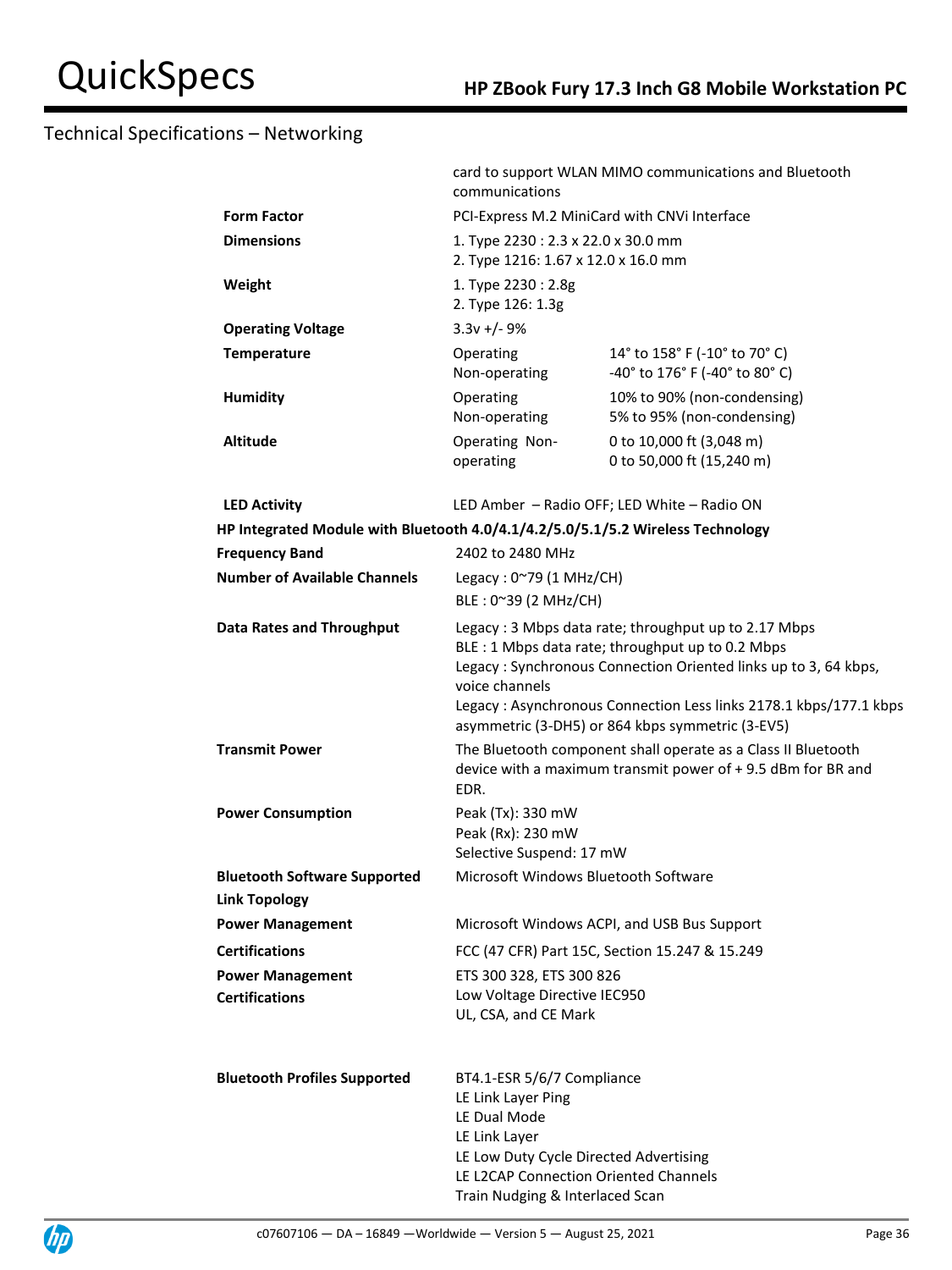| BT4.2 ESR08 Compliance                           |
|--------------------------------------------------|
| LE Secure Connection- Basic/Full                 |
| LE Privacy 1.2 -Link Layer Privacy               |
| LE Privacy 1.2 -Extended Scanner Filter Policies |
| LE Data Packet Length Extension                  |
| FAX Profile (FAX)                                |
| <b>Basic Imaging Profile (BIP)2</b>              |
| Headset Profile (HSP)                            |
| Hands Free Profile (HFP)                         |
| Advanced Audio Distribution Profile (A2DP)       |
|                                                  |

**Security & Manageability** Intel® vPro® support with appropriate Intel® chipset components

\*GbE - The term "10/100/1000" or "Gigabit" Ethernet indicates compatibility with IEEE standard 802.3ab for Gigabit Ethernet, and does not connote actual operating speed of 1 Gb/s. For high-speed transmission, connection to a Gigabit Ethernet server and network infrastructure is required.

\*\*Wireless access point and Internet service required and sold separately. Availability of public wireless access points limited. Wi-Fi 6 (802.11ax) is backwards compatible with prior 802.11 specs. The specifications for Wi-Fi 6 are draft specifications and are not final. If the final specifications differ from the draft specifications, it may affect the ability of the notebook to communicate with other 802.11ax WLAN devices. Only available in countries where 802.11ax is supported.

### **Intel® XMM™ 7360 LTE-Advanced CAT9 (Pandora)\***

| <b>Technology/Operating</b><br>bands                  | FDD LTE: 2100 (Band 1), 1900 (Band 2), 1800 (Band 3),<br>1700/2100 (Band 4), 850 (Band 5), 2600 (Band 7), 900 (Band 8), 1400 (Band 11), 700 (Band 12 lower),<br>700 (Band 13 upper), 700 (Band 17 lower), 850 (Band 18 lower), 850 (Band 19 upper), 800 (Band 20),<br>1400 (Band 21), 850 (Band 26), 700 (Band 28), 700 (Band 29 RX only), 2300 (Band 30), 1700/2100 (Band<br>66).<br>TDD LTE: 2600 (Band 38), 1900 (Band 39), 2400 (Band 40), 2500 (Band 41).<br>HSPA+: 2100 (Band 1), 1900 (Band 2), 1700/2100 (Band 4),<br>850 (Band 5), 900 (Band 8) MHz |
|-------------------------------------------------------|--------------------------------------------------------------------------------------------------------------------------------------------------------------------------------------------------------------------------------------------------------------------------------------------------------------------------------------------------------------------------------------------------------------------------------------------------------------------------------------------------------------------------------------------------------------|
| <b>Wireless protocol</b><br>standards                 | 3GPP Release 11 LTE Specification CAT.9, DL 60MHz BW throughput up to 450Mbps; UL 20MHz<br>throughput up to 50Mbps<br>WCDMA R99, 3GPP Release 5, 6, 7 and 8 UMTS Specification                                                                                                                                                                                                                                                                                                                                                                               |
| <b>GPS</b>                                            | Standalone, A-GPS (MS-A, MS-B)                                                                                                                                                                                                                                                                                                                                                                                                                                                                                                                               |
| <b>GPS bands</b>                                      | 1575.42 MHz ± 1.023 MHz, GLONASS 1596-1607MHz, Beidou 1561.098 MHz                                                                                                                                                                                                                                                                                                                                                                                                                                                                                           |
| <b>Maximum data rates</b>                             | LTE: 450 Mbps (Download), 50 Mbps (Upload)<br>DC-HSPA+: 42 Mbps (Download), 5.76 Mbps (Upload)<br>HSPA+: 21Mbps (Download), 5.76 Mbps (Upload)                                                                                                                                                                                                                                                                                                                                                                                                               |
| Maximum output power                                  | $LTE: 23$ dBm<br>HSPA+: 23.5 dBm                                                                                                                                                                                                                                                                                                                                                                                                                                                                                                                             |
| <b>Maximum power</b><br>consumption                   | LTE: 1,200 mA (peak); 900 mA (average)<br>HSPA+: 1,100 mA (peak); 800 mA (average)                                                                                                                                                                                                                                                                                                                                                                                                                                                                           |
| <b>Form Factor</b>                                    | M.2, 3042-S3 Key B                                                                                                                                                                                                                                                                                                                                                                                                                                                                                                                                           |
| Weight                                                | 5.8g                                                                                                                                                                                                                                                                                                                                                                                                                                                                                                                                                         |
| <b>Dimensions</b><br>(Length x Width x)<br>Thickness) | 42 x 30 x 2.3 mm                                                                                                                                                                                                                                                                                                                                                                                                                                                                                                                                             |

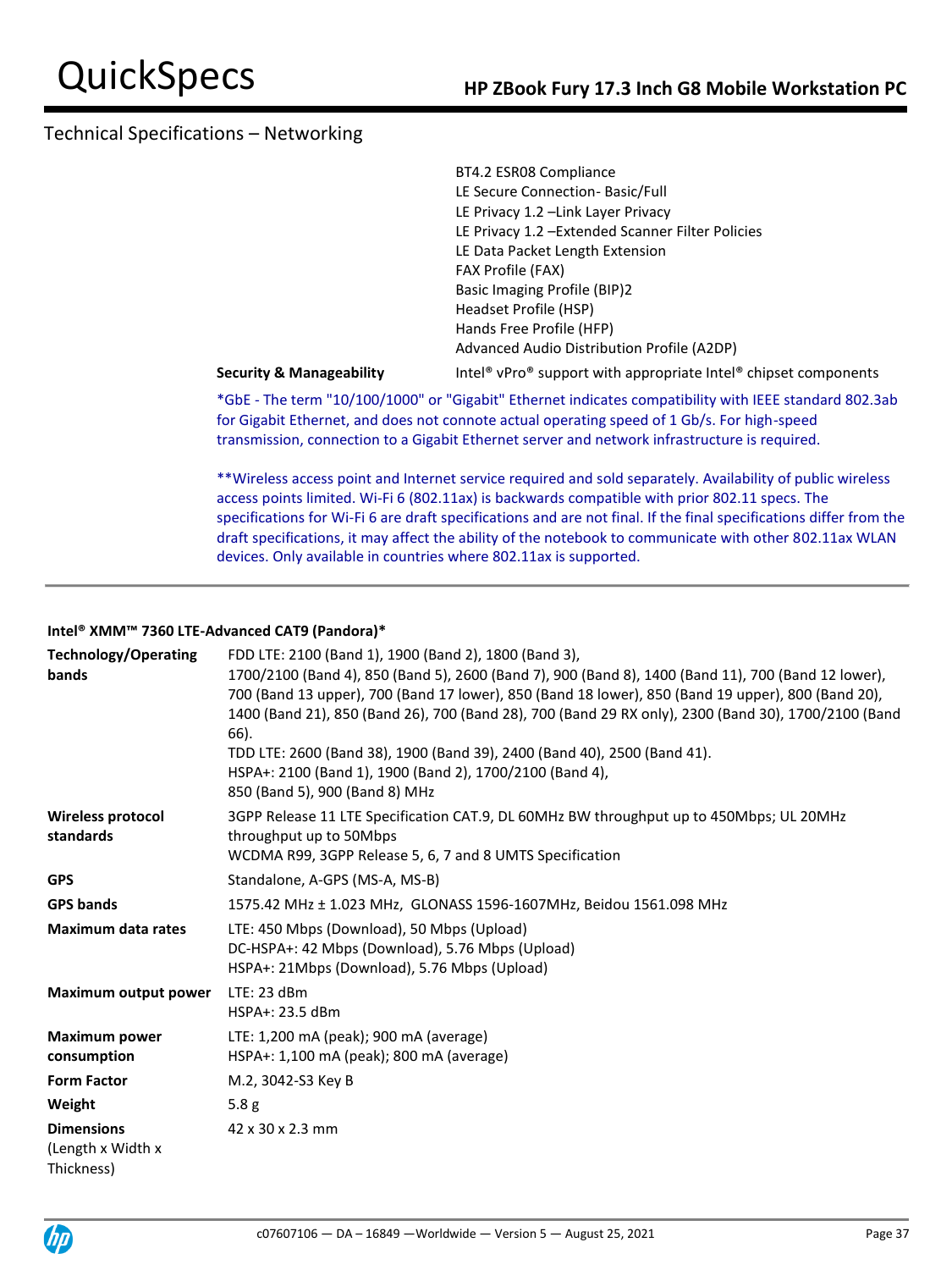\* Mobile Broadband is an optional feature and requires configuration at purchase. Connection requires wireless data service contract, network support, and is not available in all areas. Contact service provider to determine the coverage area and availability. Connection speeds will vary due to location, environment, network conditions, and other factors. 4G LTE not available on all products or in all countries.

### **Near Field Communications Controller (optional)**

| Dimensions (L x W                               |                                                                                                                                   |                                    |                                                           |
|-------------------------------------------------|-----------------------------------------------------------------------------------------------------------------------------------|------------------------------------|-----------------------------------------------------------|
| $x$ H)                                          | Module 25 mm by 10 mm by 2.0 mm                                                                                                   |                                    |                                                           |
| <b>Chipset</b>                                  | <b>NPC100</b>                                                                                                                     |                                    |                                                           |
| <b>System interface</b>                         | I <sub>2C</sub>                                                                                                                   |                                    |                                                           |
| <b>NFC RF standards</b>                         | ISO/IEC 14443 A<br>ISO/IEC 14443 B<br>ISO/IEC 15693<br>ISO/IEC 18092<br>ECMA-340 NFCIP-1 Target and Initiator<br>ECMA-320 NFCIP-2 |                                    |                                                           |
| <b>NFC Forum Support</b>                        |                                                                                                                                   |                                    | Tag Type 1, Type 2, Type3 and Type 4, NFCIP-1 and NFCIP-2 |
| Reader (PCD-VCD)                                | <b>ISO/IEC 14443 A</b>                                                                                                            |                                    |                                                           |
| Mode(1)                                         | ISO/IEC 14443 B<br>ISO/IEC 15693<br><b>MIFARE 1K</b><br>MIFARE 4K<br><b>MIFARE DESFire</b><br>FeliCa<br>Jewel and Topaz cards     |                                    |                                                           |
| Card Emulation (PICC- ISO/IEC 14443 A           |                                                                                                                                   |                                    |                                                           |
| VICC) Mode(1)                                   | ISO/IEC 14443 B and B'<br><b>MIFARE</b>                                                                                           |                                    |                                                           |
|                                                 | FeliCa                                                                                                                            |                                    |                                                           |
| <b>Frequency</b>                                | 13.56 MHz                                                                                                                         |                                    |                                                           |
| NFC Modes Supported Reader/Writer, Peer-to-Peer |                                                                                                                                   |                                    |                                                           |
| <b>Raw RF Data Rates</b>                        | 106, 212, 424, 848 kbps                                                                                                           |                                    |                                                           |
| <b>Operating</b>                                |                                                                                                                                   |                                    |                                                           |
| temperature                                     | $0^{\circ}$ C to 70 $^{\circ}$ C                                                                                                  |                                    |                                                           |
| Storage temperature                             | $-20^{\circ}$ C to 125 $^{\circ}$ C                                                                                               |                                    |                                                           |
| <b>Humidity</b>                                 | 10-90% operating                                                                                                                  |                                    |                                                           |
|                                                 | 5-95% non-operating                                                                                                               |                                    |                                                           |
| <b>Supply Operating</b>                         |                                                                                                                                   |                                    |                                                           |
| voltage                                         | 4.35 to 5.25 Volts                                                                                                                |                                    |                                                           |
| I/O Voltage                                     | 1.8V or 3.3V                                                                                                                      |                                    |                                                           |
| <b>Power Consumption</b>                        | Booster enable,                                                                                                                   | $VBAT = 3.3V,$                     |                                                           |
|                                                 | $VCC$ BOOST = 5V)                                                                                                                 | <b>Polling</b>                     | 7.3 mA                                                    |
|                                                 | <b>Mode Power</b>                                                                                                                 | <b>Detected Test</b>               | Total 283.8 mA                                            |
|                                                 | Consumption,<br><b>Typical</b>                                                                                                    | Tag Type 1                         | Net Module 236.8 mA                                       |
|                                                 |                                                                                                                                   | <b>Detected Test</b><br>Tag Type 2 | Total 288.8 mA<br>Net Module 241.8 mA                     |
|                                                 |                                                                                                                                   | <b>Detected Test</b>               | Total 287.7 mA                                            |
|                                                 |                                                                                                                                   | Tag Type 3                         | Net Module 240.7 mA                                       |

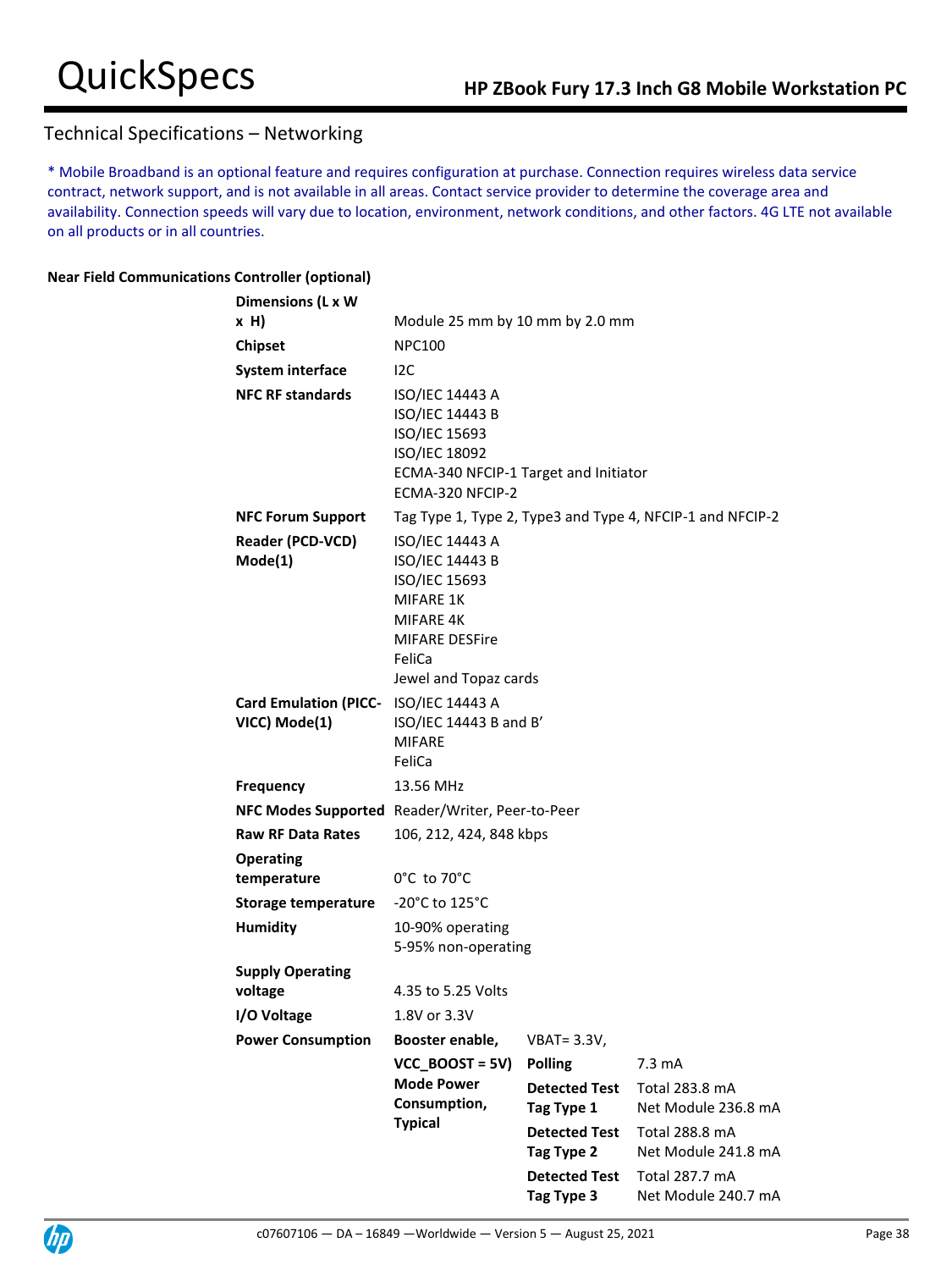

|         |                     | <b>Detected Test</b> Total 282.3 mA                                  |
|---------|---------------------|----------------------------------------------------------------------|
|         | Tag Type 4          | Net Module 235.3 mA                                                  |
| Antenna | external to module. | Antenna connector, 0.5mm pitch, 7 connector FPC. Antenna matching is |

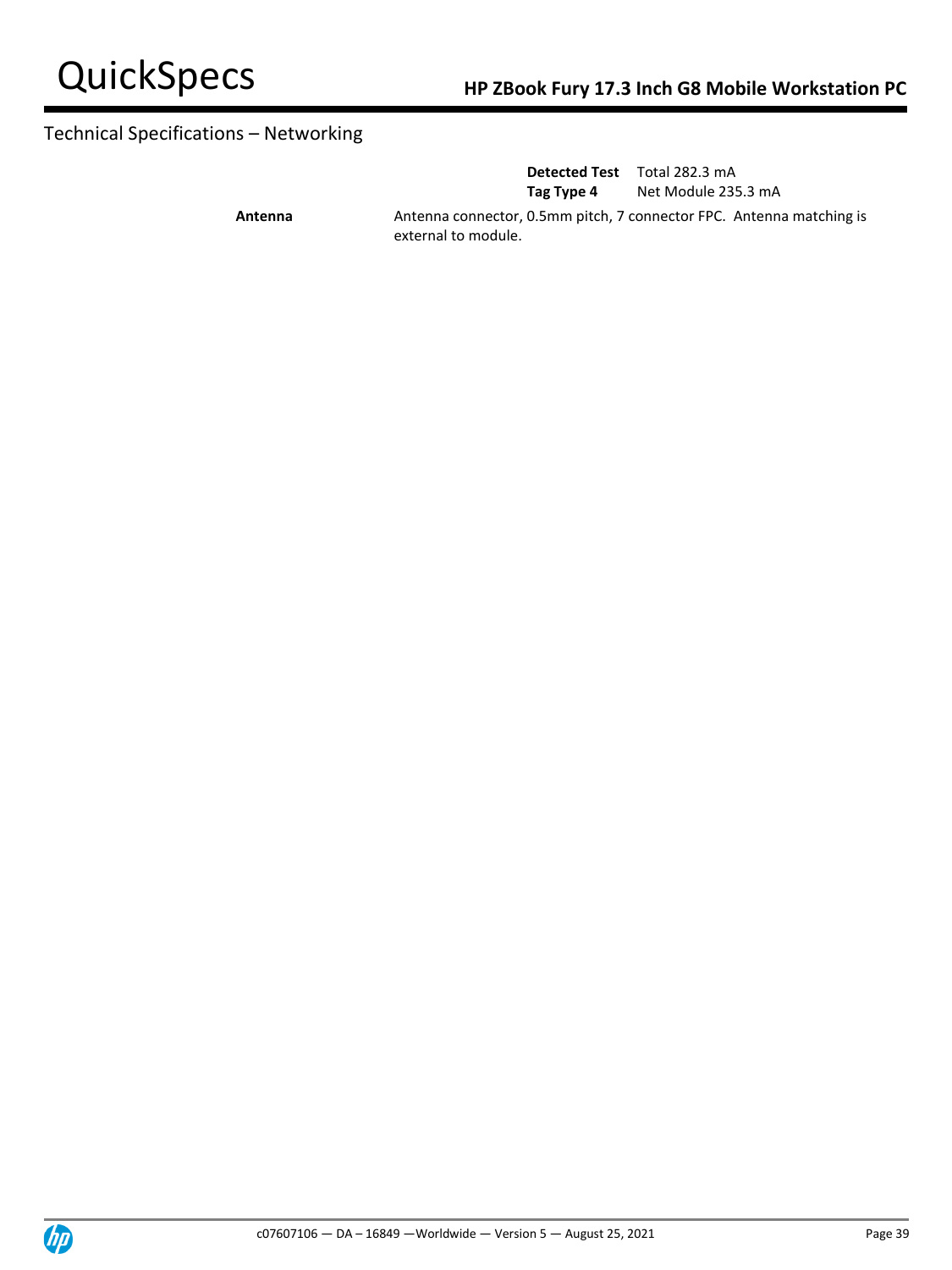# Technical Specifications – Power

# **POWER**

| <b>Dimensions</b>                    | 138x68.5x25.4mm                          |                                                                                                                                                                                                                                                                                                                |
|--------------------------------------|------------------------------------------|----------------------------------------------------------------------------------------------------------------------------------------------------------------------------------------------------------------------------------------------------------------------------------------------------------------|
| Weight                               | unit: $350g$ +/- $10g$                   |                                                                                                                                                                                                                                                                                                                |
| Input                                | <b>Input Efficiency</b>                  | 88% at 115 Vac and 89% at 230Vac                                                                                                                                                                                                                                                                               |
|                                      | Input frequency range $47 \approx 63$ Hz |                                                                                                                                                                                                                                                                                                                |
|                                      | <b>Input AC current</b>                  | 1.7 A at 90 Vac and Maximum Load                                                                                                                                                                                                                                                                               |
| Output                               | <b>Output power</b>                      | 120W                                                                                                                                                                                                                                                                                                           |
|                                      | DC output                                | 19.5V                                                                                                                                                                                                                                                                                                          |
|                                      | Hold-up time                             | 5ms at 115 Vac input                                                                                                                                                                                                                                                                                           |
|                                      | <b>Output current limit</b>              | $<$ 18.0A                                                                                                                                                                                                                                                                                                      |
| Connector                            | C <sub>5</sub>                           |                                                                                                                                                                                                                                                                                                                |
| <b>Environmental Design</b>          | <b>Operating</b><br>temperature          | 32° to 95° F (0° to 35° C)                                                                                                                                                                                                                                                                                     |
|                                      | Non-operating<br>(storage) temperature   | -4° to 185° F (-20° to 85° C)                                                                                                                                                                                                                                                                                  |
|                                      | <b>Altitude</b>                          | 0 to 16,400 ft (0 to 5,000 m)                                                                                                                                                                                                                                                                                  |
|                                      | <b>Humidity</b>                          | 5% to 95%                                                                                                                                                                                                                                                                                                      |
|                                      | <b>Storage Humidity</b>                  | 5% to 95%                                                                                                                                                                                                                                                                                                      |
| <b>EMI and Safety Certifications</b> | Eg:                                      | *CE Mark - full compliance with LVD and EMC directives<br>* Worldwide safety standards - IEC60950, EN60950, UL60950, Class1,<br>SELV; Agency approvals - C-UL-US, NORDICS, DENAN, EN55022 Class B,<br>FCC Class B, CISPR22 Class B, CCC, NOM-1 NYCE.<br>* MTBF - over 200,000 hours at 25°C ambient condition. |
|                                      |                                          | *Can only be configured with Intel UMA Crapbics option                                                                                                                                                                                                                                                         |

Can only be configured with Intel UMA Graphics option

| 150 Watt Slim Smart AC<br>Adapter | <b>Dimensions</b>           | 138x66x22mm                              |                                  |
|-----------------------------------|-----------------------------|------------------------------------------|----------------------------------|
|                                   | Weight                      | unit: $325g$ +/- $10g$                   |                                  |
|                                   | Input                       | <b>Input Efficiency</b>                  | 88% at 115 Vac and 89% at 230Vac |
|                                   |                             | Input frequency range $47 \approx 63$ Hz |                                  |
|                                   |                             | Input AC current                         | 2.7 A at 90 Vac and Maximum Load |
|                                   | Output                      | Output power                             | 150W                             |
|                                   |                             | DC output                                | 19.5V                            |
|                                   |                             | Hold-up time                             | 5ms at 115 Vac input             |
|                                   |                             | <b>Output current limit</b>              | $<$ 16.0A                        |
|                                   | <b>Connector</b>            | C <sub>5</sub>                           |                                  |
|                                   | <b>Environmental Design</b> | <b>Operating</b><br>temperature          | 32° to 95° F (0° to 35° C)       |
|                                   |                             | Non-operating<br>(storage) temperature   | -4° to 185° F (-20° to 85° C)    |

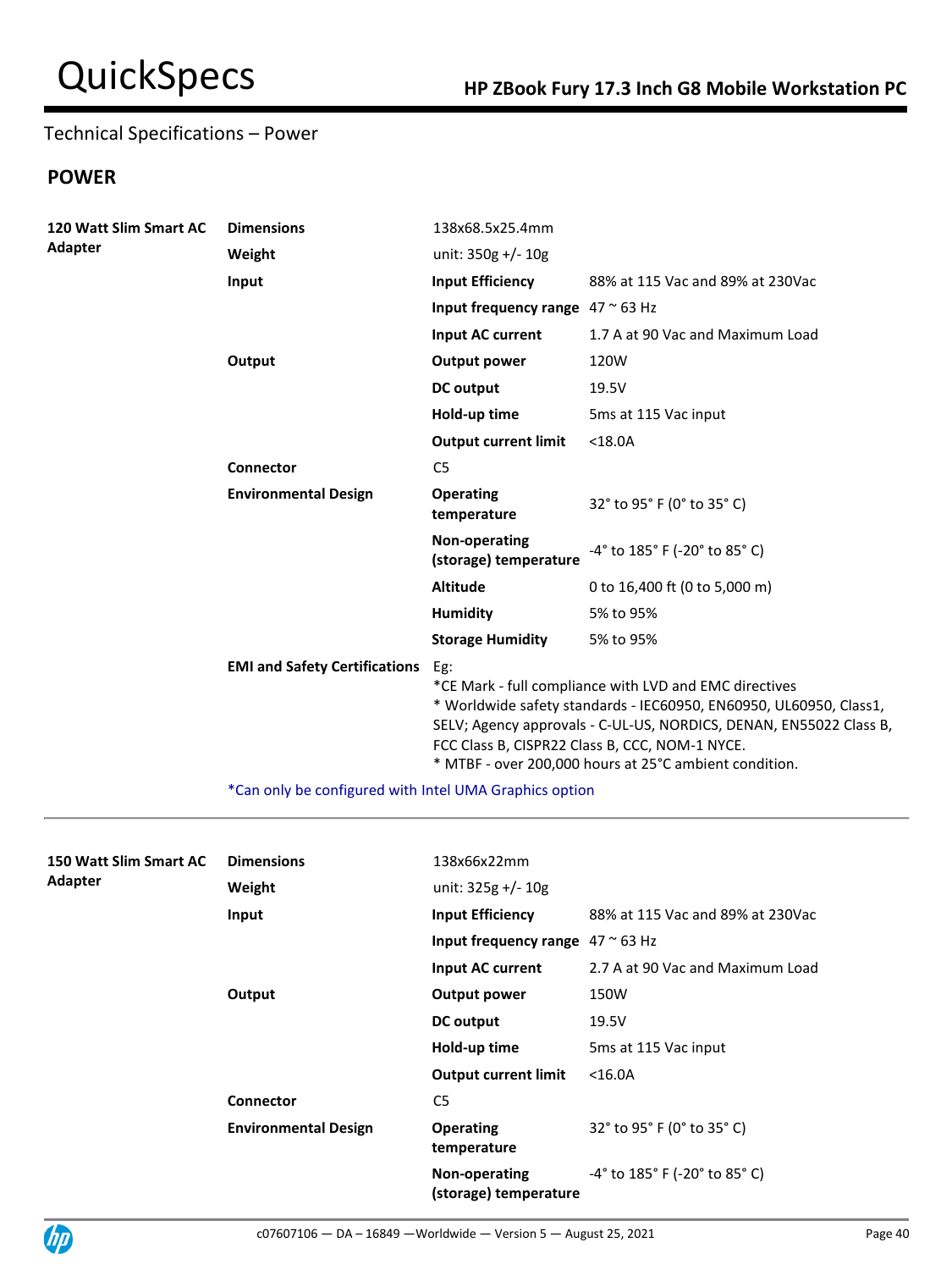# Technical Specifications – Power

|                                      | <b>Altitude</b>                                                     | 0 to 16,400 ft (0 to 5000m)                                                                                                                                                                                                                                                                                    |  |
|--------------------------------------|---------------------------------------------------------------------|----------------------------------------------------------------------------------------------------------------------------------------------------------------------------------------------------------------------------------------------------------------------------------------------------------------|--|
|                                      | Humidity                                                            | 5% to 95%                                                                                                                                                                                                                                                                                                      |  |
|                                      | <b>Storage Humidity</b>                                             | 5% to 95%                                                                                                                                                                                                                                                                                                      |  |
| <b>EMI and Safety Certifications</b> | Eg:                                                                 | *CE Mark - full compliance with LVD and EMC directives<br>* Worldwide safety standards - IEC60950, EN60950, UL60950, Class1,<br>SELV; Agency approvals - C-UL-US, NORDICS, DENAN, EN55022 Class B,<br>FCC Class B, CISPR22 Class B, CCC, NOM-1 NYCE.<br>* MTBF - over 200,000 hours at 25°C ambient condition. |  |
|                                      | *Can only be configured with Quadro T1200 and A2000 Graphics option |                                                                                                                                                                                                                                                                                                                |  |

| <b>200 Watt UltraSlim Smart Dimensions</b><br><b>AC Adapter</b> |                                                                                                                          | 152x73x23.5mm                               |                                                                                                                                                                                                                                                                        |
|-----------------------------------------------------------------|--------------------------------------------------------------------------------------------------------------------------|---------------------------------------------|------------------------------------------------------------------------------------------------------------------------------------------------------------------------------------------------------------------------------------------------------------------------|
|                                                                 | Weight                                                                                                                   | unit: 530g +/- 10g                          |                                                                                                                                                                                                                                                                        |
|                                                                 | Input                                                                                                                    | <b>Input Efficiency</b>                     | 88% at 115 Vac and 89% at 230Vac                                                                                                                                                                                                                                       |
|                                                                 |                                                                                                                          | Input frequency range                       | $47 \approx 63$ Hz                                                                                                                                                                                                                                                     |
|                                                                 |                                                                                                                          | Input AC current                            | 2.9 A at 90 Vac and Maximum Load                                                                                                                                                                                                                                       |
|                                                                 | Output                                                                                                                   | Output power                                | 200W                                                                                                                                                                                                                                                                   |
|                                                                 |                                                                                                                          | DC output                                   | 19.5V                                                                                                                                                                                                                                                                  |
|                                                                 |                                                                                                                          | Hold-up time                                | 5ms at 115 Vac input                                                                                                                                                                                                                                                   |
|                                                                 |                                                                                                                          | <b>Output current limit</b>                 | $<$ 16.0A                                                                                                                                                                                                                                                              |
|                                                                 | <b>Connector</b>                                                                                                         | C13                                         |                                                                                                                                                                                                                                                                        |
|                                                                 | <b>Environmental Design</b>                                                                                              | <b>Operating</b><br>temperature             | 32° to 95° F (0° to 35° C)                                                                                                                                                                                                                                             |
|                                                                 |                                                                                                                          | Non-operating (storage)<br>temperature      | -4° to 185° F (-20° to 85° C)                                                                                                                                                                                                                                          |
|                                                                 |                                                                                                                          | <b>Altitude</b>                             | 0 to 16,400 ft (0 to 5000m)                                                                                                                                                                                                                                            |
|                                                                 |                                                                                                                          | <b>Humidity</b>                             | 5% to 95%                                                                                                                                                                                                                                                              |
|                                                                 |                                                                                                                          | <b>Storage Humidity</b>                     | 5% to 95%                                                                                                                                                                                                                                                              |
|                                                                 | <b>EMI and Safety</b><br><b>Certifications</b>                                                                           | Eg:<br>B, CISPR22 Class B, CCC, NOM-1 NYCE. | *CE Mark - full compliance with LVD and EMC directives<br>* Worldwide safety standards - IEC60950, EN60950, UL60950, Class1, SELV;<br>Agency approvals - C-UL-US, NORDICS, DENAN, EN55022 Class B, FCC Class<br>* MTBF - over 100,000 hours at 25°C ambient condition. |
|                                                                 | *Can only be configured with Quadro RTX A3000, RTX A4000, RTX A5000 Graphics and Radeon<br><b>W6600M Graphics option</b> |                                             |                                                                                                                                                                                                                                                                        |

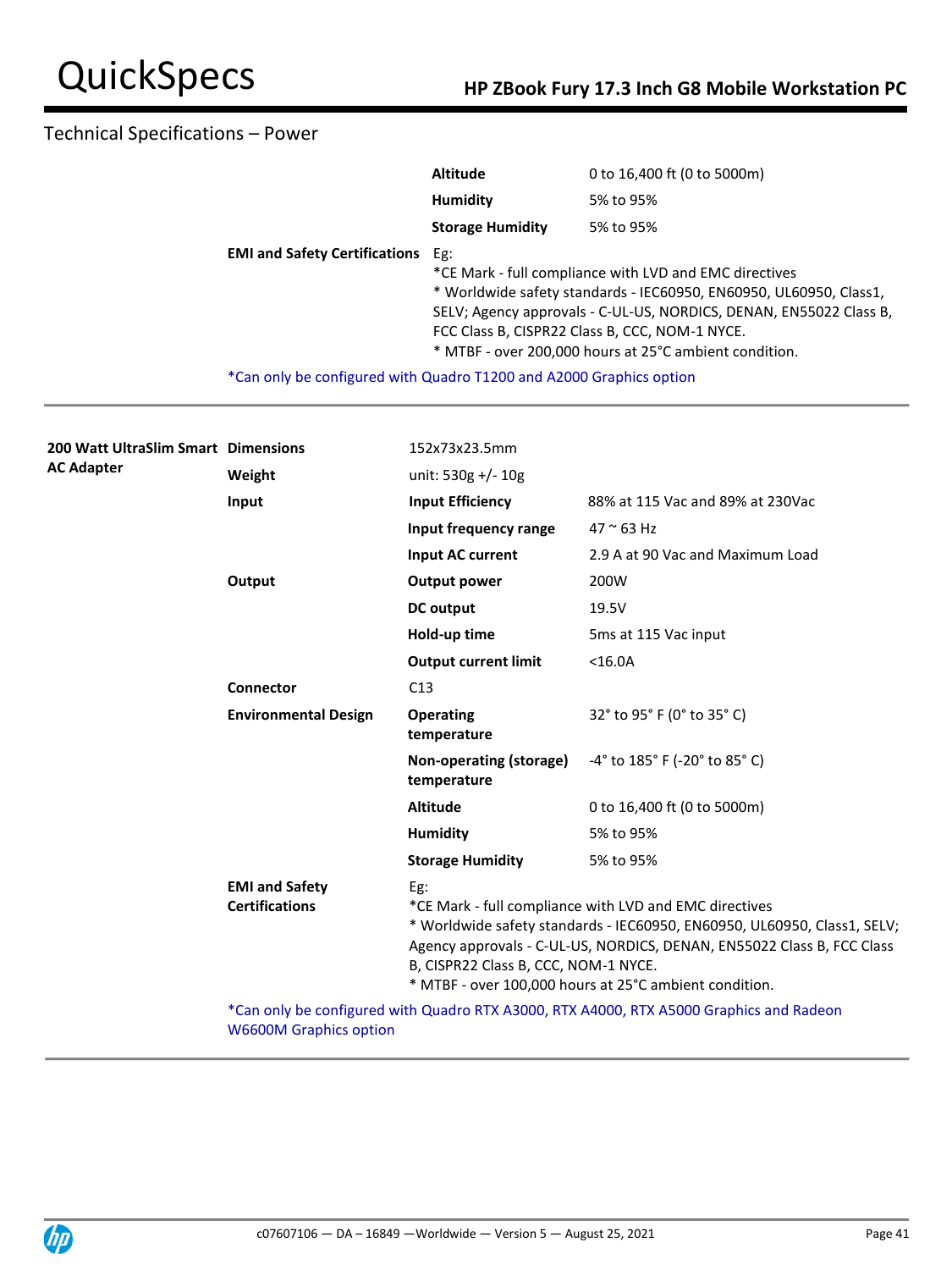# Technical Specifications – Power

| <b>HP Long Life 8-cell</b> | Cells/Type                                   | 8 cell                     |                                                                                                                                                                                                                  |  |
|----------------------------|----------------------------------------------|----------------------------|------------------------------------------------------------------------------------------------------------------------------------------------------------------------------------------------------------------|--|
| Polymer (94Wh) Battery     | <b>Energy</b>                                | Voltage                    | 11.55V                                                                                                                                                                                                           |  |
|                            |                                              | Amp-hour capacity          | 4.15Ah                                                                                                                                                                                                           |  |
|                            | <b>Temperature</b>                           | Operating (Charging)       | $0^{\circ}$ to 60 $^{\circ}$ C                                                                                                                                                                                   |  |
|                            |                                              | Operating (Discharging)    | $-20^\circ$ to 70 $^\circ$ C                                                                                                                                                                                     |  |
|                            | <b>Fuel Gauge LED</b>                        | <b>NA</b>                  |                                                                                                                                                                                                                  |  |
|                            | Warranty                                     | Depends on system offering |                                                                                                                                                                                                                  |  |
|                            | <b>Optional Travel Battery</b><br>Available  | No.                        |                                                                                                                                                                                                                  |  |
|                            | power management settings and other factors. |                            | *Actual battery Watt-hours (Wh) will vary from design capacity. Battery capacity will naturally decrease<br>with shelf life, time, usage, environment, temperature, system configuration, loaded apps, features, |  |
|                            |                                              |                            | Refer to http://www.hp.com/support/batterywarranty/ for battery warranty information.                                                                                                                            |  |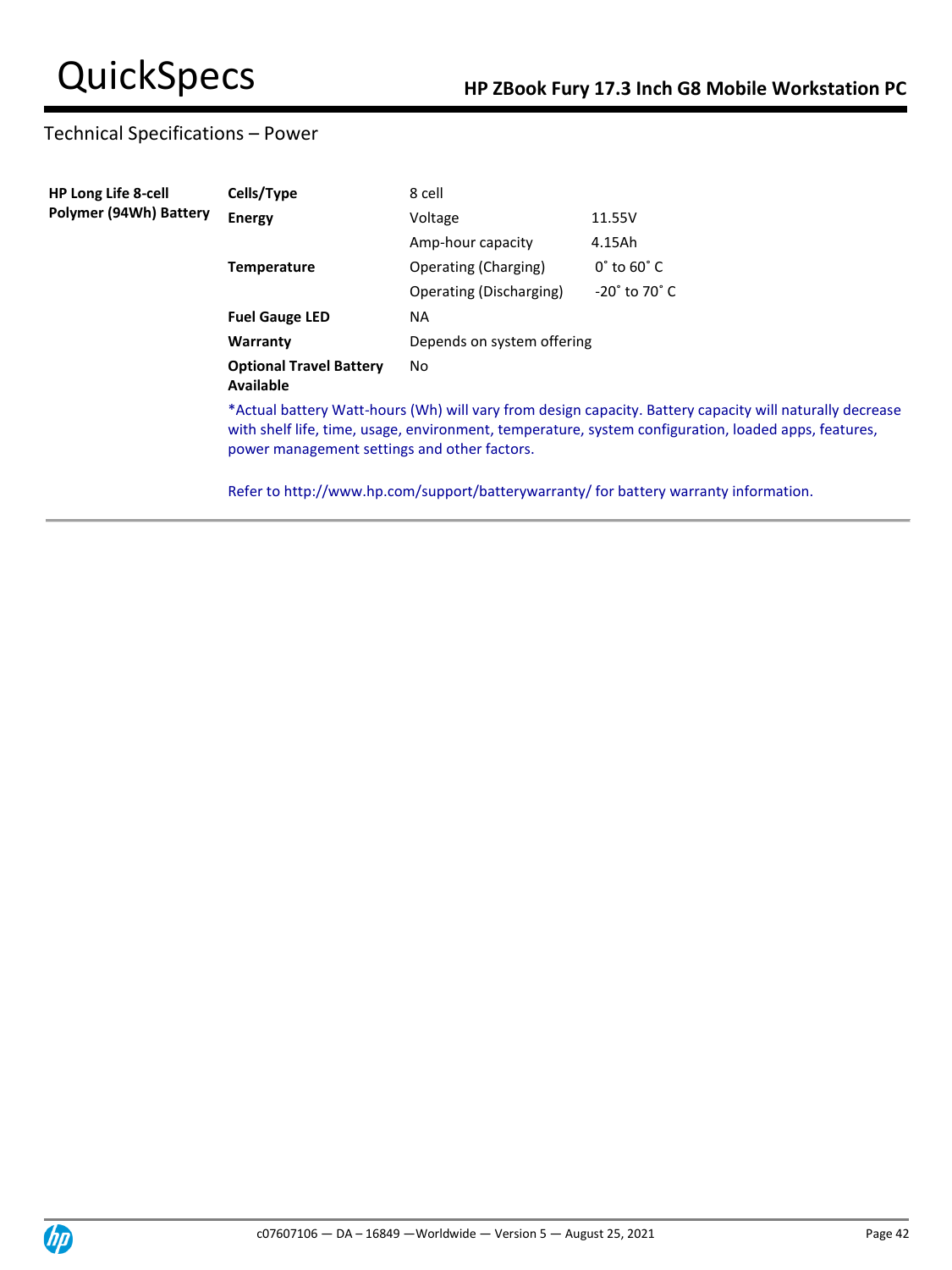## **ENVIRONMENTAL DATA**

| <b>Eco-Label Certifications &amp;</b> | This product has received or is in the process of being certified to the following approvals and                                                             |  |  |  |
|---------------------------------------|--------------------------------------------------------------------------------------------------------------------------------------------------------------|--|--|--|
| declarations                          | may be labeled with one or more of these marks:                                                                                                              |  |  |  |
|                                       | IT ECO declaration<br>$\bullet$                                                                                                                              |  |  |  |
|                                       | US ENERGY STAR®<br>$\bullet$                                                                                                                                 |  |  |  |
|                                       | US Federal Energy Management Program (FEMP)<br>$\bullet$                                                                                                     |  |  |  |
|                                       | EPEAT <sup>®</sup> Gold registered in the United States. See http://www.epeat.net for registration<br>$\bullet$                                              |  |  |  |
|                                       | status in your country.                                                                                                                                      |  |  |  |
|                                       | TCO certified<br>$\bullet$                                                                                                                                   |  |  |  |
|                                       | China Energy Conservation Program (CECP)<br>٠                                                                                                                |  |  |  |
|                                       | China State Environmental Protection Administration (SEPA)<br>$\bullet$                                                                                      |  |  |  |
|                                       | Taiwan Green Mark<br>$\bullet$                                                                                                                               |  |  |  |
|                                       | Korea Eco-label<br>$\bullet$                                                                                                                                 |  |  |  |
|                                       | Japan PC Green label*<br>$\bullet$                                                                                                                           |  |  |  |
| <b>Sustainable Impact</b>             | • 10% post-consumer recycled plastic                                                                                                                         |  |  |  |
| <b>Specifications</b>                 | • External Power Supply 90% Efficiency                                                                                                                       |  |  |  |
|                                       | • Low halogen                                                                                                                                                |  |  |  |
|                                       | . Outside Box and corrugated cushions are 100% sustainably sourced and recyclable                                                                            |  |  |  |
|                                       | • Molded Paper Pulp Cushion inside box is 100% sustainably sourced and recyclable                                                                            |  |  |  |
|                                       | • Bulk packaging available                                                                                                                                   |  |  |  |
| <b>System Configuration</b>           | The configuration used for the Energy Consumption and Declared Noise Emissions data for the<br>Notebook model is based on a "Typically Configured Notebook". |  |  |  |
|                                       |                                                                                                                                                              |  |  |  |
| <b>Energy Consumption</b>             |                                                                                                                                                              |  |  |  |
| (in accordance with US ENERGY         |                                                                                                                                                              |  |  |  |

| STAR <sup>®</sup> test method) | 115VAC, 60Hz | 230VAC, 50Hz | <b>100VAC, 50Hz</b> |  |
|--------------------------------|--------------|--------------|---------------------|--|
| Normal Operation (Short idle)  | 11.99 W      | 12.42 W      | 12.20 W             |  |
| Normal Operation (Long idle)   | 1.76 W       | 1.78 W       | 1.65 W              |  |
| Sleep                          | 1.76 W       | 1.78 W       | 1.65 W              |  |
| Off                            | 0.41 W       | 0.42 W       | 0.41 W              |  |

### **NOTE:**

Energy efficiency data listed is for an ENERGY STAR® compliant product if offered within the model family. HP computers marked with the ENERGY STAR® Logo are compliant with the applicable U.S. Environmental Protection Agency (EPA) ENERGY STAR® specifications for computers. If a model family does not offer ENERGY STAR® compliant configurations, then energy efficiency data listed is for a typically configured PC featuring a hard disk drive, a high efficiency power supply, and a Microsoft Windows® operating system.

| <b>Heat Dissipation*</b>      | 115VAC, 60Hz | 230VAC, 50Hz | 100VAC, 50Hz |
|-------------------------------|--------------|--------------|--------------|
| Normal Operation (Short idle) | 41 BTU/hr    | 42 BTU/hr    | 42 BTU/hr    |
| Normal Operation (Long idle)  | 6 BTU/hr     | 6 BTU/hr     | 6 BTU/hr     |
| Sleep                         | 6 BTU/hr     | 6 BTU/hr     | 6 BTU/hr     |
| Off                           | 1 BTU/hr     | 1 BTU/hr     | 1 BTU/hr     |

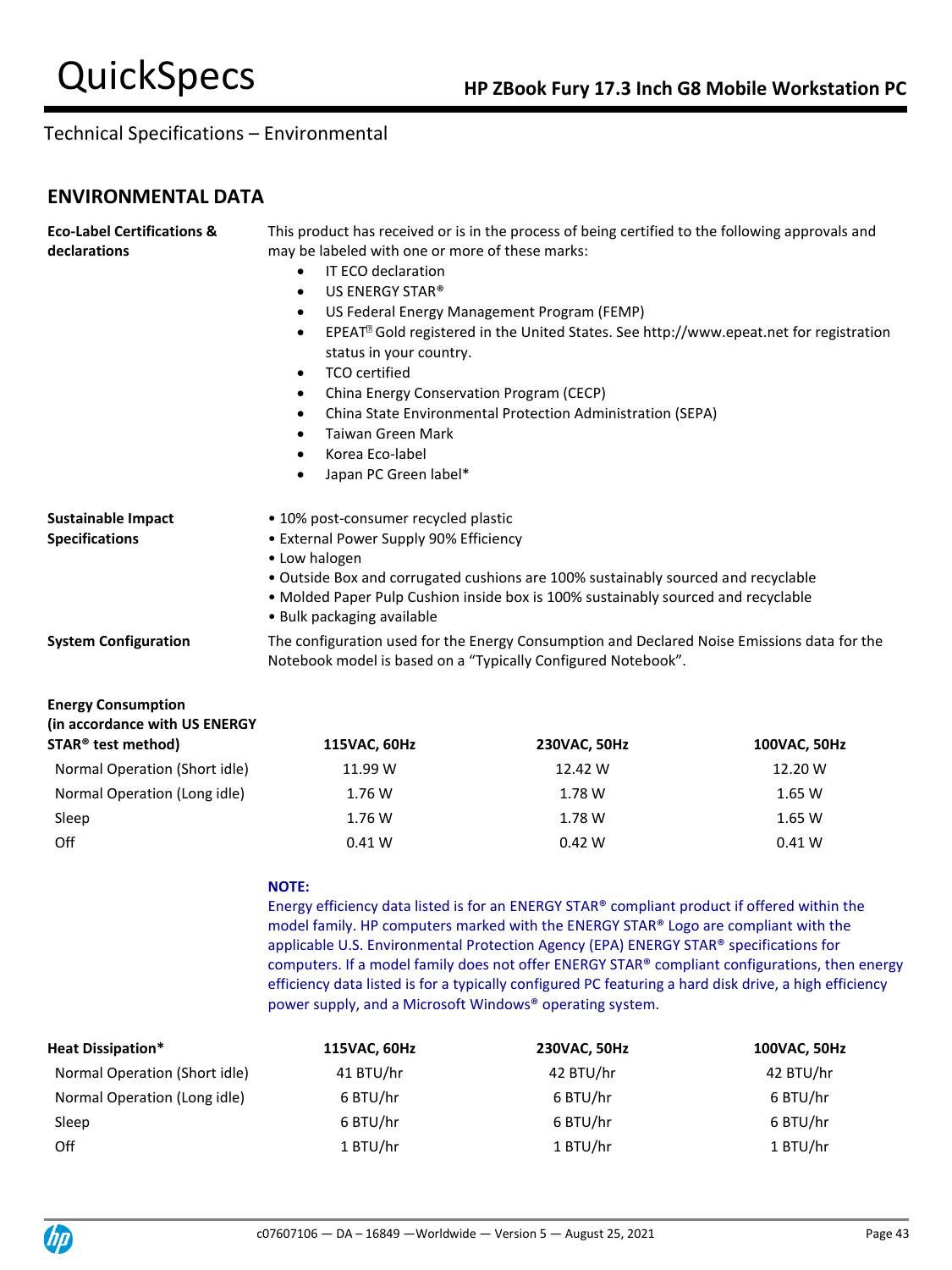**\*NOTE:** Heat dissipation is calculated based on the measured watts, assuming the service level is attained for one hour.

| <b>Declared Noise Emissions</b><br>(in accordance with<br>ISO 7779 and ISO 9296) |                                     | Sound Power<br>(LwAd, bels)                                          | Sound Pressure<br>(L <sub>pAm</sub> , decibels)                                                                                                                                                                                                                                                            |
|----------------------------------------------------------------------------------|-------------------------------------|----------------------------------------------------------------------|------------------------------------------------------------------------------------------------------------------------------------------------------------------------------------------------------------------------------------------------------------------------------------------------------------|
| Typically Configured - Idle                                                      |                                     | 2.6                                                                  | 13.8                                                                                                                                                                                                                                                                                                       |
| Fixed Disk - Random writes                                                       |                                     | 2.7                                                                  | 16.8                                                                                                                                                                                                                                                                                                       |
| Optical Drive - Sequential reads                                                 |                                     | 3.0                                                                  | 20.4                                                                                                                                                                                                                                                                                                       |
| <b>Longevity and Upgrading</b>                                                   |                                     | features and/or components contained in the                          | This product can be upgraded, possibly extending its useful life by several years. Upgradeable                                                                                                                                                                                                             |
|                                                                                  | of production.                      |                                                                      | Spare parts are available throughout the warranty period and or for up to "5" years after the end                                                                                                                                                                                                          |
| <b>Additional Information</b>                                                    | $\bullet$<br>$\bullet$<br>$\bullet$ | directive - 2011/65/EC.<br>Equipment (WEEE) Directive - 2002/96/EC.  | This product is in compliance with the Restrictions of Hazardous Substances (RoHS)<br>This HP product is designed to comply with the Waste Electrical and Electronic<br>This product is in compliance with California Proposition 65 (State of California; Safe                                            |
|                                                                                  | $\bullet$                           | Drinking Water and Toxic Enforcement Act of 1986).                   | This product is in compliance with the IEEE 1680 (EPEAT) standard at the Gold level, see                                                                                                                                                                                                                   |
|                                                                                  | $\bullet$<br>ISO1043.               | www.epeat.net                                                        | Plastics parts weighing over 25 grams used in the product are marked per ISO11469 and                                                                                                                                                                                                                      |
|                                                                                  | ٠                                   |                                                                      | This product is 94.2% recycle-able when properly disposed of at end of life.                                                                                                                                                                                                                               |
| <b>Packaging Materials</b>                                                       | External:                           | PAPER/Corrugated                                                     | 374 g                                                                                                                                                                                                                                                                                                      |
|                                                                                  | Internal:                           | PAPER/Molded pulp                                                    | 202 g                                                                                                                                                                                                                                                                                                      |
|                                                                                  |                                     | PLASTIC/Polyethylene low density                                     | 15 <sub>g</sub>                                                                                                                                                                                                                                                                                            |
|                                                                                  |                                     | PLASTIC/polypropylene                                                | 5g                                                                                                                                                                                                                                                                                                         |
|                                                                                  |                                     |                                                                      | The plastic packaging material contains at least 56% recycled content.                                                                                                                                                                                                                                     |
|                                                                                  |                                     |                                                                      | The corrugated paper packaging materials contains at least 58% recycled content.                                                                                                                                                                                                                           |
| <b>RoHS Compliance</b>                                                           |                                     | related legislation in Europe, as well as China, India, and Vietnam. | HP Inc. complies fully with materials regulations. We were among the first companies to extend<br>the restrictions in the European Union (EU) Restriction of Hazardous Substances (RoHS) Directive<br>to our products worldwide through the HP GSE. HP has contributed to the development of               |
|                                                                                  | and electronics products.           |                                                                      | We believe the RoHS directive and similar laws play an important role in promoting industry-wide<br>elimination of substances of concern. We have supported the inclusion of additional substances -<br>including PVC, BFRs, and certain phthalates-in future RoHS legislation that pertains to electrical |
|                                                                                  | evolve.                             |                                                                      | We met our voluntary objective to achieve worldwide compliance with the new EU RoHS<br>requirements for virtually all relevant products by July 2013, and we will continue to extend the<br>scope of the commitment to include further restricted substances as regulations continue to                    |
|                                                                                  |                                     |                                                                      | To obtain a copy of the HP RoHS Compliance Statement, see HP RoHS position statement.                                                                                                                                                                                                                      |

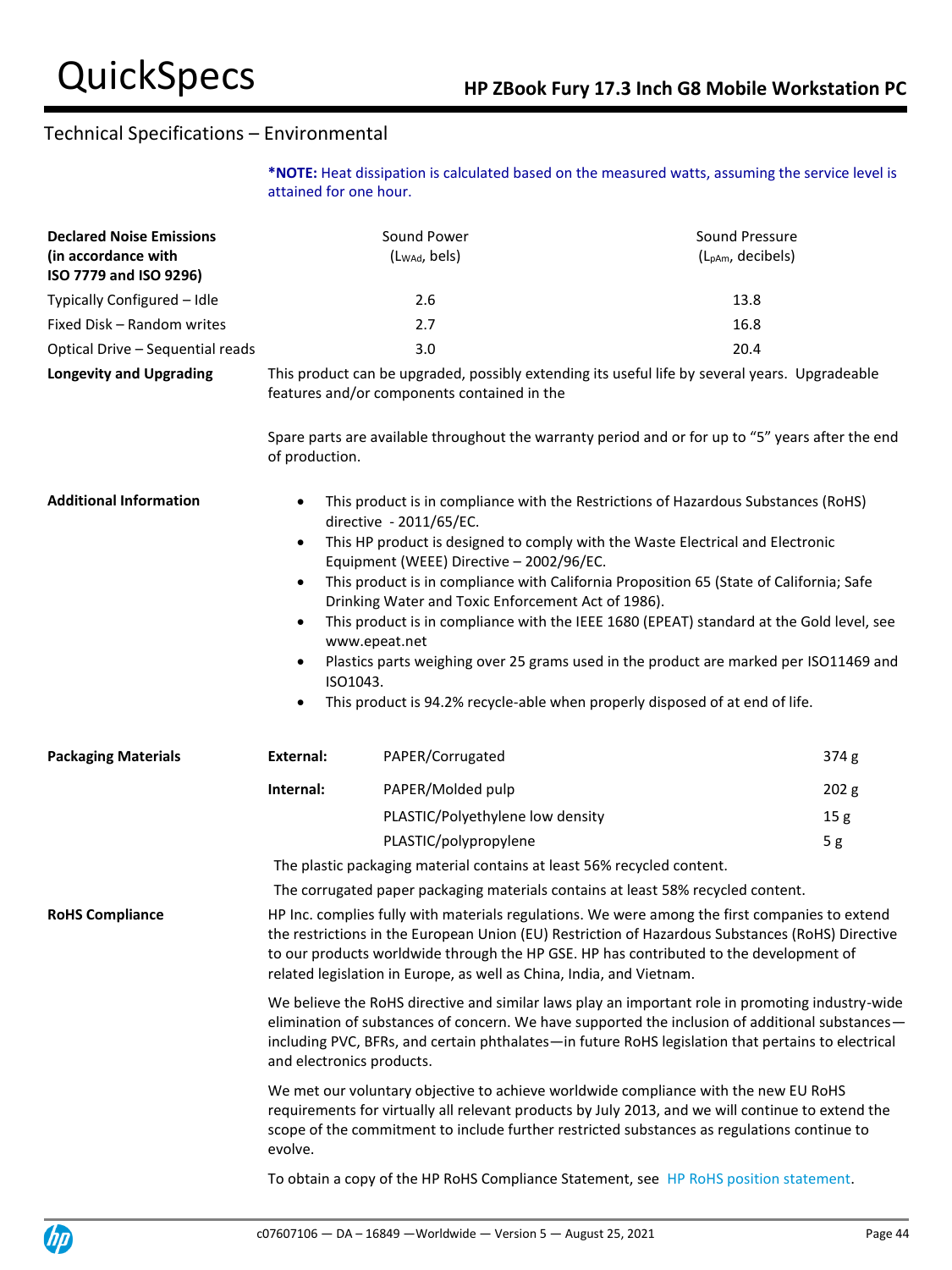**Material Usage** This product does not contain any of the following substances in excess of regulatory limits (refer to the HP General Specification for the Environment at

[http://www.hp.com/hpinfo/globalcitizenship/environment/supplychain/gen\\_specifications.html\)](http://www.hp.com/hpinfo/globalcitizenship/environment/supplychain/gen_specifications.html)

• Asbestos

:

- Certain Azo Colorants
- Certain Brominated Flame Retardants may not be used as flame retardants in plastics
- Cadmium
- Chlorinated Hydrocarbons
- Chlorinated Paraffins
- Bis(2-Ethylhexyl) phthalate (DEHP)
- Benzyl butyl phthalate (BBP)
- Dibutyl phthalate (DBP)
- Diisobutyl phthalate (DIBP)
- Formaldehyde
- Halogenated Diphenyl Methanes
- Lead carbonates and sulfates
- Lead and Lead compounds
- Mercuric Oxide Batteries
- Nickel finishes must not be used on the external surface designed to be frequently handled or carried by the user.
- Ozone Depleting Substances
- Polybrominated Biphenyls (PBBs)
- Polybrominated Biphenyl Ethers (PBBEs)
- Polybrominated Biphenyl Oxides (PBBOs)
- Polychlorinated Biphenyl (PCB)
- Polychlorinated Terphenyls (PCT)
- Polyvinyl Chloride (PVC) except for wires and cables, and certain retail packaging has been voluntarily removed from most applications.
- Radioactive Substances
- Tributyl Tin (TBT), Triphenyl Tin (TPT), Tributyl Tin Oxide (TBTO)

Packaging Usage **HP follows these guidelines to decrease the environmental impact of product packaging:** 

- Eliminate the use of heavy metals such as lead, chromium, mercury and cadmium in packaging materials.
- Eliminate the use of ozone-depleting substances (ODS) in packaging materials.
- Design packaging materials for ease of disassembly.
- Maximize the use of post-consumer recycled content materials in packaging materials.
- Use readily recyclable packaging materials such as paper and corrugated materials.
- Reduce size and weight of packages to improve transportation fuel efficiency.
- Plastic packaging materials are marked according to ISO 11469 and DIN 6120 standards.

**End-of-life Management and Recycling** HP offers end-of-life HP product return and recycling programs in many geographic areas. To recycle your product, please go to:<http://www.hp.com/go/reuse-recycle> or contact your nearest HP sales office. Products returned to HP will be recycled, recovered or disposed of in a responsible manner.

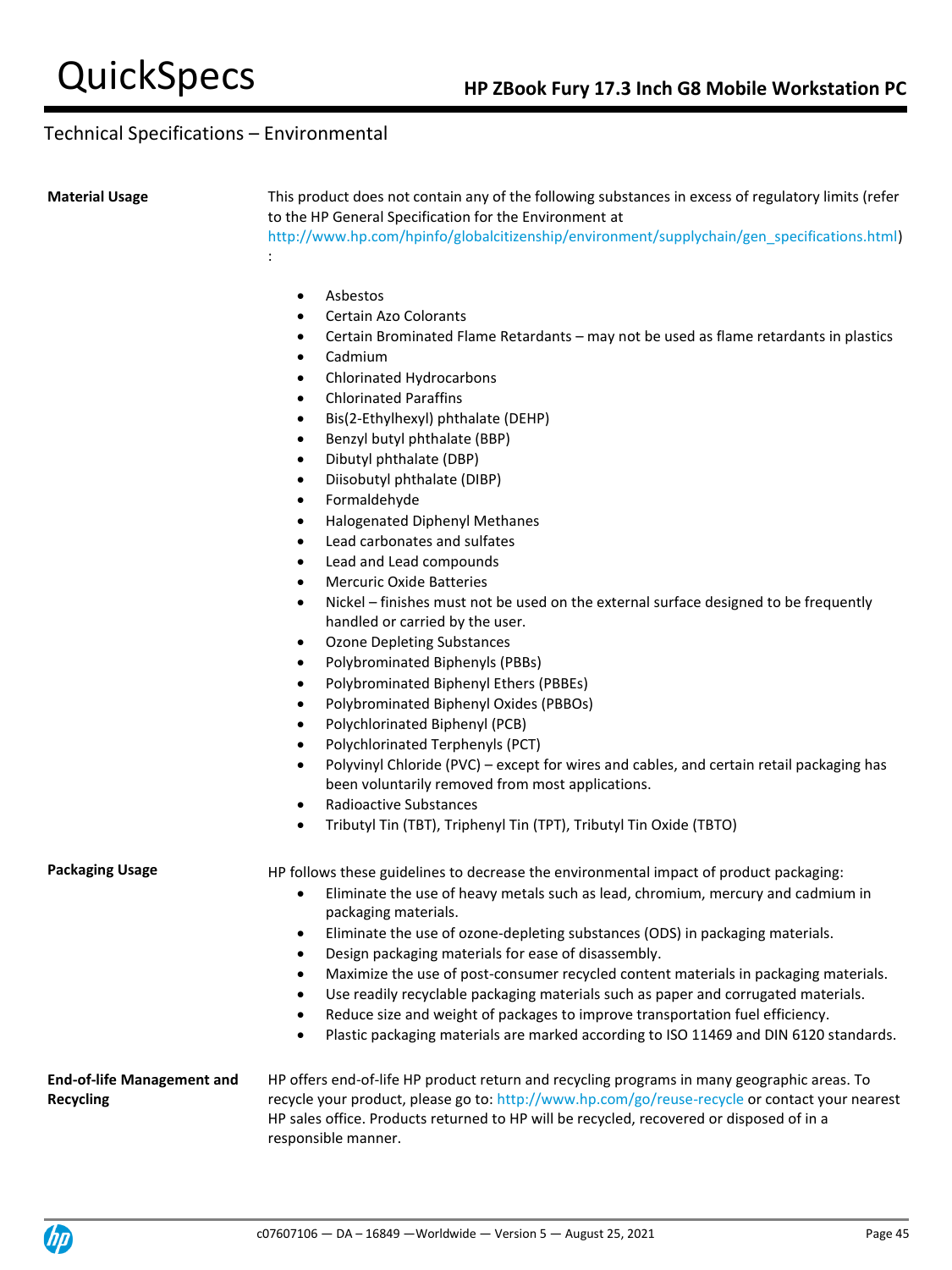|                                                              | The EU WEEE directive (2002/95/EC) requires manufacturers to provide treatment information<br>for each product type for use by treatment facilities. This information (product disassembly<br>instructions) is posted on the Hewlett Packard web site at: http://www.hp.com/go/recyclers.<br>These instructions may be used by recyclers and other WEEE treatment facilities as well as HP<br>OEM customers who integrate and re-sell HP equipment. |
|--------------------------------------------------------------|-----------------------------------------------------------------------------------------------------------------------------------------------------------------------------------------------------------------------------------------------------------------------------------------------------------------------------------------------------------------------------------------------------------------------------------------------------|
| <b>HP Inc. Corporate</b><br><b>Environmental Information</b> | For more information about HP's commitment to the environment:                                                                                                                                                                                                                                                                                                                                                                                      |
|                                                              | Global Citizenship Report                                                                                                                                                                                                                                                                                                                                                                                                                           |
|                                                              | http://www.hp.com/hpinfo/globalcitizenship/gcreport/index.html                                                                                                                                                                                                                                                                                                                                                                                      |
|                                                              | Eco-label certifications                                                                                                                                                                                                                                                                                                                                                                                                                            |
|                                                              | http://www8.hp.com/us/en/hp-information/environment/ecolabels.html                                                                                                                                                                                                                                                                                                                                                                                  |
|                                                              | ISO 14001 certificates:                                                                                                                                                                                                                                                                                                                                                                                                                             |
|                                                              | http://h20195.www2.hp.com/V2/GetDocument.aspx?docname=c04755842<br>and                                                                                                                                                                                                                                                                                                                                                                              |
|                                                              | http://www.hp.com/hpinfo/globalcitizenship/environment/pdf/cert.pdf                                                                                                                                                                                                                                                                                                                                                                                 |
| footnotes                                                    | Recycled plastic content percentage is based on the definition set in the IEEE 1680.1-                                                                                                                                                                                                                                                                                                                                                              |
|                                                              | 2018 standard.                                                                                                                                                                                                                                                                                                                                                                                                                                      |
|                                                              | External power supplies, WWAN modules, power cords, cables and peripherals excluded.                                                                                                                                                                                                                                                                                                                                                                |
|                                                              | 100% outer box packaging and corrugated cushions made from sustainably sourced<br>certified and recycled fibers.                                                                                                                                                                                                                                                                                                                                    |

• Fiber cushions made from 100% recycled wood fiber and organic materials.

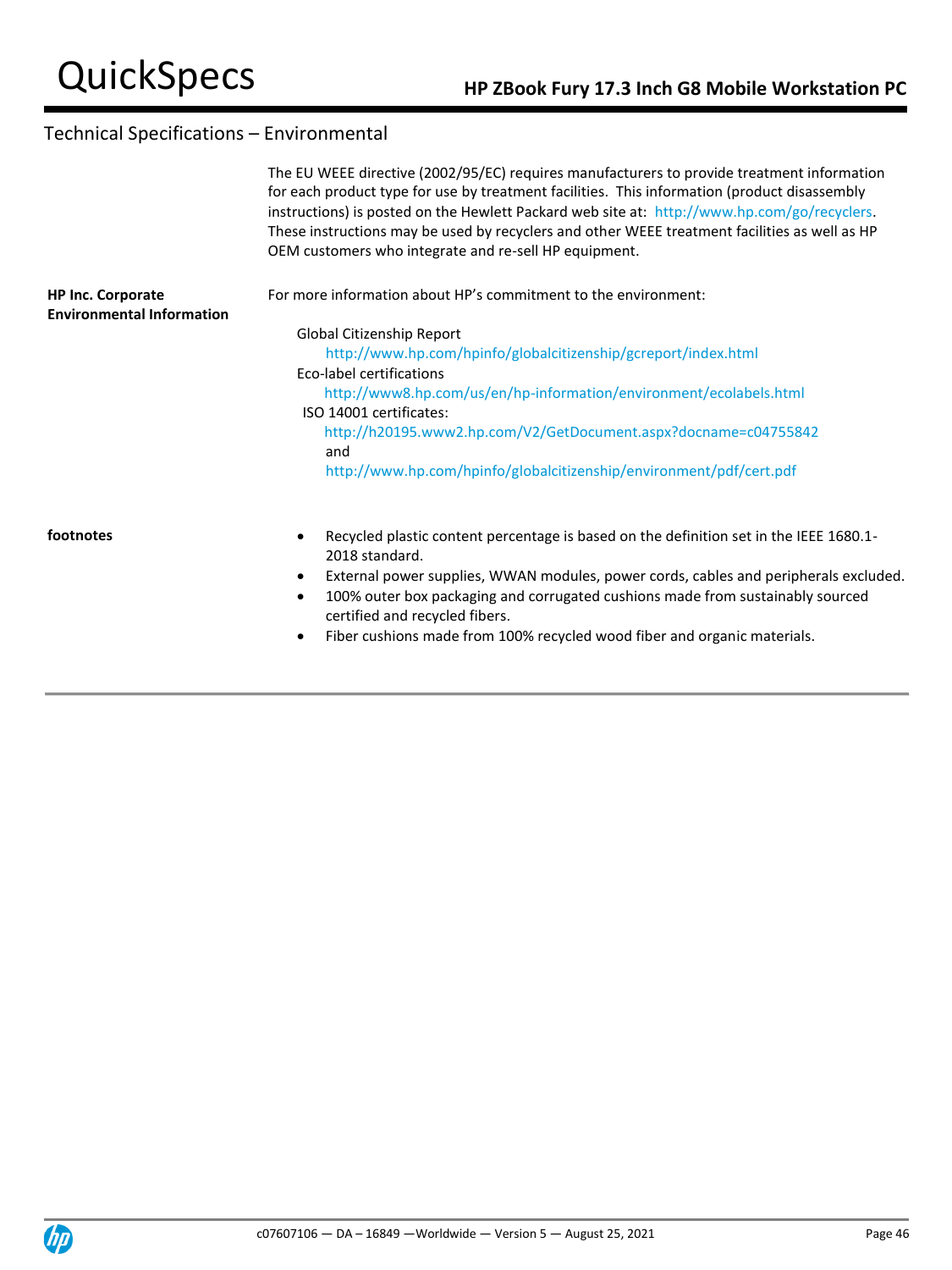# Options and Accessories (sold separately and availability may vary by country)

| <b>Type</b>            | <b>Description</b>                                                                                                                                                     | Part#          |
|------------------------|------------------------------------------------------------------------------------------------------------------------------------------------------------------------|----------------|
| <b>Displays</b>        | HP Z32 31.5" 4k UHD Display                                                                                                                                            | 1AA81A8#XXX    |
|                        | HP Z38c 37.5" Curved Display                                                                                                                                           | Z4W65A8#XXX    |
| Case                   | HP Business Backpack (up to 17.3")                                                                                                                                     | 2SC67AA        |
|                        | HP Business Slim Top Load (up to 17.3")                                                                                                                                | 2UW02AA        |
|                        | HP Executive 17.3 Backpack                                                                                                                                             | 6KD05AA        |
|                        | HP Executive 17.3 Top Load                                                                                                                                             | 6KD08AA        |
| <b>Docking</b>         | HP TB Audio Module (comp with Hook dock)                                                                                                                               | 3AQ21AA        |
| <b>Accessories</b>     | HP TB Dock G2 Combo Cable (this is 230W) comp with Hook dock                                                                                                           | 3XB96AA        |
| <b>Docking station</b> | HP TB Dock G2 w/ Combo Cable (this is 230W)                                                                                                                            | 3TR87AA        |
|                        | HP USB-C/A Universal Dock G2 Power Not Supported on Mobile Workstations <sup>1</sup>                                                                                   | 5TW13AA        |
|                        | HP USB-C Dock G5 Power Not Supported on Mobile Workstations <sup>1</sup>                                                                                               | 5TW10AA        |
|                        | HP Thunderbolt Dock 230W G2                                                                                                                                            | 2UK38AA        |
|                        | HP TB Dock 120W G2 w/ Audio <sup>1</sup>                                                                                                                               | 3YE87AA        |
|                        | $1$ Up to 100 W via USB-C® (up to 75 W on non HP machines) Separate AC power needed for HP ZBooks that<br>require more than 100 W power delivered via USB-C® alt mode. |                |
| Input/Output -         | HP Comfort Grip Wireless Mouse (See Link 5 Tab)                                                                                                                        | H2L63AA        |
| Mice                   | HP 3-button USB Laser Mouse                                                                                                                                            | <b>H4B81AA</b> |
|                        | <b>HP Bluetooth Travel Mouse</b>                                                                                                                                       | 6SP30AA        |
|                        | <b>HP USB Travel Mouse</b>                                                                                                                                             | G1K28AA        |
|                        | HP Wireless Premium Mouse (See Link 5 Tab)                                                                                                                             | 1JR31AA        |
|                        | <b>HP Elite Presenter Mouse</b>                                                                                                                                        | 2CE30AA        |
|                        | HP X4000b Bluetooth Mouse                                                                                                                                              | H3T50AA        |
|                        | HP Wired 320M Mouse                                                                                                                                                    | 9VA80AA        |
| Input/Output -         | HP Wired Desktop 320MK Mouse and Keyboard                                                                                                                              | 9SR36AA        |
| Keyboard               | HP Slim Wireless Keyboard and Mouse                                                                                                                                    | <b>T6L04AA</b> |
| Input/Output -         | HP USB-C to USB-A Hub                                                                                                                                                  | Z6A00AA        |
| <b>Adapter</b>         | HDMI to VGA Adapter                                                                                                                                                    | H4F02AA        |
|                        | HP HDMI to DVI Adapter                                                                                                                                                 | F5A28AA        |
|                        | HP USB-C to USB 3.0 Adapter                                                                                                                                            | N2Z63AA        |
|                        | HP USB-C to DisplayPort Adapter                                                                                                                                        | N9K78AA        |
|                        | HP USB-C to VGA Adapter                                                                                                                                                | N9K76AA        |
|                        | HP Single miniDP-to-DP Adapter Cable                                                                                                                                   | 2MY05AA        |
|                        | HP USB-C to HDMI 2.0 Adapter                                                                                                                                           | 1WC36AA        |
| Collaboration          | HP BT UC Wireless Duo Headset                                                                                                                                          | W3K09AA        |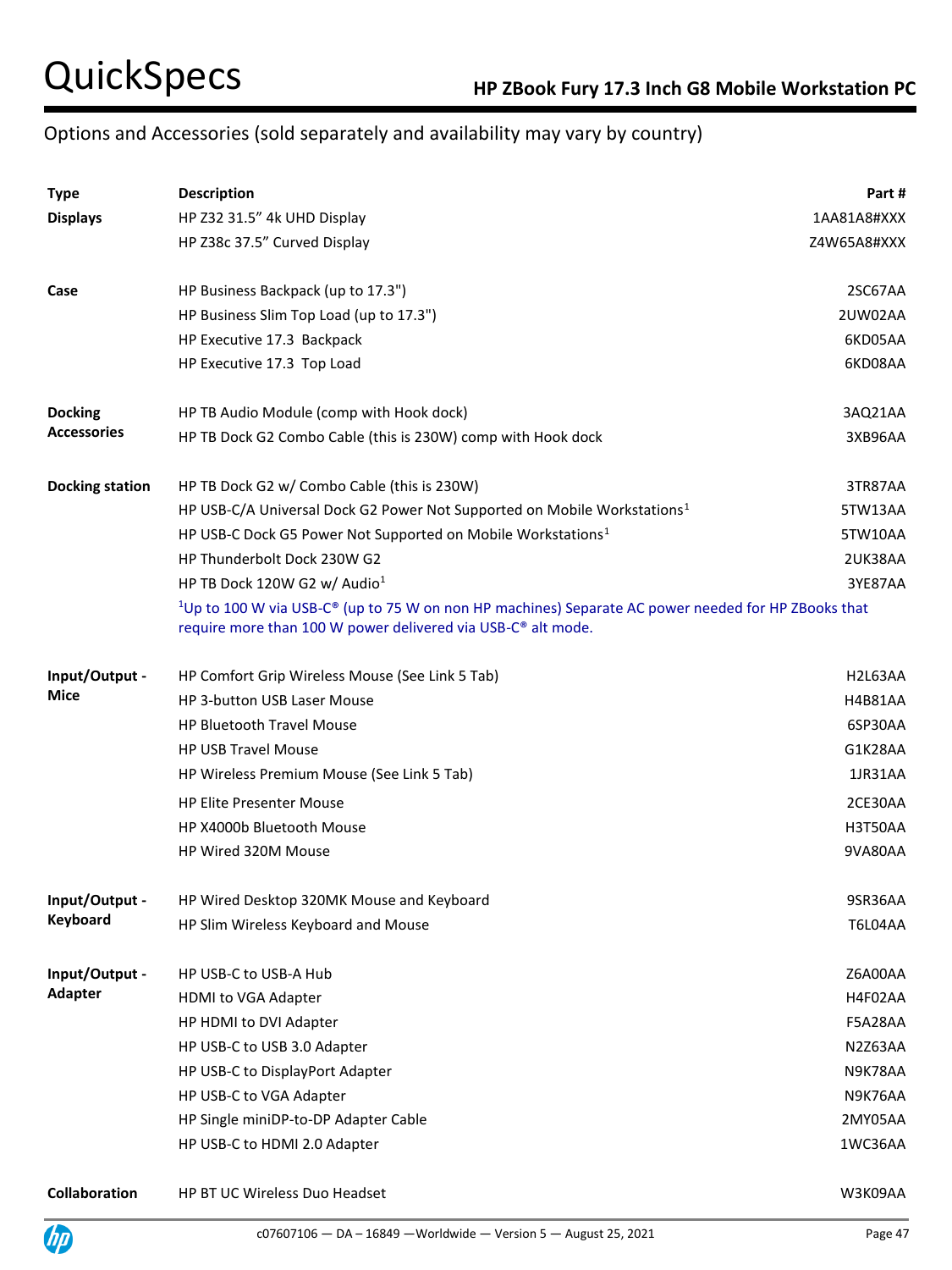# Options and Accessories (sold separately and availability may vary by country)

| <b>Memory</b>          | HP 8GB DDR4 3200 1.2v SODIMM Memory       | 286H8AA        |
|------------------------|-------------------------------------------|----------------|
|                        | HP 16GB DDR4 3200 1.2v SODIMM Memory      | 286J1AA        |
|                        | HP 32GB DDR4 2666 SODIMM Memory           | 6NX83AA        |
|                        | HP 8GB DDR4 2666 SODIMM ECC Memory        | 4UY11AA        |
|                        | HP 16GB DDR4 2666 SODIMM ECC Memory       | 4UY12AA        |
| Power - A/C            | HP 150W 4.5 mm Smart AC Power Adapter     | 4SC18AA        |
| <b>Adapter</b>         | HP 200W 4.5 mm AC Power Adapter           | 4SC19AA        |
|                        | HP ZBook 200W Slim Smart 4.5mm AC Adapter | 491C7AA        |
| <b>Power - Battery</b> | HP ZBook Fury G7/G8 94Whr Battery         | 49J06AA        |
| <b>Security</b>        | HP Sure Key Cable Lock                    | 6UW42AA        |
|                        | HP Nano Keyed Cable Lock                  | 1AJ39AA        |
|                        | HP Nano Dual Head Keyed Cable Lock        | 1AJ41AA        |
|                        | Storage - External HP USB DVD-Writer ODD  | <b>Y3T76AA</b> |
| Storage - HDD          | HP 500GB 7200 RPM HDD 2.5"                | 4A1H1AA        |
| 2.5''                  | HP 1TB 7200 RPM HDD 2.5"                  | 4A1H2AA        |
|                        | HP 2TB 5400 RPM HDD 2.5"                  | 4A1H3AA        |
| Storage - SS M2        | HP 1TB 2280 PCIe-3x4 NVME TLC M.2 SSD     | 6SK99AA        |
|                        | HP 2GB 2280 PCIe-3x4 NVME TLC M.2 SSD     | 6SL00AA        |
|                        | HP 256GB PCIe-3x4 NVME M.2 SSD            | 1D0H6AA        |
|                        | HP 512GB PCI-e 3x4 NVMe M2 SSD            | 1D0H7AA        |
|                        | HP ZBook Fury G7/G8 HDD & SSD Brackets    | 48Z98AA        |
| <b>WWAN</b>            | HP XMM 7360 LTE-Advance WWAN              | 3FB01AA        |